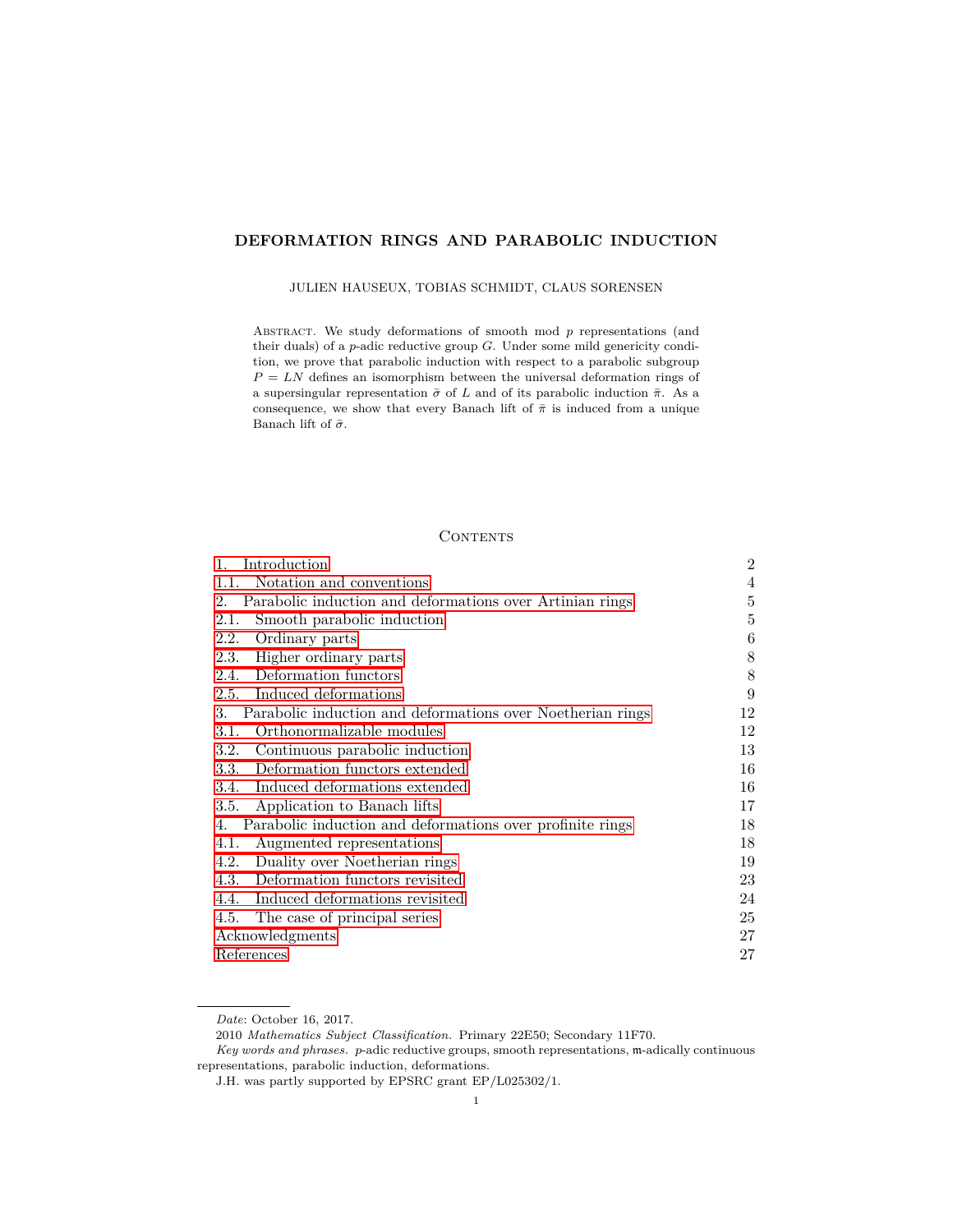#### 1. INTRODUCTION

<span id="page-1-0"></span>Let  $F/\mathbb{Q}_p$  be a finite extension, and let *G* denote the *F*-points of a fixed connected reductive group defined over *F*. In a recent paper ([\[AHHV17\]](#page-26-2)) Abe, Henniart, Herzig and Vignéras give a complete classification of the irreducible admissible  $\overline{\mathbb{F}}_p$ representations  $\bar{\pi}$  of *G* in terms of the supersingular representations, which remain mysterious for groups other than  $GL_2(\mathbb{Q}_p)$  (and scattered rank one examples). As a byproduct of the classification, supersingular is the same as supercuspidal (meaning it is not a subquotient of a representation induced from a proper parabolic subgroup). Thus it forms the philosophical counterpart of Bernstein-Zelevinsky theory for  $GL_n$  in the complex case ([\[BZ77\]](#page-26-3)). This finishes a long project initiated by Barthel and Livné in [\[BL94\]](#page-26-4), who looked at GL2, and continued by Herzig (the case of  $GL_n$ ) and Abe (the split case) in [\[Her11\]](#page-26-5) and [\[Abe13\]](#page-26-6) respectively.

One feature of the emerging *p*-adic Langlands program ([\[Bre10\]](#page-26-7)) is a certain compatibility with the deformation theories on both sides (see [\[Col10,](#page-26-8) [Kis10,](#page-26-9) [Pas13\]](#page-26-10) for the established case  $G = GL_2(\mathbb{Q}_p)$ . In this paper we study deformations of representations  $\bar{\pi} = \text{Ind}_{P^-}^G \bar{\sigma}$  which are smoothly induced from an admissible representation  $\bar{\sigma}$  of a Levi subgroup *L*. Here  $P = L \times N$  is a parabolic subgroup with opposite  $P^-$ , and all these representations have coefficients in some fixed finite extension  $k/\mathbb{F}_p$ , which we take to be the residue field  $k = \mathcal{O}/(\varpi)$  of some fixed finite extension  $E/\mathbb{Q}_p$ . Our hope is that our results will play a role in future developments of the *p*-adic Langlands program beyond the  $GL_2(\mathbb{Q}_p)$ -case.

The first part of our paper deals with deformations over Artinian rings, and forms the core of our argument. Letting  $Art(\mathcal{O})$  denote the category of local Artinian O-algebras with residue field *k*, we consider the deformation functor  $Def_{\bar{\pi}}: Art(\mathcal{O}) \rightarrow Set$  which takes  $A \in Art(\mathcal{O})$  to the set of equivalence classes of lifts  $\pi$  of  $\bar{\pi}$  over *A*. Thus  $\pi$  is a smooth *A*[*G*]-module, free over *A*, endowed with an isomorphism  $\pi \otimes_A k \stackrel{\sim}{\longrightarrow} \bar{\pi}$ . Assuming  $\text{End}_{k[G]}(\bar{\pi}) = k$ , the functor  $\text{Def}_{\bar{\pi}}$ is known to be pro-representable, as recently shown by one of us ([\[Sch13\]](#page-27-0)). To allow more flexibility one actually deforms the Pontrjagin dual  $\bar{\pi}^{\vee} := \text{Hom}_k(\bar{\pi}, k)$ which lives in a category of profinite augmented representations. Let  $R_{\bar{\pi}}$  be the universal deformation ring of  $\bar{\pi}^{\vee}$  and  $M_{\bar{\pi}^{\vee}}$  be the universal deformation of  $\bar{\pi}^{\vee}$ . The duality transforms the parabolic induction functor into a functor  $I_{P}^G$  which yields a homomorphism  $R_{\bar{\sigma}} \vee \rightarrow R_{\bar{\sigma}} \vee$  of local profinite  $\mathcal{O}$ -algebras. The following is our main result. Recall that a Banach lift of  $\bar{\pi}$  is a unitary continuous E-Banach space representation of *G* with a mod  $\varpi$  reduction isomorphic to  $\bar{\pi}$ .

<span id="page-1-1"></span>**Theorem 1.1.** Let  $\bar{\sigma}$  be an admissible smooth  $k[L]$ -module with  $\text{End}_{k[L]}(\bar{\sigma}) = k$  and  $\bar{\pi} := \text{Ind}_{P^-}^G \bar{\sigma}$ *. If*  $F = \mathbb{Q}_p$ *, then assume that*  $\bar{\sigma}$  *is supersingular and*  $\bar{\sigma}^{\alpha} \otimes (\bar{\varepsilon}^{-1} \circ \alpha) \not\simeq \bar{\sigma}$ *for all*  $\alpha \in \Delta_L^{\perp,1}$ *. Then the following hold.* 

- $(1)$  Ind $_{P^-}^G$ : Def<sub> $\bar{\sigma}$ </sub>  $\rightarrow$  Def<sub> $\bar{\pi}$ </sub> *is an isomorphism of functors* Art $(\mathcal{O})$   $\rightarrow$  Set.
- *(2) Every Banach lift of*  $\bar{\pi}$  *is induced from a unique Banach lift of*  $\bar{\sigma}$ *.*
- *(3) There is an isomorphism*  $R_{\bar{\pi}} \vee \longrightarrow R_{\bar{\sigma}} \vee throught$  *through which*  $M_{\bar{\pi}} \vee = I_{P^-}^G(M_{\bar{\sigma}} \vee)$ *.*
- $(4)$  *If* dim<sub>k</sub> Ext<sub> $L$ </sub><sup>1</sup>( $\bar{\sigma}$ ,  $\bar{\sigma}$ )  $<\infty$ , then  $R_{\bar{\pi}} \simeq R_{\bar{\sigma}}$  *is Noetherian and there is an*  $R_{\bar{\pi}}[G]$ -linear isomorphism  $M_{\bar{\pi}} \simeq \text{Ind}_{P^-}^G M_{\bar{\sigma}}$ .

For the unexplained notation, let  $B \subset G$  be a minimal parabolic subgroup contained in *P* and let  $S \subset B$  be a maximal split torus contained in *L*. We denote by  $\Delta$  the simple roots of the triple  $(G, B, S)$  and by  $\Delta^1$  the subset consisting of roots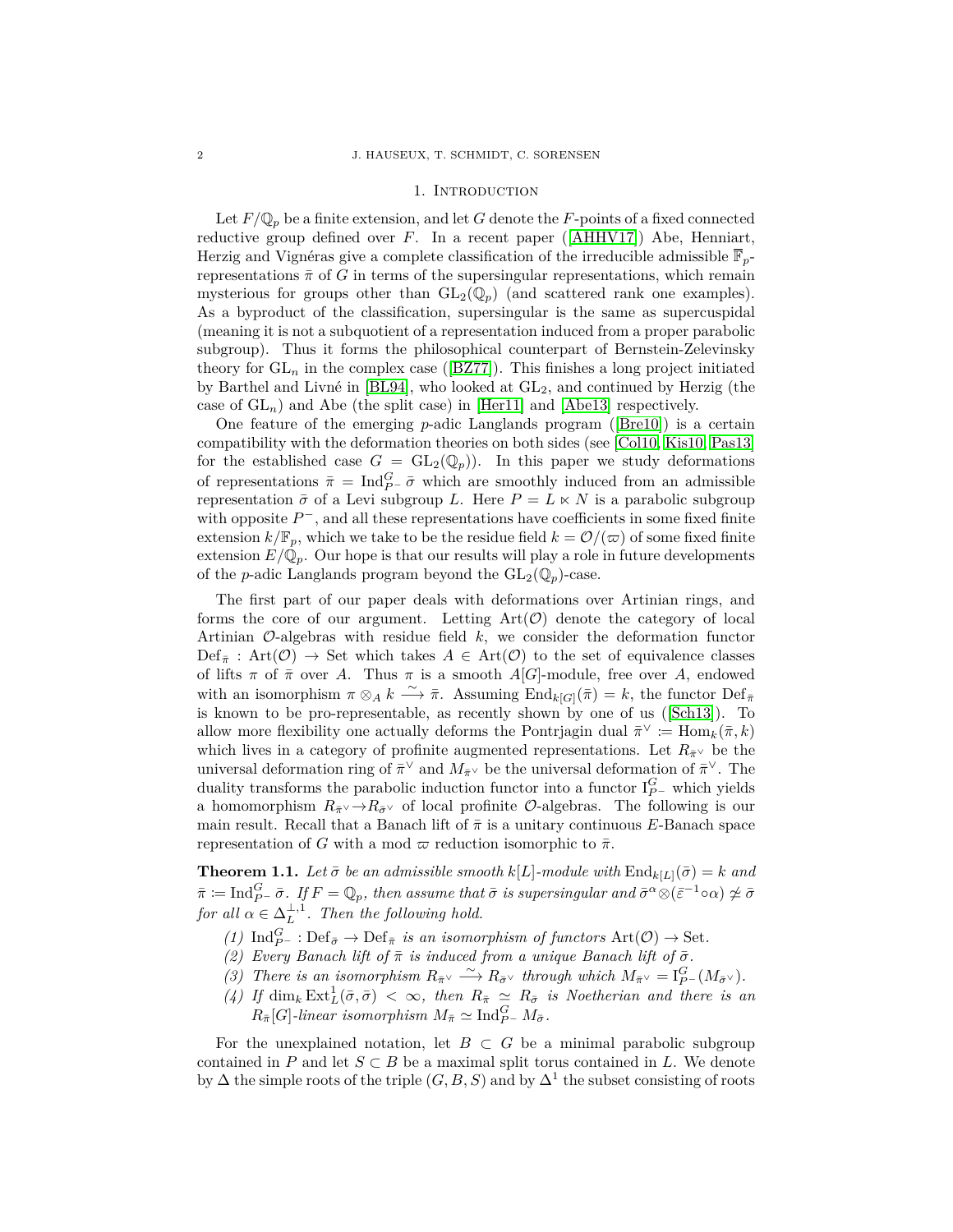whose corresponding root space is one-dimensional. If  $\Delta_L \subset \Delta$  denotes the set of simple roots of the triple  $(L, B \cap L, S)$ , its orthogonal complement  $\Delta_L^{\perp}$  is the set of roots  $\alpha \in \Delta$  for which  $\langle \alpha, \beta^{\vee} \rangle = 0$  for all  $\beta \in \Delta_L$ . Then  $\Delta_L^{\perp,1} := \Delta_L^{\perp} \cap \Delta^1$ . Given  $\alpha \in \Delta_L^{\perp,1}$ , we can therefore consider the smooth *L*-representation  $\bar{\sigma}^{\alpha} \otimes (\bar{\varepsilon}^{-1} \circ \alpha)$ over *k* where  $\bar{\sigma}^{\alpha}$  is the *s*<sub>α</sub>-conjugate of  $\bar{\sigma}$  and  $\bar{\varepsilon}: F^{\times} \to k^{\times}$  is the reduction mod *p* of the *p*-adic cyclotomic character (see Subsection [1.1.2](#page-4-2) for more details).

Implicit in (3) and (4) is the fact that the functor  $\text{Def}_{\bar{\pi}}$  is also pro-representable by  $R_{\bar{\pi}} = R_{\bar{\pi}^\vee}$ , and when the latter is Noetherian there exists a universal deformation  $M_{\bar{\pi}} = M_{\bar{\pi}}^{\vee}$  which is a continuous representation of *G* over  $R_{\bar{\pi}}$ . In this context, Ind $_{P}^{G}$  – refers to the continuous parabolic induction functor.

We refer to Theorem [2.16](#page-9-0) and Corollaries [3.17,](#page-17-2) [4.14,](#page-24-1) [4.15](#page-24-2) in the main text for more precise statements. In particular, the assumption that  $\bar{\sigma}$  is supersingular (imposed when  $F = \mathbb{Q}_p$ ) can be weakened, cf. Hypothesis [2.7](#page-7-2) (and the pertaining remark) which only requires that  $\text{Ord}_Q\bar{\sigma}=0$  for certain proper parabolic subgroups  $Q \subset L$ . Here Ord<sub>Q</sub> denotes Emerton's ordinary parts functor ([\[Eme10a\]](#page-26-11)), which is the right adjoint of  $\text{Ind}_{Q}^L$ . Moreover, (1) and (2) hold true without the assumption  $\text{End}_{k[L]}(\bar{\sigma}) = k$ , e.g. in the following cases:

- $F \neq \mathbb{Q}_p$  and  $\bar{\sigma}$  is any admissible smooth  $k[L]$ -module,
- $F = \mathbb{Q}_p$  and  $\bar{\sigma} \simeq \bar{\sigma}_1 \oplus \cdots \oplus \bar{\sigma}_r$  where the direct summands are supersingular and satisfy  $\bar{\sigma}_i \not\approx \bar{\sigma}_j^{\alpha} \otimes (\bar{\varepsilon}^{-1} \circ \alpha)$  for any  $1 \leq i, j \leq r$  and any  $\alpha \in \Delta_L^{\perp,1}$ .

The genericity condition in Theorem [1.1](#page-1-1) is rather mild (see Example [1.2](#page-2-0) below), and it is sharp: for  $G = GL_2(\mathbb{Q}_p)$  the so-called "atomes automorphes" of length 2 ([\[Col10\]](#page-26-8)) provide counter-examples of  $\bar{\pi} = \text{Ind}_{B}^G$   $\bar{\chi}_1 \bar{\varepsilon}^{-1} \otimes \bar{\chi}_2 \oplus \text{Ind}_{B}^G$   $\bar{\chi}_2 \bar{\varepsilon}^{-1} \otimes \bar{\chi}_1$ (where  $\bar{\chi}_1, \bar{\chi}_2 : \mathbb{Q}_p^{\times} \to k^{\times}$  are smooth characters) admitting topologically irreducible Banach lifts  $\pi$  (thus not a direct sum of two unitary continuous principal series).

<span id="page-2-0"></span>*Example* 1.2. If  $G = GL_n(\mathbb{Q}_p)$  and *L* is a block-diagonal subgroup, then  $\Delta^1 = \Delta$ and the roots in  $\Delta_L^{\perp}$  correspond to pairs of consecutive  $\mathbb{Q}_p^{\times}$ -factors of *L*. Thus for  $\text{each } \alpha \in \Delta_L^{\perp}$ , one has a factorization as a direct product  $\hat{L} \simeq L' \times \mathbb{Q}_p^{\times} \times \mathbb{Q}_p^{\times} \times L''$ , and if correspondingly  $\bar{\sigma}$  decomposes as a tensor product  $\bar{\sigma} \simeq \bar{\sigma}' \otimes \bar{\chi}_1 \otimes \bar{\chi}_2 \otimes \bar{\sigma}'$ , then  $\bar{\sigma}^{\alpha} \otimes (\bar{\varepsilon}^{-1} \circ \alpha) \simeq \bar{\sigma}' \otimes \bar{\chi}_2 \bar{\varepsilon}^{-1} \otimes \bar{\chi}_1 \bar{\varepsilon} \otimes \bar{\sigma}''$  so that the genericity condition becomes  $\bar{\chi}_1 \bar{\chi}_2^{-1} \neq \bar{\varepsilon}^{-1}.$ 

In the principal series case, the result takes a more concrete form. So assume *G* is quasi-split and specialize to the case where  $P = B$  is a Borel subgroup. Then the Levi factor  $L = T$  is a *p*-adic torus. Let  $T^{(p)} \coloneqq \underbrace{\lim}_{j} T / T^{p^j}$  denote the *p*-adic completion of *T* and denote by  $\Lambda := \mathcal{O}[[T^{(p)}]]$  its completed group algebra.

**Corollary 1.3.** Let  $\bar{\chi}: T \to k^{\times}$  be a smooth character and  $\bar{\pi} := \text{Ind}_{B^{-}}^{G} \bar{\chi}$ . If  $F = \mathbb{Q}_p$ , then assume that  $s_\alpha(\bar{\chi}) \cdot (\bar{\varepsilon}^{-1} \circ \alpha) \neq \bar{\chi}$  for all  $\alpha \in \Delta^1$ . Then  $R_{\bar{\pi}} \simeq \Lambda$  is *Noetherian and*  $M_{\bar{\pi}} \simeq \text{Ind}_{B^-}^G \chi^{\text{univ}}$ .

Here,  $\chi^{\text{univ}}: T \to \Lambda^\times$  denotes the universal deformation of  $\bar{\chi}$ .

Let us briefly sketch the further content of this paper. In the second part, we study the deformation theory of parabolic induction over complete local Noetherian rings by passing the Artinian theory, so to speak, to the limit. On the way, we establish several properties of the continuous parabolic induction functor. The dimension of the tangent space  $\text{Ext}^1_L(\bar{\sigma}, \bar{\sigma})$  of a deformation ring of type  $R_{\bar{\sigma}}\vee$  is not easily accessible. For example it is not known whether it is finite-dimensional for a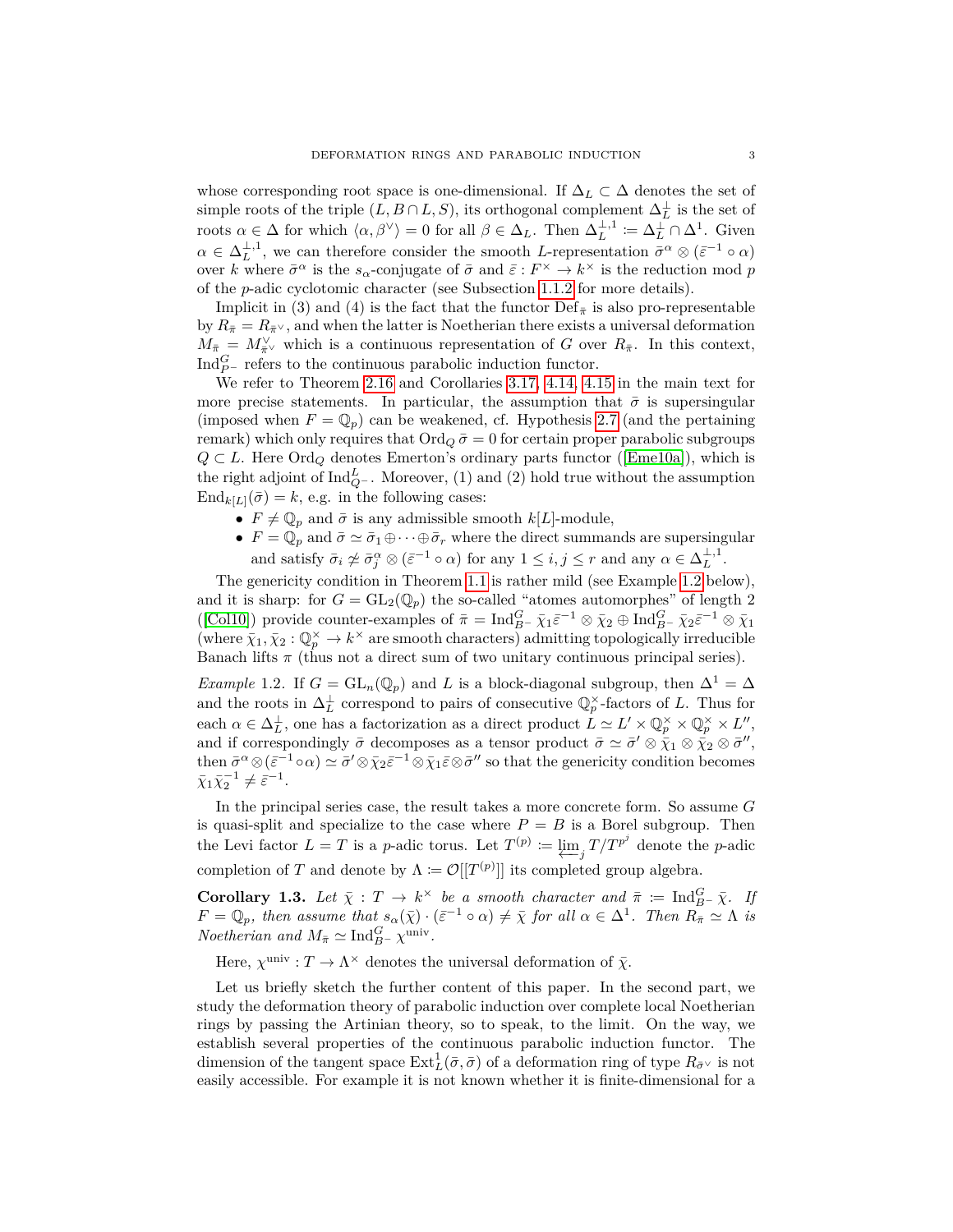supersingular representation  $\bar{\sigma}$ , except when *L* is a torus or  $L = GL_2(\mathbb{Q}_p)$  ([\[Pas10\]](#page-26-12)). This forces us to go one step further and work over quite arbitrary profinite rings. This forms the topic of the third part which contains the main result and its proof.

The origin of this article is a paper of one of us ([\[Sor15\]](#page-27-1)) which dealt with the case of principal series using the calculations of [\[Hau16a\]](#page-26-13). Meanwhile, these calculations were generalized in [\[Hau16b\]](#page-26-14) and the three authors decided to extend the results of the original paper in order to treat the general case. Since the first version of this article, some calculations have been carried over a base field of characteristic *p* ([\[Hau17\]](#page-26-15)) allowing our main result to be generalized *verbatim* to any non-archimedean local field *F* of residue characteristic *p*. Finally, we point out a sequel to this article ([\[HSS17\]](#page-26-16)) in which we compute the deformations of generalized Steinberg representations.

#### <span id="page-3-0"></span>1.1. **Notation and conventions.**

1.1.1. *Coefficient algebras*. Throughout the paper we fix a finite extension  $E/\mathbb{Q}_p$ which will serve as our coefficient field. We denote its integer ring by  $\mathcal O$  and we fix a uniformizer  $\varpi \in \mathcal{O}$ . The residue field  $k = \mathcal{O}/\varpi \mathcal{O}$  is a finite field of cardinality q. The normalized absolute value on *E* is denoted by  $|\cdot|$ ; thus  $|\varpi| = q^{-1}$ . We write  $\bar{\varepsilon}$  :  $\mathbb{Q}_p^{\times} \to \mathbb{F}_p^{\times} \subset k$  for the reduction mod *p* of the *p*-adic cyclotomic character.

We write  $\mathrm{Art}(\mathcal{O})$  for the category whose objects are local Artinian  $\mathcal{O}\text{-algebras}$ *A* (with the discrete topology) for which the structure map  $O \rightarrow A$  is local and induces an isomorphism  $k \stackrel{\sim}{\longrightarrow} A/\mathfrak{m}_A$ . The morphisms  $A \to A'$  are the (local)  $\mathcal{O}$ -algebra homomorphisms. Note that *k* is a terminal object of Art $(\mathcal{O})$ .

<span id="page-3-2"></span>*Remark* 1.4. Note that any  $A \in \text{Art}(\mathcal{O})$  has finite  $\mathcal{O}$ -length. In fact the  $\mathcal{O}$ -length  $\ell_{\mathcal{O}}(A)$  equals the *A*-length  $\ell_A(A)$ : any simple *A*-module is isomorphic to  $A/\mathfrak{m}_A \simeq k$ and, hence, is a simple O-module. So a composition series for *A* as an *A*-module is a composition for *A* as an  $\mathcal{O}\text{-module}$ . We will drop subscripts and just write  $\ell(A)$ .

We write  $Noe(\mathcal{O})$  for the category whose objects are Noetherian complete local O-algebras A for which the structural morphism  $\mathcal{O} \rightarrow A$  is local and induces an isomorphism  $k \stackrel{\sim}{\longrightarrow} A/\mathfrak{m}_A$ . The morphisms  $A \to A'$  are the local  $\mathcal{O}\text{-algebra}$  homomorphisms. Note that  $Art(\mathcal{O})$  is the full subcategory of  $Noe(\mathcal{O})$  consisting of Artinian rings, and that  $A/\mathfrak{m}_A^n \in \text{Art}(\mathcal{O})$  for all  $n \geq 1$  when  $A \in \text{Noe}(\mathcal{O})$ .

We write  $\text{Pro}(\mathcal{O})$  for the category whose objects are local profinite  $\mathcal{O}\text{-algebras}$ *A* for which the structure map  $O \rightarrow A$  is local and induces an isomorphism *k*  $\xrightarrow{\sim}$  *A*/m<sub>*A*</sub>. The morphisms *A* → *A*<sup>*'*</sup> are the continuous local *O*-algebra homomorphisms. Note that  $Art(\mathcal{O})$  is the full subcategory of  $Pro(\mathcal{O})$  consisting of Artinian rings, and that  $A/\mathfrak{a} \in \text{Art}(\mathcal{O})$  when  $A \in \text{Pro}(\mathcal{O})$  and  $\mathfrak{a} \subset A$  is an open ideal. Furthermore,  $\text{Pro}(\mathcal{O})$  is equivalent to the category of pro-objects of  $\text{Art}(\mathcal{O})$ (cf. [\[Sch13,](#page-27-0) Lem. 3.3]). If  $A \in \text{Pro}(\mathcal{O})$  is Noetherian, then the profinite topology is the  $m_A$ -adic topology ([\[Sch11,](#page-27-2) Prop. 22.5]). Moreover, a morphism  $A \to A'$  between Noetherian rings in  $\text{Pro}(\mathcal{O})$  is continuous if and only if it is local. Thus  $\text{Noe}(\mathcal{O})$  is the full subcategory of  $\text{Pro}(\mathcal{O})$  consisting of Noetherian rings.<sup>[1](#page-3-1)</sup>

<span id="page-3-1"></span><sup>&</sup>lt;sup>1</sup>To give a simple example, the ring of dual numbers  $k[\{\epsilon_i\}_{i\in\mathbb{N}}]$  in an infinite number of parameters  $\epsilon_i$ , where  $\epsilon_i \epsilon_j = 0$  for all  $i, j$ , equals the inverse limit over the finite rings  $k[\epsilon_1, ..., \epsilon_n]$ , i.e. lies in  $\text{Pro}(\mathcal{O})$ , but it is not Noetherian. Another example is the ring of formal power series over  $\mathcal{O}$  in countably infinitely many indeterminates  $X_1, X_2, X_3 \ldots$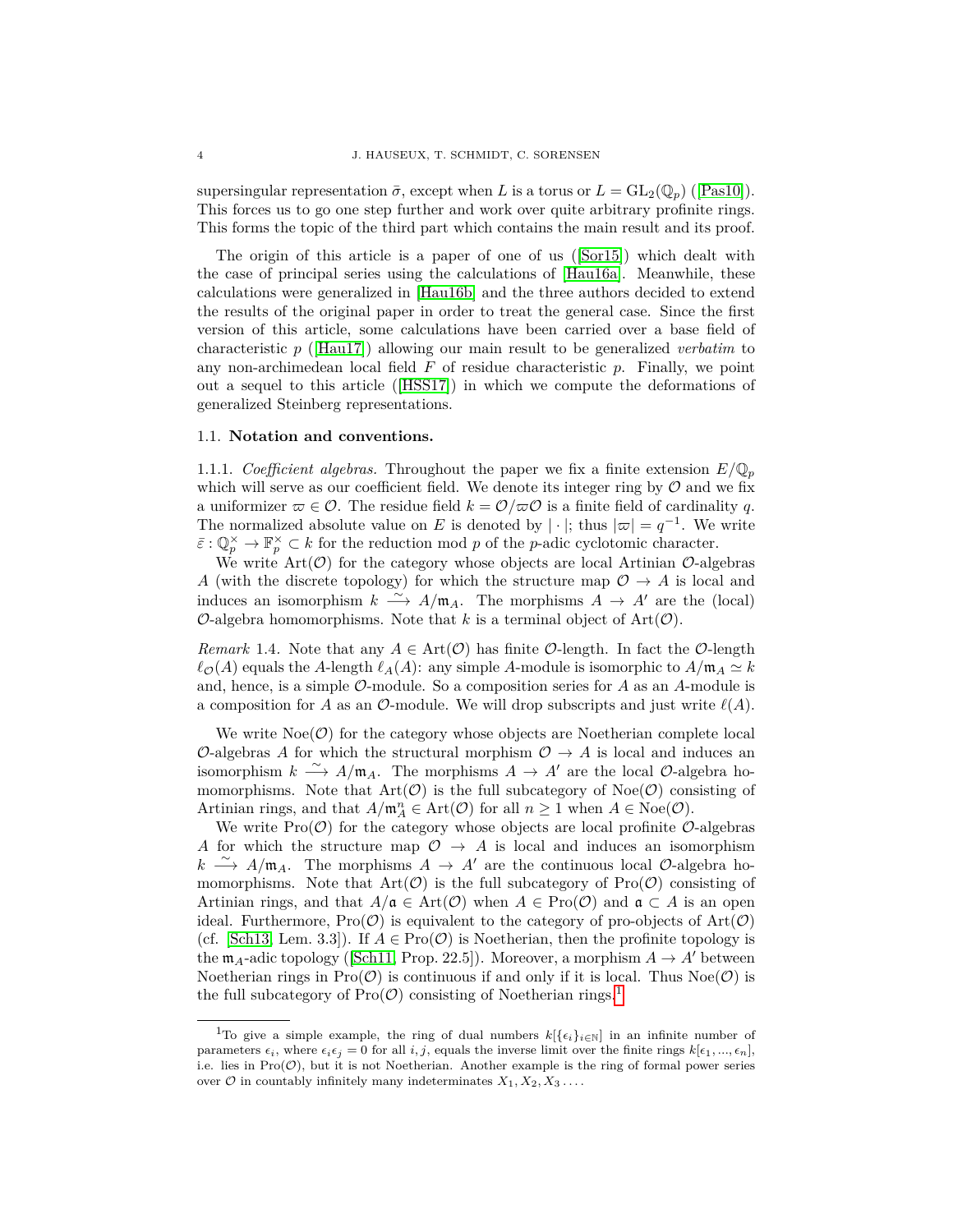<span id="page-4-2"></span>1.1.2. *Reductive p*-adic groups. We fix a finite extension  $F/\mathbb{Q}_p$  which will serve as our base field. We let *G* be a connected reductive group over *F*. By abuse of notation, instead of *G*(*F*) we simply write *G*. The same convention applies to other linear algebraic *F*-groups.

We choose a minimal parabolic subgroup  $B \subset G$  and a maximal split torus *S* ⊂ *B*. We let  $\mathcal{Z}$  be the centralizer of *S* in *G*,  $\mathcal{N}$  be its normalizer, and  $W = \mathcal{Z}/\mathcal{N}$ be the Weyl group of  $(G, S)$ . We let  $\Delta$  denote the set of simple roots of the triple  $(G, B, S)$ . For  $\alpha \in \Delta$  we denote by  $\mathfrak{g}_{(\alpha)} := \mathfrak{g}_{\alpha} \oplus \mathfrak{g}_{2\alpha}$  the corresponding subspace in the Lie algebra of *G* (with the convention that  $\mathfrak{g}_{2\alpha} = 0$  if  $2\alpha$  is not a root). We put

$$
\Delta^1 \coloneqq \left\{ \alpha \in \Delta \mid \dim_F \mathfrak{g}_{(\alpha)} = 1 \right\}.
$$

We have  $\Delta^1 = \Delta$  if *G* is split, but not in general (even if the root system of  $(G, S)$ ) is reduced, e.g.  $\Delta^1 = \varnothing$  if  $G = \text{Res}_{F'/F} G'$  with  $F'/F$  strict).

We fix a standard parabolic subgroup  $P \supset B$  and let  $L \supset S$  be the standard Levi factor. We denote by  $P^-$  the opposite parabolic with respect to  $L$ , i.e. the unique parabolic subgroup such that  $P \cap P^- = L$ , and we write  $Z_L$  for the center of  $L$ . Similarly we let  $\Delta_L \subset \Delta$  denote the set of simple roots of the triple  $(L, B \cap L, S)$ and its orthogonal complement  $\Delta_L^{\perp}$  is the set of roots  $\alpha \in \Delta$  for which  $\langle \alpha, \beta^{\vee} \rangle = 0$ for all  $\beta \in \Delta_L$ . For example  $\Delta_G^{\perp} = \emptyset$  and at the other extreme  $\Delta_Z^{\perp} = \Delta$ .

Finally, we put  $\Delta_L^{\perp,1} := \Delta_L^{\perp} \cap \Delta^1$ . For  $\alpha \in \Delta_L^{\perp,1}$ , conjugation by a representative  $n_{\alpha} \in \mathcal{N}$  of the corresponding simple reflection  $s_{\alpha} \in W$  stabilizes *L*, and  $\alpha$  extends (uniquely) to an algebraic character of *L* (cf. the proof of [\[Hau16b,](#page-26-14) Lem. 5.1.4]). Therefore if  $\bar{\sigma}$  is a smooth  $k[L]$ -module and  $F = \mathbb{Q}_p$ , we can consider the smooth *k*[*L*]-module  $\bar{\sigma}^{\alpha} \otimes (\bar{\varepsilon}^{-1} \circ \alpha)$  where  $\bar{\sigma}^{\alpha}$  is the *s*<sub>*α*</sub>-conjugate of  $\bar{\sigma}$  (i.e.  $\bar{\sigma}^{\alpha}$  has the same underlying *k*-vector space as  $\bar{\sigma}$ , but  $l \in L$  acts on  $\bar{\sigma}^{\alpha}$  as  $n_{\alpha} ln_{\alpha}^{-1}$  acts on  $\bar{\sigma}$ ), which does not depend on the choice of  $n_{\alpha}$  in  $n_{\alpha}Z$  up to isomorphism (since  $Z \subset L$ ).

*Example* 1.5. We find it instructive to unravel the notation in the case of  $G =$  $GL_n(\mathbb{Q}_p)$ , where we take *B* to be the upper-triangular matrices and *S* to be the diagonal matrices. In this case  $\Delta = \{e_i - e_{i+1} : 1 \leq i < n\}$  where  $e_i : S \to \mathbb{Q}_p^{\times}$  is the algebraic character defined by  $t = diag(t_1, \ldots, t_n) \mapsto t_i$ .

Then  $L \simeq GL_{n_1}(\mathbb{Q}_p) \times \cdots \times GL_{n_r}(\mathbb{Q}_p)$  is a block-diagonal subgroup, and  $\Delta_L =$ { $e_i - e_{i+1}$ : *n*<sub>1</sub> + · · · + *n<sub>j</sub>* + 1 ≤ *i* < *n*<sub>1</sub> + · · · + *n<sub>j+1</sub>* for some 0 ≤ *j* < *r*}. Loosely speaking the roots in  $\Delta \Delta_L$  give the consecutive ratios where the blocks of *L* meet.

The roots in  $\Delta_L^{\perp}$  correspond to pairs of consecutive  $\mathbb{Q}_p^{\times}$ -factors of *L*:  $\alpha \in \Delta_L^{\perp}$  if and only if  $\alpha = e_i - e_{i+1}$  with  $0 \leq i < n$  such that  $n_i = n_{i+1} = 1$ . In this case, conjugation by  $s_{\alpha}$  permutes the corresponding two copies of  $\mathbb{Q}_p^{\times}$  and  $\alpha$  extends to an algebraic character  $L \to \mathbb{Q}_p^{\times}$  giving the ratio between them.

Therefore if  $\bar{\sigma}$  is a smooth  $k[L]$ -module such that  $\bar{\sigma} \simeq \bar{\sigma}_1 \otimes \cdots \otimes \bar{\sigma}_r$  where each  $\bar{\sigma}_j$  is a smooth  $k[\mathrm{GL}_{n_j}(\mathbb{Q}_p)]$ -module, and  $\alpha = e_i - e_{i+1} \in \Delta_L^{\perp}$ , then  $\bar{\sigma}^{\alpha} \otimes (\bar{\varepsilon}^{-1} \circ \alpha) \simeq$  $\bar{\sigma}_1 \otimes \cdots \otimes \bar{\sigma}_{i+1} \bar{\varepsilon}^{-1} \otimes \bar{\sigma}_i \bar{\varepsilon} \otimes \cdots \otimes \bar{\sigma}_r.$ 

### 2. Parabolic induction and deformations over Artinian rings

<span id="page-4-1"></span><span id="page-4-0"></span>2.1. **Smooth parabolic induction.** Let  $A \in \text{Art}(\mathcal{O})$ . We consider the category of all  $A[G]$ -modules  $Mod_G(A)$ , and its full abelian subcategory of smooth representations  $Mod_G^{\infty}(A)$ . Recall that  $\pi$  is smooth if  $\pi = \bigcup_K \pi^K$  where  $K \subset G$  ranges over compact open subgroups. We say that  $\pi$  is admissible if each  $\pi^K$  is a finitely generated *A*-module. The admissible representations form a Serre subcategory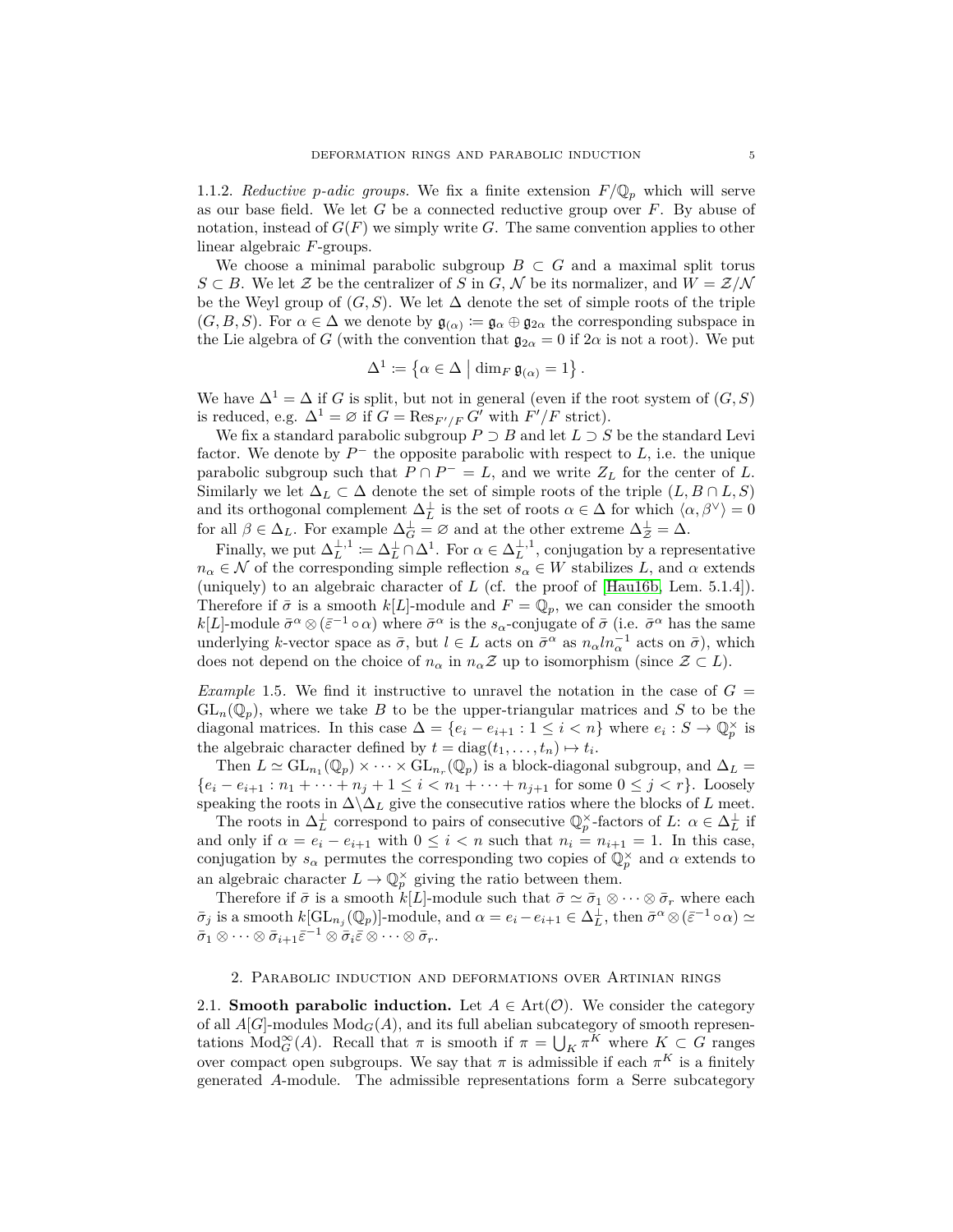$Mod_G<sup>adm</sup>(A)$  (cf. [\[Eme10a,](#page-26-11) Prop. 2.2.13]). Finally we let  $Mod_G<sup>\infty</sup>(A)<sup>f</sup>$  be the full subcategory of  $Mod_G^{\infty}(A)$  consisting of objects free over A.

The parabolic induction of a smooth  $A[L]$ -module  $\sigma$  is defined as follows. First inflate  $\sigma$  via the projection  $P^- \rightarrow L$  and let

Ind $_{P^{-}}^{G} \sigma := \left\{\text{smooth } f: G \to \sigma \mid f(pg) = pf(g) \text{ for all } p \in P^{-} \text{ and } g \in G\right\}.$ 

Smoothness of  $f$  means continuous relative to the discrete topology on  $\sigma$  (i.e. locally constant). Thus  $\text{Ind}_{P}^G$  *σ* becomes a smooth *A*[*G*]-module via right translations, and this defines an *A*-linear functor

$$
\text{Ind}_{P^-}^G : \text{Mod}^{\infty}_L(A) \longrightarrow \text{Mod}^{\infty}_G(A)
$$

which is exact, commutes with small direct sums and preserves admissibility (cf. Lem. 4.1.4 and Prop. 4.1.5 in [\[Eme10a\]](#page-26-11)).

<span id="page-5-3"></span>**Lemma 2.1.** *Let*  $\sigma$  *be a smooth*  $A[L]$ *-module.* 

- *(1)*  $\text{Ind}_{P^-}^G \sigma$  *is free over A if and only if*  $\sigma$  *is free over A.*
- (2) For any morphism  $A \to A'$  in  $Art(\mathcal{O})$ , there is a natural  $A'[G]$ -linear iso*morphism*

<span id="page-5-1"></span>
$$
\left(\operatorname{Ind}_{P^-}^G \sigma\right) \otimes_A A' \stackrel{\sim}{\longrightarrow} \operatorname{Ind}_{P^-}^G \left(\sigma \otimes_A A'\right).
$$

*Proof.* There are natural A-linear isomorphisms (cf. [\[Vig16,](#page-27-3) (6]])

(2.2) 
$$
\operatorname{Ind}_{P^-}^G \sigma \simeq \mathcal{C}^\infty \left( P^- \backslash G, \sigma \right) \simeq \mathcal{C}^\infty \left( P^- \backslash G, A \right) \otimes_A \sigma
$$

(the first one is induced by composition with a continuous section of the projection  $G \rightarrow P^- \backslash G$ , and the second one follows from the fact that a smooth function  $f: P^-\backslash G \to \sigma$  takes only finitely many values). Furthermore,  $\mathcal{C}^{\infty}(P^-\backslash G, A)$  is a direct limit of finite-free *A*-modules

$$
\mathcal{C}^{\infty}\left(P^{-}\backslash G, A\right) \simeq \varinjlim_{K} \mathcal{C}^{\infty}\left(P^{-}\backslash G/K, A\right)
$$

where  $K \subset G$  runs through the compact open subgroups, thus it is flat and therefore free. In conjunction with [\(2.2\)](#page-5-1), this immediately shows that  $\text{Ind}_{P^-}^G \sigma$  is free over *A* if  $\sigma$  is. For the converse note that  $\sigma$  is a direct summand of  $\text{Ind}_{P}^G$   $\sigma$ . If the latter is free  $\sigma$  is projective, which is the same as free over local rings (by Kaplansky's theorem). This shows (1). For the proof of (2), note that the natural map defined by  $f \otimes a' \mapsto (g \mapsto f(g) \otimes a')$  is *A*[*G*]-linear and using [\(2.2\)](#page-5-1) twice (with  $\sigma$  and  $\sigma \otimes_A A'$ ), we see that it is bijective (both sides being naturally isomorphic to  $\mathcal{C}^\infty (P^-\backslash G, A)\otimes_A (\sigma \otimes_A A)$  $\Box$ )).

<span id="page-5-0"></span>2.2. **Ordinary parts.** For convenience we briefly recall the basic properties of Emerton's functor of ordinary part  $\text{Ord}_P$ , which is somewhat analogous to (but better behaved than) the locally analytic Jacquet functor  $J_P$ . Let  $A \in Art(\mathcal{O})$ . We let  $Mod<sub>L</sub><sup>\infty</sup>, Z<sub>L</sub>$ -l.fin(*A*) be the full subcategory of locally  $Z<sub>L</sub>$ -finite<sup>[2](#page-5-2)</sup> smooth *A*[*L*]modules. Then the functor of ordinary part is an *A*-linear functor

$$
\mathrm{Ord}_P: \mathrm{Mod}_G^{\infty}(A) \to \mathrm{Mod}_L^{\infty, Z_L-1, \mathrm{fin}}(A)
$$

<span id="page-5-2"></span><sup>&</sup>lt;sup>2</sup>I.e. the  $A[Z_L]$ -submodule generated by any element is of finite type over *A* (cf. [\[Eme10a,](#page-26-11) Def. 3.2.1 (3)]).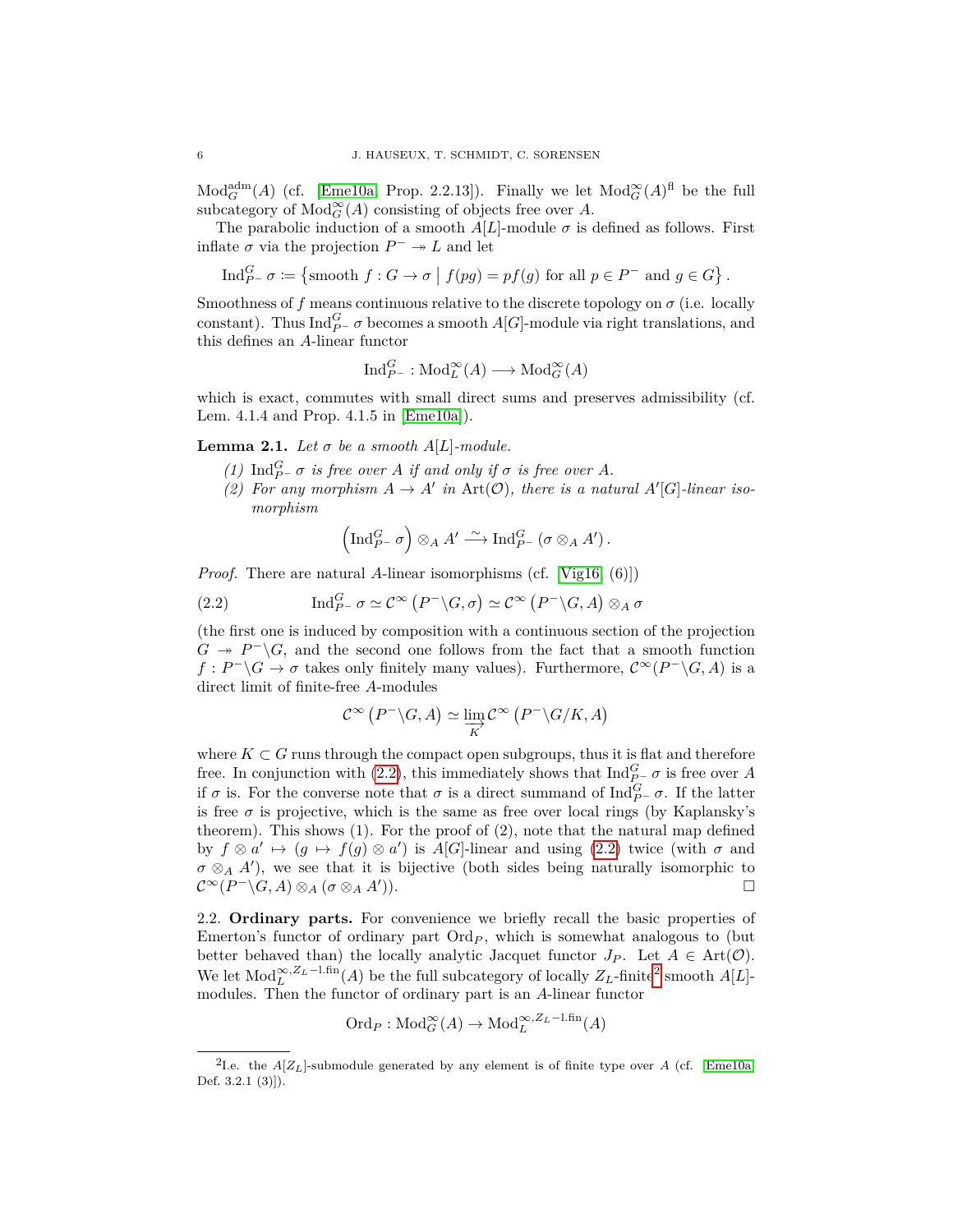which is left-exact, commutes with small inductive limits and preserves admissibility (cf. Prop. 3.2.4 and Thm. 3.3.3 in [\[Eme10a\]](#page-26-11)). Furthermore, it is related to the smooth parabolic induction functor by the following result.

<span id="page-6-0"></span>**Theorem 2.3** (Emerton). Let  $\sigma$  be a locally  $Z_L$ -finite smooth  $A[L]$ -module.

*(1) There is a natural A*[*L*]*-linear isomorphism*

$$
\sigma \xrightarrow{\sim} \mathrm{Ord}_P\left(\mathrm{Ind}_{P^-}^G \sigma\right).
$$

*(2) For any smooth A*[*G*]*-module π,* Ord*<sup>P</sup> induces an A-linear isomorphism*

$$
\mathrm{Hom}_{A[G]}\left(\mathrm{Ind}_{P^-}^G\sigma,\pi\right)\stackrel{\sim}{\longrightarrow}\mathrm{Hom}_{A[L]}\left(\sigma,\mathrm{Ord}_P\,\pi\right).
$$

*Proof.* This is Prop. 4.3.4 and essentially Thm. 4.4.6 in Eme10a respectively, except that in op. cit. the latter is only formulated for an admissible representation  $\sigma$ . However, the proof only uses the admissibility hypothesis when invoking [\[Eme10a,](#page-26-11) Lem. 4.4.3] in order to prove that (4.4.7) of op. cit. is surjective. But this fact is proved by Vignéras for a merely locally  $Z_L$ -finite representation  $\sigma$  (cf. the proof of [\[Vig16,](#page-27-3) Thm. 6.1]).

In other words,  $\text{Ord}_P$  is a left quasi-inverse and the right adjoint of  $\text{Ind}_{P^-}^G$ . Since both functors respect admissibility, their restrictions to the corresponding full subcategories of admissible representations (note that an admissible representation of *L* is locally  $Z_L$ -finite by [\[Eme10a,](#page-26-11) Lem. 2.3.4]) are still adjoint to each other.

<span id="page-6-2"></span>*Remark* 2.4. Vignéras ([\[Vig16\]](#page-27-3)) proved that the functor  $\text{Ind}_{P^-}^G$  between the categories of smooth representations also admits a right adjoint  $R_{P}^G$ . When restricted to the categories of admissible representations,  $R_{P-}^G$  is isomorphic to  $\text{Ord}_P$ ([\[AHV17,](#page-26-17) Cor. 4.13]).

We rephrase the adjunction relation between  $\text{Ind}_{P^-}^G$  and  $\text{Ord}_P$  in a more formal but equivalent way (cf. [\[KS06,](#page-26-18) Prop. 1.5.4]), which will be convenient for the proofs of the results in Section [2.5.](#page-8-0) We use the isomorphisms in Theorem [2.3:](#page-6-0) For any object  $\sigma$  of  $\text{Mod}_{L}^{\text{adm}}(A)$  and  $\pi \coloneqq \text{Ind}_{P}^{G} \sigma$ , the natural  $A[L]$ -linear isomorphism in (1) is the image  $\epsilon_{\sigma}$  of id<sub> $\pi$ </sub> under the isomorphism in (2). Likewise for any object  $\pi$ of  $\text{Mod}_G^{\text{adm}}(A)$  and  $\sigma := \text{Ord}_P \pi$ , the preimage  $\eta_{\pi}$  of  $\text{id}_{\sigma}$  under the isomorphism in (2) is a natural *A*[*G*]-linear morphism  $\text{Ind}_{P^-}^G \text{Ord}_{P} \pi \to \pi$ . Hence, there are natural transformations (called the unit and counit respectively)

$$
\begin{aligned} &\epsilon: \operatorname{id}_{\operatorname{Mod}^{\operatorname{adm}}_L(A)} \xrightarrow{\sim} \operatorname{Ord}_P\operatorname{Ind}^G_{P^-} \\ &\eta: \operatorname{Ind}^G_{P^-}\operatorname{Ord}_P \longrightarrow \operatorname{id}_{\operatorname{Mod}^{\operatorname{adm}}_G(A)} \end{aligned}
$$

which satisfy the following equalities (cf.  $(1.5.8)$  and  $(1.5.9)$  in  $[KS06]$ )

<span id="page-6-1"></span>(2.5) 
$$
\left(\eta \operatorname{Ind}_{P^-}^G\right) \left(\operatorname{Ind}_{P^-}^G \epsilon\right) = \operatorname{id}_{\operatorname{Ind}_{P^-}^G}
$$

$$
\left(\operatorname{Ord}_P \eta\right) \left(\epsilon \operatorname{Ord}_P\right) = \operatorname{id}_{\operatorname{Ord}_P}
$$

(the compositions inside the parentheses are compositions of natural transformations with functors, whereas the compositions outside the parentheses are "vertical compositions" of natural transformations, so that they yield composites of natural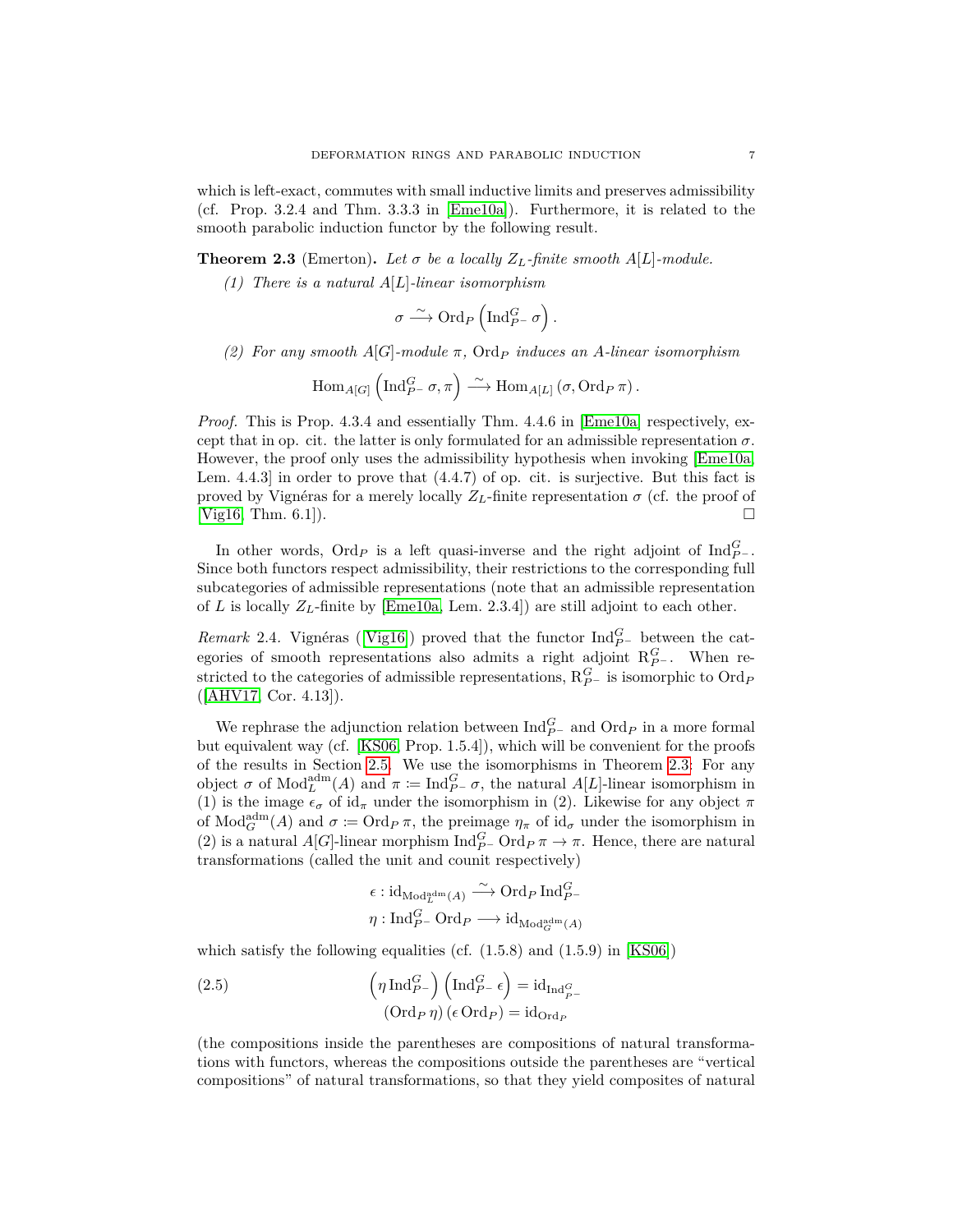transformations

$$
\operatorname{Ind}_{P^-}^G \xrightarrow{\sim} \operatorname{Ind}_{P^-}^G \operatorname{Ord}_P \operatorname{Ind}_{P^-}^G \longrightarrow \operatorname{Ind}_{P^-}^G
$$
  

$$
\operatorname{Ord}_P \xrightarrow{\sim} \operatorname{Ord}_P \operatorname{Ind}_{P^-}^G \operatorname{Ord}_P \longrightarrow \operatorname{Ord}_P
$$

respectively).

<span id="page-7-0"></span>2.3. **Higher ordinary parts.** Let  $A \in \text{Art}(\mathcal{O})$ . In [\[Eme10b\]](#page-26-19), Emerton constructed a cohomological *δ*-functor

<span id="page-7-3"></span>
$$
\mathrm{H}^\bullet\mathrm{Ord}_P:\mathrm{Mod}_G^{\mathrm{adm}}(A)\to\mathrm{Mod}_L^{\mathrm{adm}}(A)
$$

which coincides with  $\text{Ord}_P$  in degree 0. This means that a short exact sequence

(2.6)  $0 \to \pi' \to \pi \to \pi'' \to 0$ 

in  $\text{Mod}_{G}^{\text{adm}}(A)$  gives rise to a long exact sequence

$$
\cdots \to \mathrm{H}^n\mathrm{Ord}_P\,\pi' \to \mathrm{H}^n\mathrm{Ord}_P\,\pi \to \mathrm{H}^n\mathrm{Ord}_P\,\pi'' \to \mathrm{H}^{n+1}\mathrm{Ord}_P\,\pi' \to \cdots
$$

with degree-increasing connecting homomorphisms functorial in  $(2.6)$ .

We review a recent result of one of us (J.H.) which gives a complete description of  $H^1 \text{Ord}_P(\text{Ind}_{P^-}^G \bar{\sigma})$  for any admissible smooth  $k[L]$ -module  $\bar{\sigma}$  (satisfying a technical assumption when  $F = \mathbb{Q}_p$ . This will play a key role in Section [2.5](#page-8-0) in the proof of Theorem [2.16.](#page-9-0)

Let  $\sigma$  be an admissible smooth  $k[L]$ -module. We consider the following hypothesis, which will be needed when  $F = \mathbb{Q}_p$ . Note that for all  $\alpha \in \Delta \backslash \Delta_L$ ,  $L \cap s_{\alpha} Ps_{\alpha}$ is the standard parabolic subgroup of *L* corresponding to  $\Delta_L \cap s_\alpha(\Delta_L)$  and it is proper if and only if  $\alpha \notin \Delta_L^{\perp}$ .

<span id="page-7-2"></span>**Hypothesis 2.7.**  $\text{Ord}_{L \cap s_{\alpha} P s_{\alpha}} \sigma = 0$  for all  $\alpha \in \Delta^1 \setminus (\Delta_L^1 \cup \Delta_L^{\perp,1}).$ 

*Remark* 2.8. In the terminology of [\[AHV17\]](#page-26-17),  $\sigma$  is said right cuspidal if Ord<sub>Q</sub>  $\sigma = 0$ for any proper parabolic subgroup  $Q \subset L$ . Thus Hypothesis [2.7](#page-7-2) is satisfied by any right cuspidal representation  $\sigma$ . In particular, it is satisfied by any supersingular representation *σ*.

We now state the key calculation.

<span id="page-7-5"></span>**Theorem 2.9** (J.H.). Let  $\bar{\sigma}$  be an admissible smooth  $k[L]$ -module.

*(1) If*  $F = \mathbb{Q}_p$  *and*  $\bar{\sigma}$  *satisfies Hypothesis* [2.7,](#page-7-2) *then there is a natural*  $k[L]$ *-linear isomorphism*

$$
\mathrm{H}^1\mathrm{Ord}_P\left(\mathrm{Ind}_{P^-}^G\bar{\sigma}\right)\simeq \bigoplus_{\alpha\in \Delta_L^{\perp,1}}\bar{\sigma}^\alpha\otimes\left(\bar{\varepsilon}^{-1}\circ\alpha\right).
$$

(2) If 
$$
F \neq \mathbb{Q}_p
$$
, then  $H^1$ Ord<sub>P</sub>(Ind<sub>P</sub><sup>G</sup> -  $\bar{\sigma}$ ) = 0.

*Proof.* This is [\[Hau16b,](#page-26-14) Cor. 3.3.9] with  $A = k$  and  $n = 1$ .

<span id="page-7-1"></span>2.4. **Deformation functors.** We let  $\bar{\pi}$  be a smooth  $k[G]$ -module. We will study the various lifts of  $\bar{\pi}$  to smooth representations  $\pi$  of *G* over  $A \in Art(\mathcal{O})$ . In what follows Cat denotes the category of essentially small<sup>[3](#page-7-4)</sup> categories and  $i:$  Cat  $\rightarrow$  Set denotes the functor taking an essentially small category *C* to the set of isomorphism classes  $Ob(C)/ \simeq$ .

<span id="page-7-4"></span><sup>&</sup>lt;sup>3</sup>A category *C* is essentially small if it is equivalent to a small category (cf. [\[KS06,](#page-26-18) Def. 1.3.16]), i.e. if the isomorphism classes  $Ob(C)/\simeq$  form a set.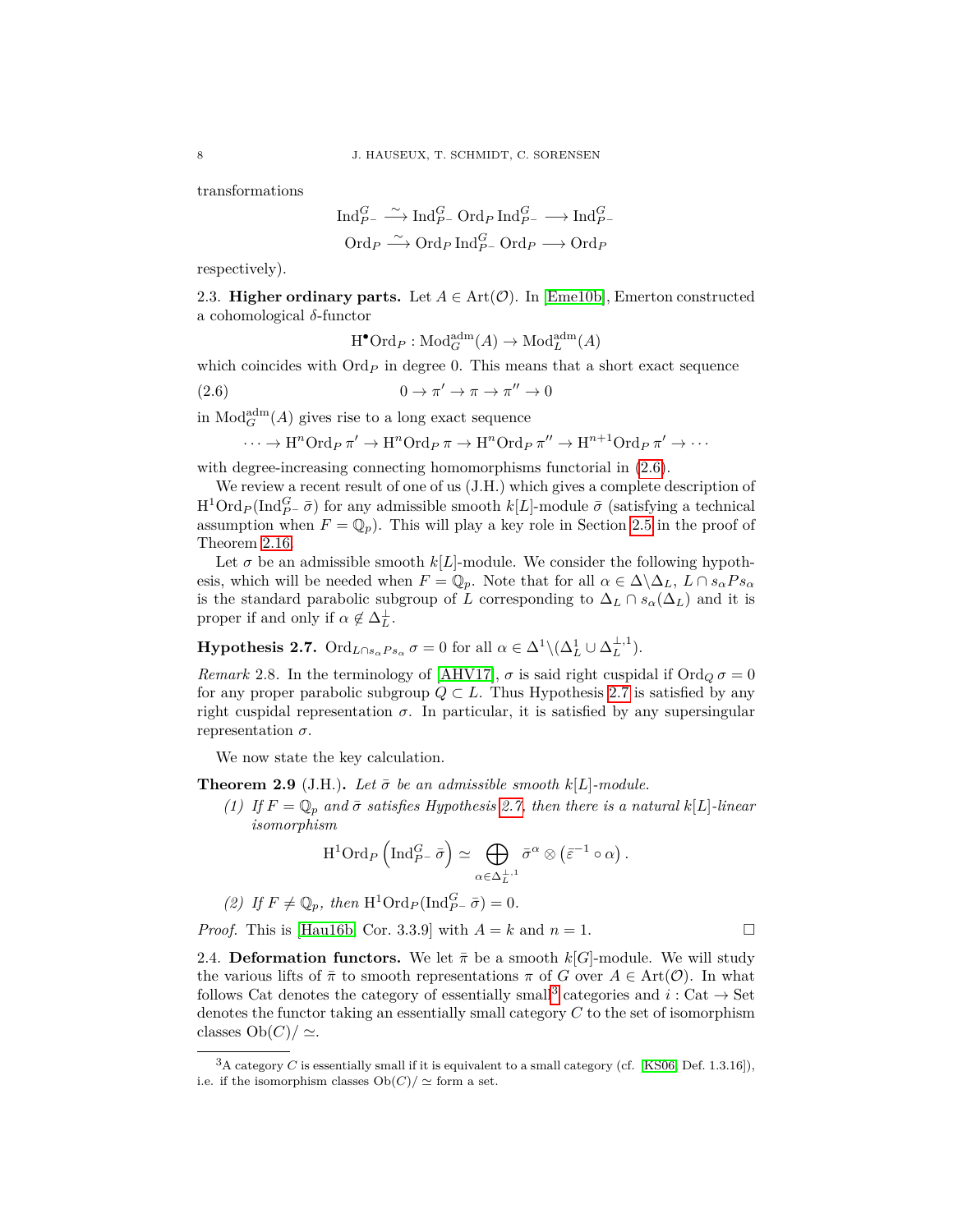<span id="page-8-2"></span>**Definition 2.10.** We define several categories and functors.

- (1) A lift of  $\bar{\pi}$  over  $A \in \text{Art}(\mathcal{O})$  is a pair  $(\pi, \phi)$  where
	- $\pi$  is an object of  $\text{Mod}_{G}^{\infty}(A)^{\text{fl}}$ ,
	- $\phi : \pi \to \bar{\pi}$  is an *A*[*G*]-linear surjection with kernel  $\mathfrak{m}_A \pi$ , i.e. which induces an *A*[*G*]-linear isomorphism  $\pi \otimes_A k \stackrel{\sim}{\longrightarrow} \bar{\pi}$ .

A morphism  $\iota : (\pi, \phi) \to (\pi', \phi')$  of lifts of  $\bar{\pi}$  over A is an A[*G*]-linear morphism  $\iota : \pi \to \pi'$  such that  $\phi = \phi' \circ \iota$ .

- (2) We define a covariant functor  $\text{Def}_{\bar{\pi}}$ : Art $(\mathcal{O}) \to \text{Cat}$  by letting  $\text{Def}_{\bar{\pi}}(A)$ be the essentially small category of lifts of  $\bar{\pi}$  over *A* for any  $A \in Art(\mathcal{O})$ , and  $\overline{\text{Def}}_{\bar{\pi}}(\varphi) : \overline{\text{Def}}_{\bar{\pi}}(A) \to \overline{\text{Def}}_{\bar{\pi}}(A')$  be the base change functor for any morphism  $\varphi : A \to A'$  in Art( $\mathcal{O}$ ).
- (3) We define the deformation functor  $\text{Def}_{\bar{\pi}}: \text{Art}(\mathcal{O}) \to \text{Set}$  as the composite  $i \circ \widetilde{\text{Def}}_{\bar{\pi}}$ .

*Remark* 2.11. Def<sub> $\bar{\pi}$ </sub> $(k)$  is a groupoid, and Def<sub> $\bar{\pi}$ </sub> $(k)$  is a singleton.

We review some properties of lifts of  $\bar{\pi}$ .

<span id="page-8-1"></span>**Lemma 2.12.** Let  $\pi$  be a smooth A-representation of G and  $\bar{\pi} := \pi/\mathfrak{m}_A\pi$ .

- $(1)$  *π is locally Z-finite if and only if*  $\bar{\pi}$  *is locally Z-finite.*
- $(2)$  *π is admissible if and only if*  $\bar{\pi}$  *is admissible.*

*Proof.* We proceed by induction on the length of *A*. The base case  $A = k$  is trivial. Assume  $A \neq k$  and that we know the results for rings of smaller length. Pick  $a \in A$ non-zero such that  $a\mathfrak{m}_A = 0$  and set  $A' := A/aA$ , so that  $\ell(A') = \ell(A) - 1$ . We set  $\pi' := \pi/a\pi$ . The surjection  $\pi \to \pi'$  induces an isomorphism  $\bar{\pi} \stackrel{\sim}{\longrightarrow} \pi'/\mathfrak{m}_{A'}\pi'$ . The multiplication by *a* induces an isomorphism  $\bar{\pi} \stackrel{\sim}{\longrightarrow} a\pi$ , hence a short exact sequence of smooth *A*-representations of *G*

$$
0 \to \bar{\pi} \to \pi \to \pi' \to 0.
$$

If  $\pi$  is locally *Z*-finite, then  $\bar{\pi}$  is also locally *Z<sub>M</sub>*-finite since it is a quotient of *π*. Conversely, assume that  $\bar{\pi}$  is locally *Z*-finite and let  $v \in \pi$ . Since  $\pi$  is smooth, there exists an open subgroup  $Z_0 \subseteq Z$  fixing *v*. Since  $Z/Z_0$  is finitely generated as a monoid (see e.g. the proof of [\[Eme10a,](#page-26-11) Lem. 3.2.1]), there exist  $r \in \mathbb{N}$  and  $z_1, \ldots, z_r \in Z$  such that  $A[Z] \cdot v = A[z_1, \ldots, z_r] \cdot v$ . Let *v*' be the image of *v* in  $\pi'$ . By the induction hypothesis,  $\pi'$  is locally *Z*-finite. Thus for each  $1 \leq i \leq r$ , there exists  $f'_i \in A[X]$  such that  $f'_i(z_i) \cdot v'_i = 0$ , i.e.  $f'_i(z_i) \cdot v \in \bar{\pi}$ . Since  $\bar{\pi}$  is locally *Z*-finite, there exists  $\overline{f}_i \in A[X]$  such that  $\overline{f}_i(z_i) \cdot (f'_i(z_i) \cdot v) = 0$ . We set  $f_i := \overline{f}_i f'_i \in A[X]$ so that  $f_i(z_i) \cdot v = 0$ . Therefore  $A[Z] \cdot v = A[z_1, \ldots, z_r]/(f_1(z_1), \ldots, f_r(z_r)) \cdot v$  is a finitely generated *A*-module. This proves (i).

If  $\pi$  is admissible, then  $\bar{\pi}$  is also admissible since it is isomorphic to a subrepresentation of  $\pi$  and A is noetherian. Conversely if  $\bar{\pi}$  is admissible, then  $\pi'$  is admissible by the induction hypothesis, so that  $\pi$  is also admissible since it is an extension of  $\pi'$  by  $\bar{\pi}$ . This proves (ii).

<span id="page-8-0"></span>2.5. **Induced deformations.** We let  $\bar{\sigma}$  be a smooth  $k[L]$ -module and we set  $\bar{\pi}$  := Ind $_{P^{-}}^{G}$   $\bar{\sigma}$ . By functoriality and using part (1) of Lemma [2.1,](#page-5-3) we see that

• if  $(\sigma, \phi)$  is a lift of  $\bar{\sigma}$  over  $A \in \text{Art}(\mathcal{O})$ , then  $(\text{Ind}_{P^-}^G \sigma, \text{Ind}_{P^-}^G \phi)$  is a lift of  $\bar{\pi}$ over *A*,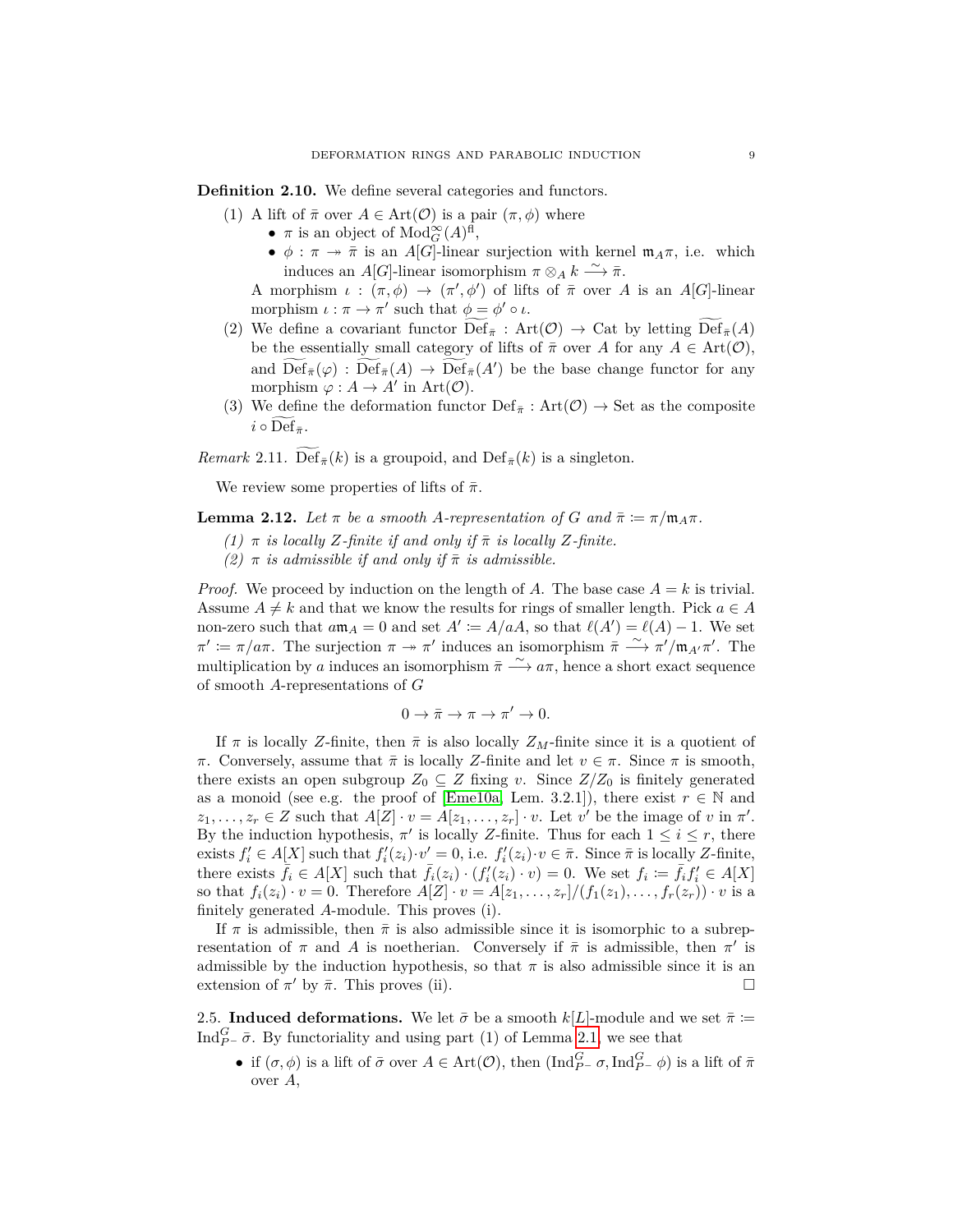• and if  $\iota : (\sigma, \phi) \to (\sigma', \phi')$  is a morphism of lifts of  $\bar{\sigma}$  over  $A \in \text{Art}(\mathcal{O})$ , then  $\text{Ind}_{P^-}^G \iota : (\text{Ind}_{P^-}^G \sigma, \text{Ind}_{P^-}^G \phi) \to (\text{Ind}_{P^-}^G \sigma', \text{Ind}_{P^-}^G \phi')$  is a morphism of lifts of  $\bar{\pi}$  over *A*.

Thus for any  $A \in \text{Art}(\mathcal{O})$ , we obtain a functor

$$
\text{Ind}_{P^-}^G : \widetilde{\text{Def}}_{\bar{\sigma}}(A) \to \widetilde{\text{Def}}_{\bar{\pi}}(A)
$$

which is functorial in *A* by part (2) of Lemma [2.1,](#page-5-3) i.e. it is induced by a morphism  ${\rm Ind}_{P^-}^G : \widetilde{\rm Def}_{\bar{\sigma}} \to \widetilde{\rm Def}_{\bar{\pi}}$  between functors  ${\rm Art}(\mathcal{O}) \to {\rm Cat}$ . Thus composing the latter with  $i:$  Cat  $\rightarrow$  Set yields a morphism

$$
\text{Ind}_{P^-}^G: \text{Def}_{\bar{\sigma}} \to \text{Def}_{\bar{\pi}}
$$

between functors  $Art(\mathcal{O}) \rightarrow Set.$ 

<span id="page-9-2"></span>**Lemma 2.13.** *Let*  $\bar{\sigma}$  *be a locally*  $Z_L$ *-finite smooth*  $k[L]$ *-module and*  $\bar{\pi} \coloneqq \text{Ind}_{P^-}^G \bar{\sigma}$ *. Then*

- $(1)$  Ind $_{P}^{G}$  = :  $\widetilde{\text{Def}}_{\bar{\sigma}}(A) \rightarrow \widetilde{\text{Def}}_{\bar{\pi}}(A)$  *is fully faithful for any*  $A \in \text{Art}(\mathcal{O})$ *,*
- $(2)$  Ind<sub>P</sub><sup>*G*</sup>  $\cdot$  : Def<sub> $\bar{\sigma}(A)$ </sub>  $\rightarrow$  Def<sub> $\bar{\pi}(A)$ </sub> *is injective for any*  $A \in$  Art $(\mathcal{O})$ *.*

*Proof.* Since a fully faithful functor induces an injection between isomorphism classes of objects, (2) is a consequence of (1) which we now prove.

Let  $A \in \text{Art}(\mathcal{O})$ . Let  $(\sigma, \phi)$  and  $(\sigma', \phi')$  be two lifts of  $\bar{\sigma}$  over A. Note that  $\sigma$  and *σ*<sup>*α*</sup> are objects of  $Mod<sup>∞, Z<sub>L</sub> -1</sup>$ *.fin*</sub> *L (A)* by part (1) of Lemma [2.12](#page-8-1) and recall the unit  $\epsilon$ of the adjunction between  $\text{Ind}_{P^-}^G$  and  $\text{Ord}_P$ . We consider the *A*-linear morphism

<span id="page-9-1"></span>
$$
(2.14)\quad \mathrm{Hom}_{\widetilde{\mathrm{Def}}_{\bar{\sigma}}(A)}\left((\sigma,\phi),(\sigma',\phi')\right)\to \mathrm{Hom}_{\widetilde{\mathrm{Def}}_{\bar{\pi}}(A)}\left(\mathrm{Ind}_{P^-}^G\left(\sigma,\phi\right),\mathrm{Ind}_{P^-}^G\left(\sigma',\phi'\right)\right)
$$

defined by  $i \mapsto \text{Ind}_{P^-}^G i$ . We claim that the map  $j \mapsto \epsilon_{\sigma'}^{-1} \circ (\text{Ord}_P j) \circ \epsilon_{\sigma}$  is an inverse.

- By naturality of  $\epsilon$ , it is well defined and  $\epsilon_{\sigma'}^{-1} \circ (\text{Ord}_P(\text{Ind}_{P^-}^G i)) \circ \epsilon_{\sigma} = i$  for any morphism  $\iota : (\sigma, \phi) \to (\sigma', \phi')$  in  $\widetilde{\operatorname{Def}}_{\bar{\sigma}}(A)$ .
- By [\(2.5\)](#page-6-1) we also have  $\text{Ind}_{P^-}^G(\epsilon_{\sigma'}^{-1} \circ (\text{Ord}_P) \circ \epsilon_{\sigma}) = j$  for any morphism  $j: (\text{Ind}_{P^-}^G \sigma, \text{Ind}_{P^-}^G \phi) \to (\text{Ind}_{P^-}^G \sigma', \text{Ind}_{P^-}^G \phi') \text{ in } \widetilde{\text{Def}}_{\bar{\pi}}(A).$

Thus  $(2.14)$  is bijective.

<span id="page-9-4"></span>*Remark* 2.15. Using Vignéras' functor  $R_{P-}^G$  (cf. Remark [2.4\)](#page-6-2) instead of  $\text{Ord}_P$ , one can prove Lemma [2.13](#page-9-2) for any smooth  $k[L]$ -module  $\bar{\sigma}$ .

The following is our main result in the Artinian case. Our proof is an extension (and to some extent a correction<sup>[4](#page-9-3)</sup>) of the proof of  $[Eme10b, Prop. 4.2.14]$  $[Eme10b, Prop. 4.2.14]$  (see also the pertaining Remark 4.2.17 in op. cit.)

<span id="page-9-0"></span>**Theorem 2.16.** *Let*  $\bar{\sigma}$  *be an admissible smooth*  $k[L]$ *-module and*  $\bar{\pi} \coloneqq \text{Ind}_{P}^G - \bar{\sigma}$ *. If*  $F = \mathbb{Q}_p$ *, then assume that* 

*(a) Hypothesis [2.7](#page-7-2) is satisfied,*

*(b)*  $\text{Hom}_{L}(\bar{\sigma}, \bar{\sigma}^{\alpha} \otimes (\bar{\varepsilon}^{-1} \circ \alpha)) = 0$  *for all*  $\alpha \in \Delta_{L}^{\perp,1}$ .

*Then*

- $(1)$  Ind<sub>P</sub> = :  $\widetilde{\text{Def}}_{\bar{\sigma}}(A) \to \widetilde{\text{Def}}_{\bar{\pi}}(A)$  *is an equivalence for any*  $A \in \text{Art}(\mathcal{O})$  *with quasi-inverse induced by* Ord*<sup>P</sup> ,*
- *(2)* Ind $_{P}^G$  ⋅ Def<sub> $\bar{\sigma}$ </sub> → Def<sub> $\bar{\pi}$ </sub> *is an isomorphism.*

<span id="page-9-3"></span><sup>&</sup>lt;sup>4</sup>The inductive step fails if his *V* is just faithful, not faithfully flat, and  $\bar{\varepsilon}$  there should be  $\bar{\varepsilon}^{-1}$ .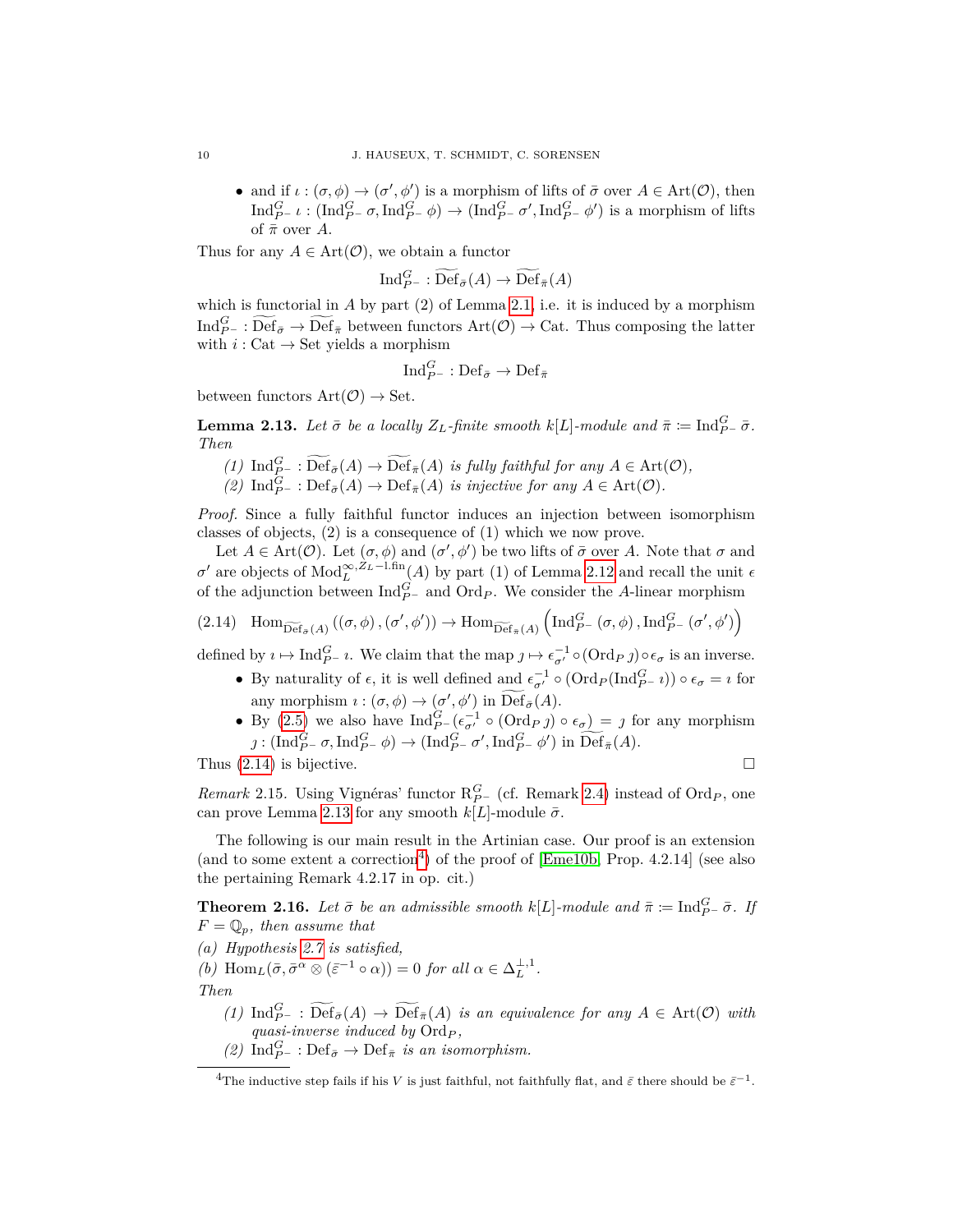*Proof.* Since an equivalence of categories induces a bijection between isomorphism classes of objects, (2) is a consequence of (1) which we now prove. Given lemma [2.13](#page-9-2) (see also Remark [2.15\)](#page-9-4), we only have to prove that  $\text{Ind}_{P^-}^G : \widetilde{\text{Def}}_{\bar{\sigma}}(A) \to \widetilde{\text{Def}}_{\bar{\pi}}(A)$  is essentially surjective for all  $A \in \text{Art}(\mathcal{O})$ .

We proceed by induction on the length of  $A \in Art(\mathcal{O})$  (cf. Remark [1.4\)](#page-3-2). The base case  $A = k$  is trivial. Assume  $\mathfrak{m}_A \neq 0$  and that we know surjectivity for rings of smaller length. Let  $(\pi, \phi)$  be a lift of  $\bar{\pi}$  over *A*. Note that  $\pi$  is an object of  $\text{Mod}_{G}^{\text{adm}}(A)$  by part (2) of Lemma [2.12](#page-8-1) and recall the unit  $\epsilon$  and the counit  $\eta$  of the adjunction between  $\text{Ind}_{P^-}^G$  and  $\text{Ord}_P$ . We will prove that  $(\text{Ord}_P \pi, \epsilon_{\bar{\sigma}}^{-1} \circ (\text{Ord}_P \phi))$ is a lift of  $\bar{\sigma}$  over *A*, and that the natural morphism of lifts of  $\bar{\pi}$  over *A* 

$$
\eta_{\pi}: \left(\mathrm{Ind}_{P^-}^G(\mathrm{Ord}_P\pi), \mathrm{Ind}_{P^-}^G\left(\epsilon_{\bar{\sigma}}^{-1}\circ(\mathrm{Ord}_P\phi)\right)\right) \to (\pi,\phi),
$$

where we used the equality  $\text{Ind}_{P}^G(\epsilon_{\bar{\sigma}}^{-1} \circ (\text{Ord}_P \phi)) = \phi \circ \eta_{\pi}$  which follows from equality [\(2.5\)](#page-6-1), is an isomorphism.

Pick  $a \in A$  non-zero such that  $a\mathfrak{m}_A = 0$ , and let  $I = (a)$  be the proper ideal generated by  $a$ . We have a short exact sequence of admissible smooth  $A[G]$ -modules

$$
(2.17) \t\t 0 \to a\pi \to \pi \to \pi/a\pi \to 0.
$$

Note that  $a\pi$  is a non-zero vector space over k and  $\pi/a\pi$  is a free  $A/I$ -module. Since  $a\pi \subset \mathfrak{m}_A\pi$ ,  $\phi$  factors through an *A*[*G*]-linear surjection  $\overline{\phi} : \pi/a\pi \to \overline{\pi}$  whose kernel is  $m_A(\pi/a\pi)$ , so that  $(\pi/a\pi, \bar{\phi})$  is a deformation of  $\bar{\pi}$  over  $A/I$  which has length  $\ell(A) - 1$ . By our induction hypothesis, there exists a deformation  $(\sigma', \phi')$  of *σ*¯ over *A/I* and an isomorphism of deformations of *π*¯ over *A/I*

<span id="page-10-0"></span>
$$
\iota':\left(\operatorname{Ind}_{P^-}^G \sigma', \operatorname{Ind}_{P^-}^G \phi'\right) \stackrel{\sim}{\longrightarrow} \left(\pi/a\pi, \bar{\phi}\right).
$$

On the other hand, multiplication by *a* induces an  $A[G]$ -linear isomorphism

$$
\iota: \bar{\pi} \simeq \pi/\mathfrak{m}_A \pi \xrightarrow{\sim} a\pi.
$$

Applying the  $\delta$ -functor  $H^{\bullet} \text{Ord}_P$  to the exact sequence [\(2.17\)](#page-10-0) and using the  $A[L]$ linear isomorphisms  $(\text{Ord}_{P} \iota) \circ \epsilon_{\bar{\sigma}}$  and  $(\text{Ord}_{P} \iota') \circ \epsilon_{\sigma'}$  yields an exact sequence of admissible smooth *A*[*L*]-modules

<span id="page-10-1"></span>(2.18) 
$$
0 \to \bar{\sigma} \to \text{Ord}_P \pi \to \sigma' \to \text{H}^1 \text{Ord}_P \left( \text{Ind}_{P^-}^G \bar{\sigma} \right).
$$

Any *A*[*L*]-linear morphism  $\sigma' \to H^1 \text{Ord}_P(\text{Ind}_{P^-}^G \bar{\sigma})$  must factor through  $\phi'$ . Thus by Theorem [2.9](#page-7-5) and condition (b), we deduce that the last arrow of the exact sequence [\(2.18\)](#page-10-1) is zero, so that we can treat the rightmost term as being zero.

Now applying the exact functor  $\text{Ind}_{P^-}^G$  gives (using again equality [\(2.5\)](#page-6-1)) a commutative diagram of admissible smooth *A*[*G*]-modules

$$
0 \longrightarrow \text{Ind}_{P^-}^G \bar{\sigma} \longrightarrow \text{Ind}_{P^-}^G (\text{Ord}_P \pi) \longrightarrow \text{Ind}_{P^-}^G \sigma' \longrightarrow 0
$$
  

$$
\downarrow \qquad \qquad \downarrow \qquad \qquad \downarrow \qquad \qquad \downarrow \qquad \downarrow \qquad \downarrow \qquad \downarrow \qquad \downarrow \qquad \downarrow \qquad \downarrow \qquad \downarrow \qquad \downarrow \qquad \downarrow \qquad \downarrow \qquad \downarrow \qquad \downarrow \qquad \downarrow \qquad \downarrow \qquad \downarrow \qquad \downarrow \qquad \downarrow \qquad \downarrow \qquad \downarrow \qquad \downarrow \qquad \downarrow \qquad \downarrow \qquad \downarrow \qquad \downarrow \qquad \downarrow \qquad \downarrow \qquad \downarrow \qquad \downarrow \qquad \downarrow \qquad \downarrow \qquad \downarrow \qquad \downarrow \qquad \downarrow \qquad \downarrow \qquad \downarrow \qquad \downarrow \qquad \downarrow \qquad \downarrow \qquad \downarrow \qquad \downarrow \qquad \downarrow \qquad \downarrow \qquad \downarrow \qquad \downarrow \qquad \downarrow \qquad \downarrow \qquad \downarrow \qquad \downarrow \qquad \downarrow \qquad \downarrow \qquad \downarrow \qquad \downarrow \qquad \downarrow \qquad \downarrow \qquad \downarrow \qquad \downarrow \qquad \downarrow \qquad \downarrow \qquad \downarrow \qquad \downarrow \qquad \downarrow \qquad \downarrow \qquad \downarrow \qquad \downarrow \qquad \downarrow \qquad \downarrow \qquad \downarrow \qquad \downarrow \qquad \downarrow \qquad \downarrow \qquad \downarrow \qquad \downarrow \qquad \downarrow \qquad \downarrow \qquad \downarrow \qquad \downarrow \qquad \downarrow \qquad \downarrow \qquad \downarrow \qquad \downarrow \qquad \downarrow \qquad \downarrow \qquad \downarrow \qquad \downarrow \qquad \downarrow \qquad \downarrow \qquad \downarrow \qquad \downarrow \qquad \downarrow \qquad \downarrow \qquad \downarrow \qquad \downarrow \qquad \downarrow \qquad \downarrow \qquad \downarrow \qquad \downarrow \qquad \downarrow \qquad \downarrow \qquad \downarrow \qquad \downarrow \qquad \downarrow \qquad \downarrow \qquad \downarrow \qquad \downarrow \qquad \downarrow \qquad \downarrow \qquad \downarrow \qquad \downarrow \qquad \downarrow \qquad \downarrow \q
$$

from which we deduce that  $\eta_{\pi}$  is also an *A*[*G*]-linear isomorphism by the five lemma. Moreover, we deduce that the image of  $\text{Ind}_{P^-}^G \bar{\sigma}$  in  $\text{Ind}_{P^-}^G (\text{Ord}_P \pi)$  is  $a(\text{Ind}_{P^-}^G(\text{Ord}_{P} \pi))$ , thus the image of the first non-trivial arrow of the exact sequence  $(2.18)$  is  $a(\text{Ord}_P \pi)$ .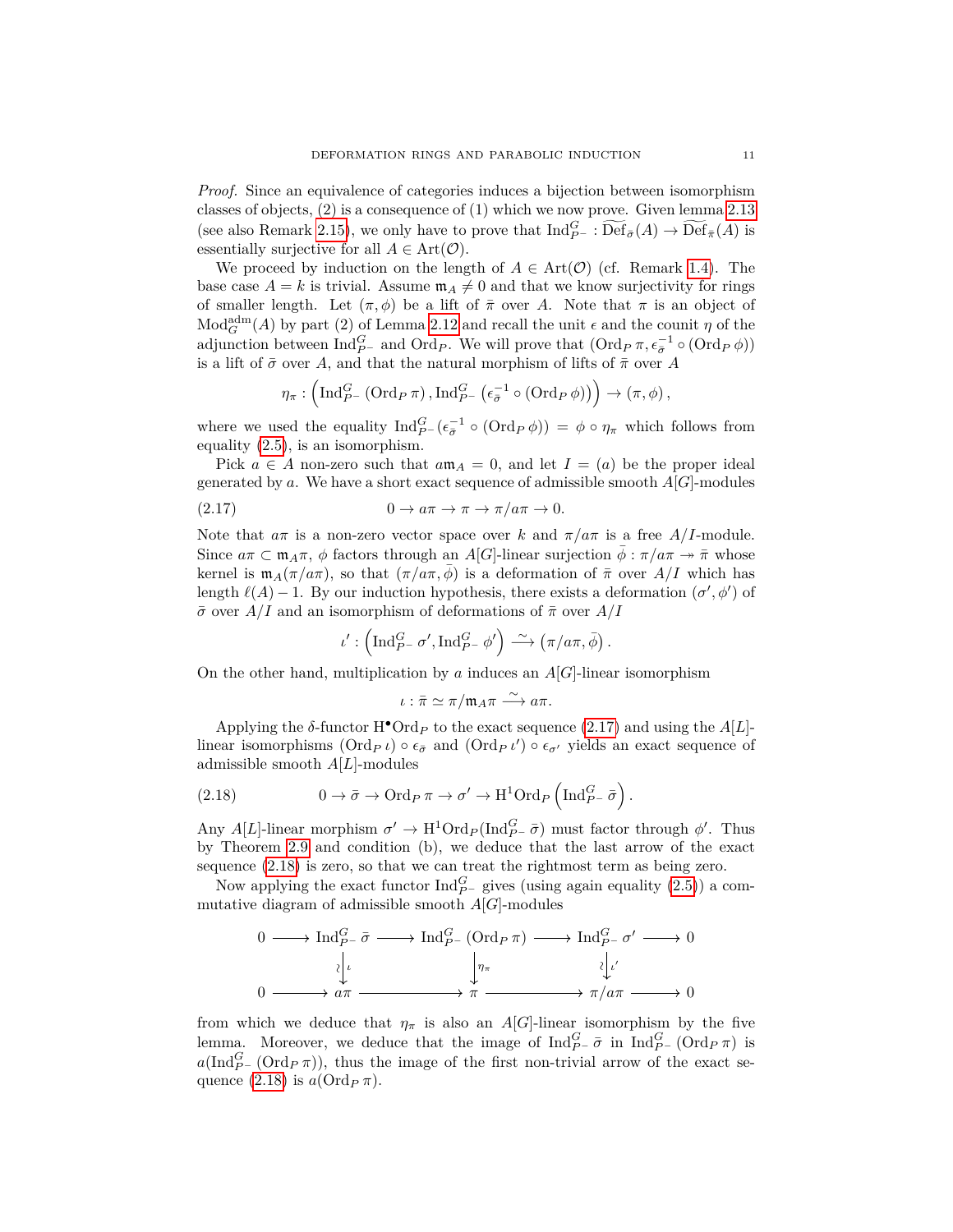From the *A*-linear isomorphism  $\eta_{\pi}$  and the freeness of the *A*-module  $\pi$ , we deduce that  $\text{Ord}_{P}$  *π* is a free *A*-module using the "only if" part of part (1) of Lemma [2.1.](#page-5-3) Furthermore, we have a commutative diagram of admissible smooth *A*[*L*]-modules

$$
\operatorname{Ord}_P\pi \longrightarrow \operatorname{Ord}_P\left(\pi/a\pi\right)^{\operatorname{Ord}_P\iota'^{-1}}\operatorname{Ord}_P\left(\operatorname{Ind}_{P^-}^G\sigma'\right) \xrightarrow{\epsilon_{\sigma'}^{-1}} \sigma'
$$
\n
$$
\operatorname{Ord}_P\phi \downarrow \qquad \operatorname{Ord}_P\bar{\phi} \downarrow \qquad \operatorname{Ord}_P(\operatorname{Ind}_{P^-}^G\phi') \downarrow \qquad \qquad \downarrow \phi'
$$
\n
$$
\operatorname{Ord}_P\bar{\pi} \longrightarrow \operatorname{Ord}_P\bar{\pi} \longrightarrow \operatorname{Ord}_P\bar{\pi} \longrightarrow \sigma'
$$

where the composite of the upper horizontal arrows is the next to last arrow of the exact sequence [\(2.18\)](#page-10-1), which is surjective with kernel  $a(\text{Ord}_{P} \pi)$ . Since  $a(\text{Ord}_{P} \pi) \subset$  $m_A(\text{Ord}_P \pi)$  and  $\phi'$  is surjective with kernel  $m_A \sigma'$ , we deduce that  $\epsilon_{\bar{\sigma}}^{-1} \circ (\text{Ord}_P \phi)$ is surjective with kernel  $\mathfrak{m}_A(\text{Ord}_P \pi)$ .

#### <span id="page-11-0"></span>3. Parabolic induction and deformations over Noetherian rings

<span id="page-11-1"></span>3.1. **Orthonormalizable modules.** Let  $A \in \text{Noe}(\mathcal{O})$ . An *A*-module *U* is called  $m_A$ -adically complete and separated if  $U \stackrel{\sim}{\longrightarrow} \lim_{\Delta \to 0} U/m_A^n U$ . If in addition each quotient  $U/\mathfrak{m}_A^n U$  is free over  $A/\mathfrak{m}_A^n$ , we say that  $U$  is orthonormalizable (cf. [\[Eme11,](#page-26-20) Def. B.1]).

<span id="page-11-3"></span>**Lemma 3.1.** *The following conditions are equivalent for an A-module U:*

- *(1) U is orthonormalizable;*
- *(2) U is* m*A-adically complete, separated, and flat;*
- *(3) There is a set I such that U is isomorphic to the module of decaying functions in*  $A^I$ . (A function  $I \to A$  *is called decaying if its reduction modulo* m*<sup>n</sup> <sup>A</sup> has finite support for all n, cf.* [\[Yek11,](#page-27-4) Def. 2.1]*.)*
- $(4)$  *U*  $\simeq \lim_{n \to \infty} U_n$  where  $\{U_n\}_n$  is an inverse system of *A*-modules with the *following properties:*

(i) 
$$
\mathfrak{m}_A^n U_n = 0
$$
, and  $U_n$  is free as a module over  $A/\mathfrak{m}_A^n$ ;  
(ii)  $U_{n+1} \otimes_{A/\mathfrak{m}_A^{n+1}} A/\mathfrak{m}_A^n \xrightarrow{\sim} U_n$ .

*Proof.* The equivalence of the last three criteria is [\[Yek11,](#page-27-4) Cor. 4.5]. That (1) implies (2) is part of [\[Eme11,](#page-26-20) Lem. B.6]. The converse is clear:  $U/\mathfrak{m}_A^n U$  is flat over  $A/\mathfrak{m}_A^n$  precisely when it is free.

If *U* is an  $m_A$ -adically complete and separated *A*-module and  $A \rightarrow A'$  is a morphism in  $Noe(\mathcal{O})$ , we define the corresponding base change as the completed tensor product

<span id="page-11-2"></span>(3.2) 
$$
U \widehat{\otimes}_A A' \coloneqq \varprojlim_n U \otimes_A A'/\mathfrak{m}_{A'}^n.
$$

It is  $m_{A'}$ -adically complete and separated (cf. [\[Yek11,](#page-27-4) Cor. 3.5]). Orthonormalizable modules behave well with respect to base change:

**Lemma 3.3.** Let U be an orthonormalizable A-module and  $A \rightarrow A'$  be a morphism *in* Noe( $\mathcal{O}$ ). Then  $U \widehat{\otimes}_A A'$  *is an orthonormalizable*  $A'$ -module.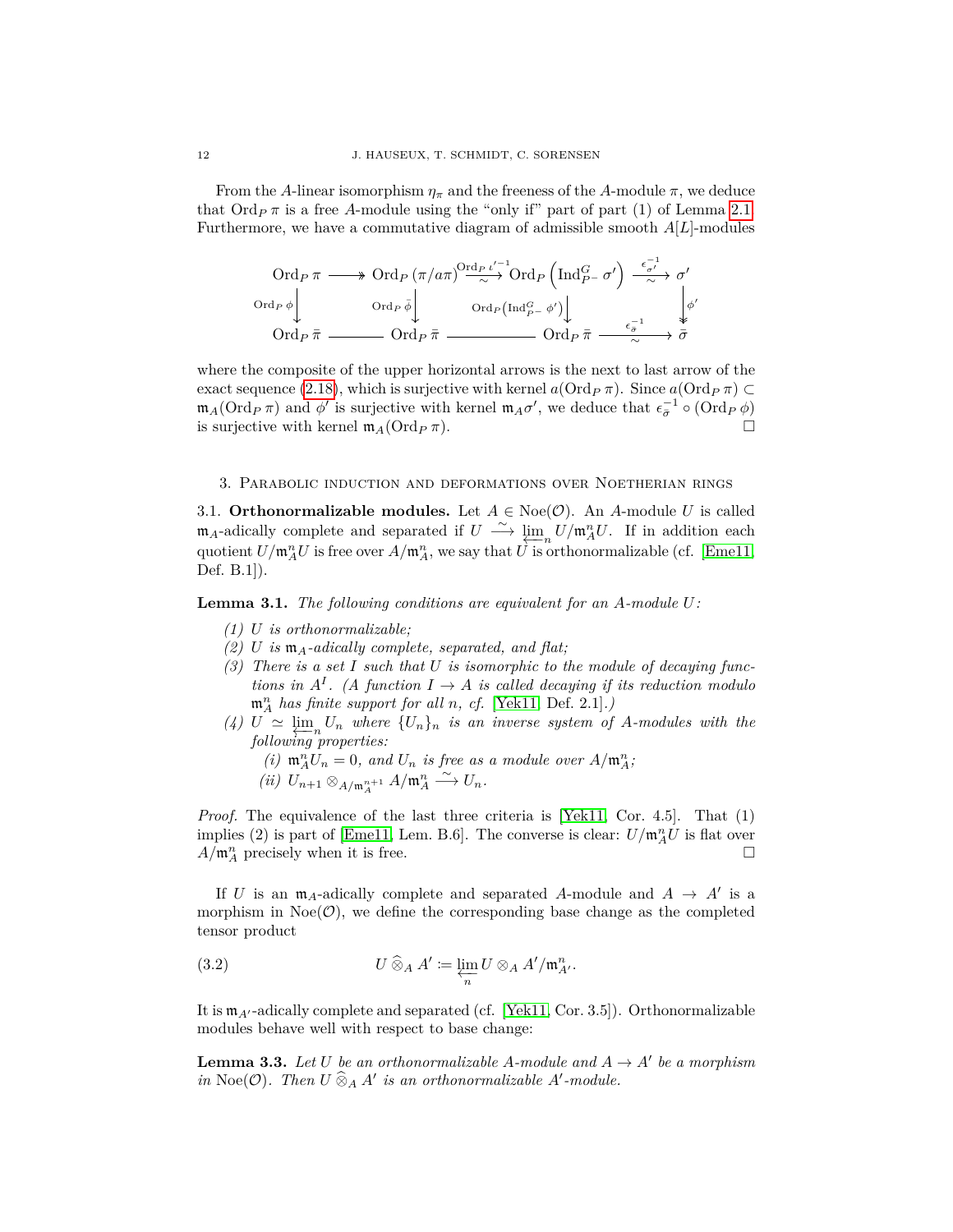*Proof.* For any  $n \geq 1$ ,

$$
(U \widehat{\otimes}_A A') \otimes_{A'} A'/\mathfrak{m}_{A'}^n \simeq (U \otimes_A A') \otimes_{A'} A'/\mathfrak{m}_{A'}^n
$$

$$
\simeq U \otimes_A A'/\mathfrak{m}_{A'}^n
$$

$$
\simeq U \otimes_A A/\mathfrak{m}_{A}^n \otimes_{A/\mathfrak{m}_{A}^n} A'/\mathfrak{m}_{A'}^n
$$

$$
\simeq U/\mathfrak{m}_{A}^n U \otimes_{A/\mathfrak{m}_{A}^n} A'/\mathfrak{m}_{A'}^n.
$$

Since  $U/\mathfrak{m}_A^n U$  is free over  $A/\mathfrak{m}_A^n$  this verifies that  $(U \widehat{\otimes}_A A') \otimes_{A'} A'/\mathfrak{m}_{A'}^n$  is free over  $A'/\mathfrak{m}_{A'}^n$ , and hence  $U \widehat{\otimes}_A A'$  is orthonormalizable.

*Remark* 3.4. When *A*<sup> $\prime$ </sup> is finite over *A*, the tensor product  $U \otimes_A A'$  is already  $m_{A'}$ -adically complete; in this case the above lemma is [\[Eme11,](#page-26-20) Lem. B.6 (4)].

<span id="page-12-1"></span>**Lemma 3.5.** For any  $m_A$ -adically complete and separated A-modules  $U, U'$ , there *is a natural A-linear isomorphism*

$$
\operatorname{Hom}_A\left(U',U\right)\simeq \varprojlim_n \operatorname{Hom}_{A/\mathfrak{m}_A^n}\left(U'/\mathfrak{m}_A^n U', U/\mathfrak{m}_A^n U\right).
$$

*Proof.* The *A*-linear maps given by  $f \mapsto (f \mod \mathfrak{m}_A^n)_n$  and  $(f_n) \mapsto \varprojlim_n f_n$  are inverses of each other.

<span id="page-12-0"></span>3.2. **Continuous parabolic induction.** Let  $A \in \text{Noe}(\mathcal{O})$ . We define several categories of representations of *G* over *A*.

An  $m_A$ -adically continuous  $A[G]$ -module is an  $m_A$ -adically complete and separated *A*-module  $\pi$  endowed with an *A*-linear *G*-action such that the map  $G \times \pi \to \pi$ is continuous when  $\pi$  is given its  $m_A$ -adic topology (equivalently, the induced action of *G* on  $\pi/\mathfrak{m}_A^n\pi$  is smooth for all  $n \geq 1$ ). We let  $Mod_G^{\mathfrak{m}_A \text{-cont}}(A)$  be the full subcategory of  $Mod_G(A)$  consisting of  $m_A$ -adically continuous  $A[G]$ -modules. We let  $Mod_G^{\mathfrak{m}_A\text{-cont}}(A)^{\text{fl}}$  be the full subcategory of  $Mod_G^{\mathfrak{m}_A\text{-cont}}(A)$  consisting of orthonormalizable *A*[*G*]-modules.

*Remark* 3.6*.* (1) If *A* is Artinian, then

$$
\textnormal{Mod}_{G}^{\mathfrak{m}_A-\textnormal{cont}}(A)=\textnormal{Mod}_{G}^{\infty}(A)\quad \textnormal{and}\quad \textnormal{Mod}_{G}^{\mathfrak{m}_A-\textnormal{cont}}(A)^{\textnormal{fl}}=\textnormal{Mod}_{G}^{\infty}(A)^{\textnormal{fl}}.
$$

(2) Emerton defined an  $m_A$ -adically admissible  $A[G]$ -module to be an  $m_A$ adically continuous  $A[G]$ -module  $\pi$  such that  $\pi/\mathfrak{m}_A\pi$  is admissible as a smooth  $k[G]$ -module (cf. [\[Eme11,](#page-26-20) Def. 3.1.13]). If *A* is Artinian, then one recovers the usual definition of admissible smooth *A*[*G*]-module.

**Definition 3.7.** For any  $m_A$ -adically continuous  $A[L]$ -module  $\sigma$ , we define an Amodule

Ind<sub>P</sub>-  $\sigma \coloneqq \{$  continuous  $f : G \to \sigma \mid f(pg) = pf(g)$  for all  $p \in P^-$  and  $g \in G\}$ on which we let *G* act by right translation.

*Remark* 3.8*.* If *A* is Artinian, then one recovers the smooth parabolic induction.

<span id="page-12-2"></span>**Proposition 3.9.** *Let*  $\sigma$  *be an*  $\mathfrak{m}_A$ *-adically continuous*  $A[L]$ *-module.* 

- $(1)$  Ind $_{P^-}^G$  *σ is an*  $\mathfrak{m}_A$ *-adically continuous*  $A[G]$ *-module, and it is orthonormal izable if and only if*  $\sigma$  *is orthonormalizable.*
- (2) For any morphism  $A \to A'$  in Noe(O), there is a natural  $A[G]$ -linear iso*morphism*

$$
\left(\operatorname{Ind}_{P^-}^G \sigma\right) \widehat{\otimes}_A A' \stackrel{\sim}{\longrightarrow} \operatorname{Ind}_{P^-}^G \left(\sigma \widehat{\otimes}_A A'\right).
$$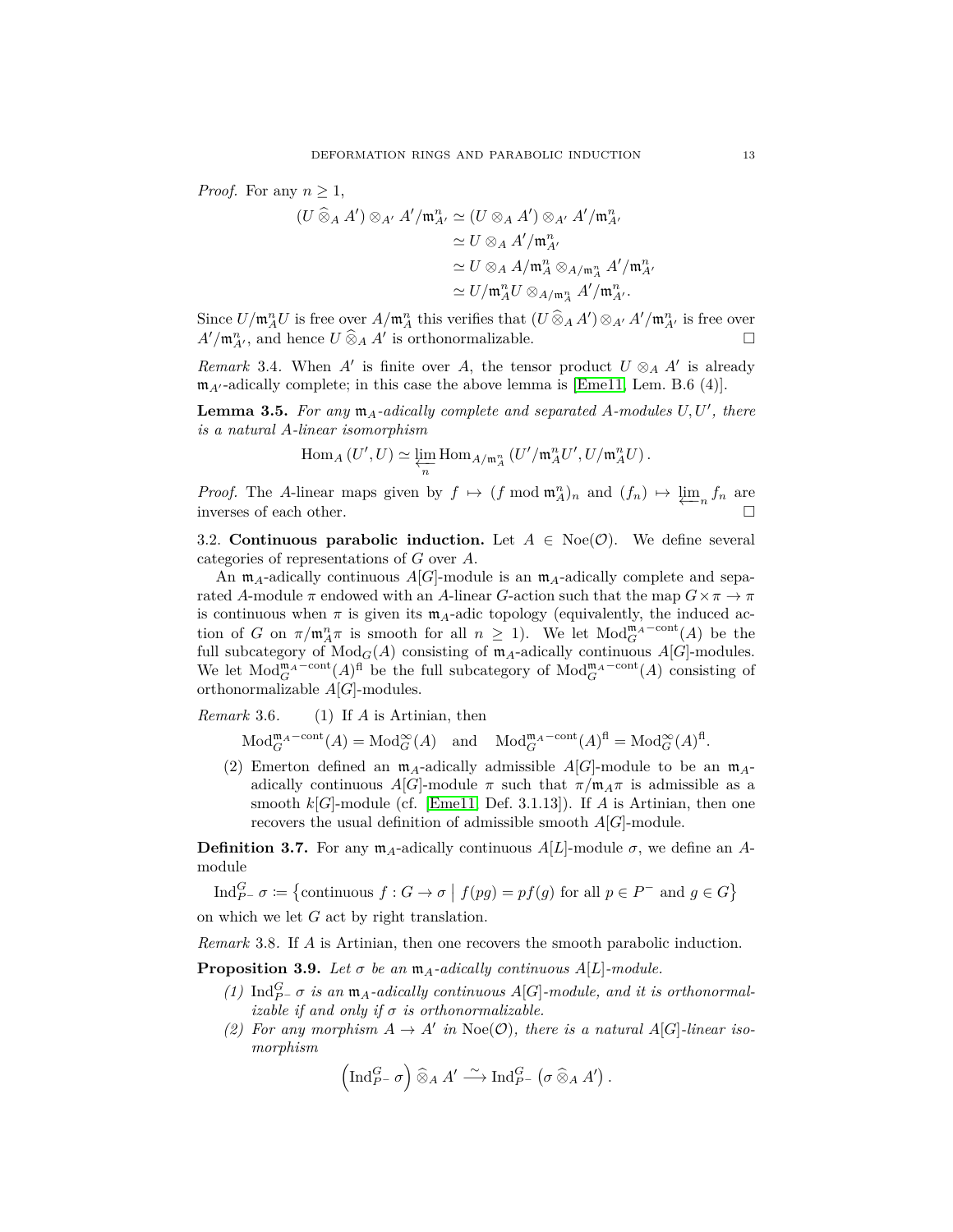*Proof.* Let *U* be the *A*-module underlying the representation  $\sigma$ . By assumption *U* is  $m_A$ -adically complete and separated, that is  $U = \varprojlim_n U/m_A^n U$ . Once and for all  $\lim_{M \to \infty} \frac{P}{P} - \lim_{M \to \infty} P / M_M C$ . Once and for all<br>we choose a continuous section of the projection  $G \to P^- \backslash G =: X$  as in the proof of Lemma [2.1.](#page-5-3) This allows us to identify  $\text{Ind}_{P^-}^G \sigma$  with  $\mathcal{C}(X, U)$  as an *A*-module. We prove the Lemma in a series of steps below.

**Step 1.**  $C(X, A) \otimes_A A/I \xrightarrow{\sim} C(X, A/I)$  for any ideal  $I \subset A$ .

This is done by induction on the minimal number of generators of  $I$ , say  $n_I$ . The base case where  $I = aA$  is principal amounts to the exactness of the two sequences

(a) 
$$
0 \longrightarrow C(X, A[a]) \longrightarrow C(X, A) \stackrel{a}{\longrightarrow} C(X, aA) \longrightarrow 0
$$
,  
(b)  $0 \longrightarrow C(X, aA) \longrightarrow C(X, A) \longrightarrow C(X, A/aA) \longrightarrow 0$ .

The surjectivity in (a) follows from the existence of a continuous cross-section of the multiplication by *a* map  $A \rightarrow aA$ . Indeed it induces a homeomorphism  $A/A[a] \xrightarrow{\sim} A$ *aA* (since *A* is compact) and the projection  $A \rightarrow A/A[a]$  admits a continuous section since *A* is profinite and  $A[a]$  is a closed subgroup (cf. [\[Sha72,](#page-27-5) Ch. I, § 1, Thm. 3. For the same reason  $A \rightarrow A/aA$  admits a continuous section, observing that  $aA \subset A$  is closed, which shows the surjectivity in (b).

Now suppose  $n_I > 1$  and we know the result for ideals with fewer generators. Once and for all we choose generators for *I*, say  $I = (a_1, \ldots, a_n)$  where  $n = n_I$  is minimal. Consider the quotient ring  $B = A/a_nA$  and the ideal  $J = I/a_nA$ . Note that *J* ⊂ *B* is generated by the cosets of  $a_1, \ldots, a_{n-1}$ , so by induction we have an isomorphism

$$
\mathcal{C}(X,B) \otimes_B B/J \xrightarrow{\sim} \mathcal{C}(X,B/J).
$$

Now  $A/I \simeq B/J$  so certainly any  $h \in \mathcal{C}(X, A/I)$  can be lifted to  $\mathcal{C}(X, B)$ , and in turn to  $C(X, A)$  by the base case (or just sequence (b) with  $a = a_n$ ), which shows that the map in Step 1 is onto. We now argue that it is also injective. Suppose *f* ∈  $\mathcal{C}(X, A)$  takes values in *I* ⊂ *A*. Consider the reduction *f* ∈  $\mathcal{C}(X, B)$ , which then takes values in  $J \subset B$ . By induction  $\bar{f} = \sum_{i=1}^{N} \bar{c}_i \gamma_i$  with  $c_i \in I$  and  $\gamma_i \in C(X, B)$ . Again by (b) we can choose lifts, that is write  $\gamma_i = \bar{f}_i$  where  $f_i \in C(X, A)$ . Now the difference  $f - \sum_{i=1}^{N} c_i f_i$  lies in  $\mathcal{C}(X, A)$  and reduces to 0 modulo  $a_n A$ . That is, it takes values in  $a_n A$  and is therefore of the form  $a_n f'$  for some  $f' \in C(X, A)$ by sequence (a) above. Altogether this shows that  $f = a_n f' + \sum_{i=1}^N c_i f_i$  visibly belongs to  $IC(X, A)$  as desired.

**Step 2.** We have an isomorphism  $\mathcal{C}(X, A) \widehat{\otimes}_A U \stackrel{\sim}{\longrightarrow} \mathcal{C}(X, U)$ .

The completed tensor product is defined as in  $(3.2)$ . For any  $n \geq 1$ ,

$$
\mathcal{C}(X, A) \otimes_A U/\mathfrak{m}_A^n U \simeq \mathcal{C}(X, A) \otimes_A A/\mathfrak{m}_A^n \otimes_{A/\mathfrak{m}_A^n} U/\mathfrak{m}_A^n U
$$
  
\n
$$
\simeq \mathcal{C}(X, A/\mathfrak{m}_A^n) \otimes_{A/\mathfrak{m}_A^n} U/\mathfrak{m}_A^n U
$$
  
\n
$$
\simeq \mathcal{C}^\infty(X, A/\mathfrak{m}_A^n) \otimes_{A/\mathfrak{m}_A^n} U/\mathfrak{m}_A^n U
$$
  
\n
$$
\simeq \mathcal{C}^\infty(X, U/\mathfrak{m}_A^n U)
$$
  
\n
$$
\simeq \mathcal{C}(X, U/\mathfrak{m}_A^n U).
$$

(In the second isomorphism we used Step 1; in the fourth we used [\(2.2\)](#page-5-1).) Taking the limit over *n* yields the isomorphism.

**Step 3.** We have an isomorphism  $\mathcal{C}(X, U)/\mathfrak{m}_A^n\mathcal{C}(X, U) \stackrel{\sim}{\longrightarrow} \mathcal{C}(X, U/\mathfrak{m}_A^n U)$ .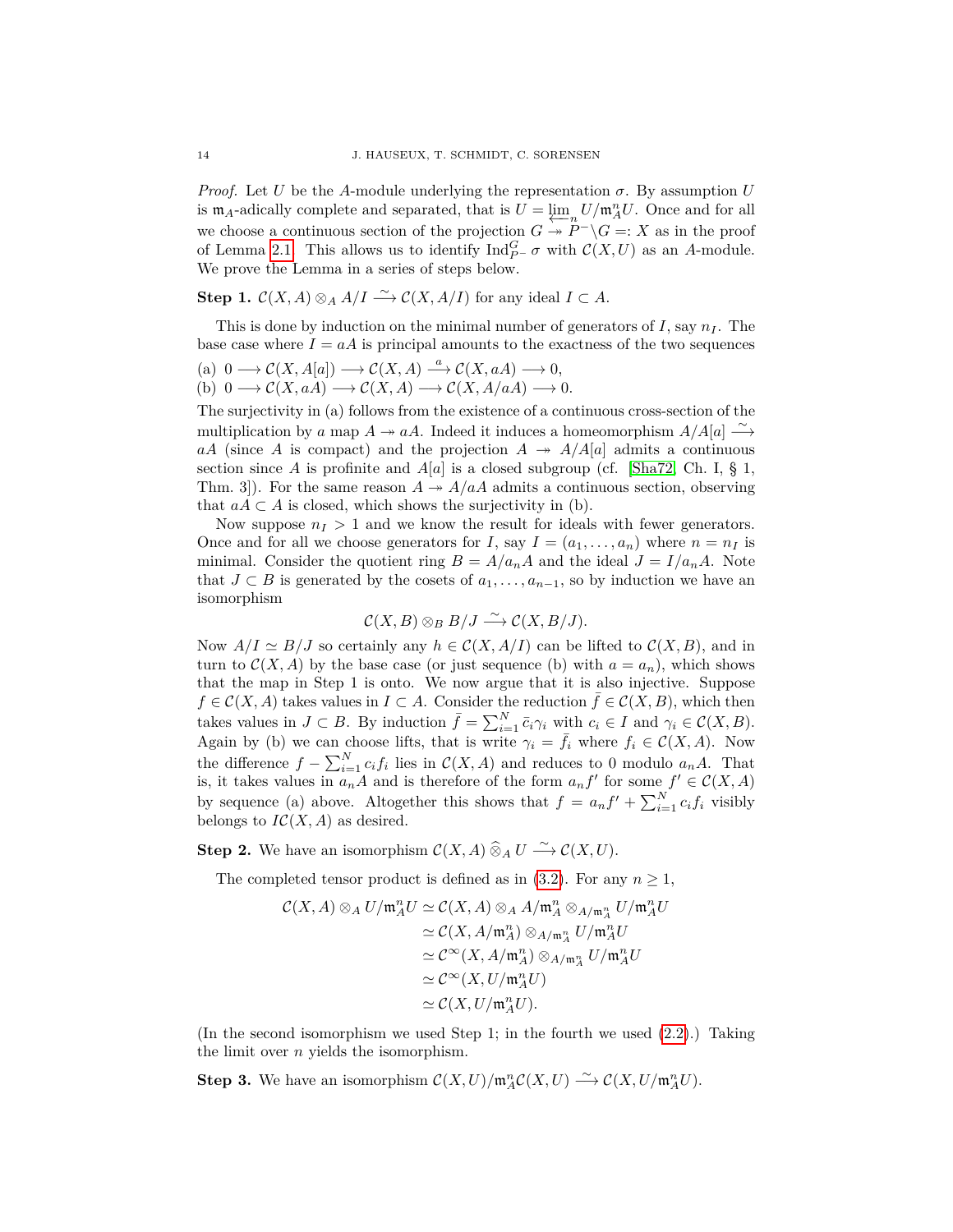For this step let  $M \coloneqq C(X, A) \otimes_A U$ , and let  $\widehat{M}$  be its  $\mathfrak{m}_A$ -adic completion. By Step 2 (and its proof) we know that

- $M \otimes_A A/\mathfrak{m}_A^n \simeq C(X, U/\mathfrak{m}_A^n U),$
- $\widehat{M} \otimes_A A/\mathfrak{m}_A^n \simeq C(X, U)/\mathfrak{m}_A^n C(X, U).$

It remains to observe that, since *A* is Noetherian, the m*A*-adic completion of any *A*module is  $m_A$ -adically complete. For finitely generated modules this is a standard application of the Artin-Rees lemma. For infinitely generated modules such as our *M* it is more subtle; it is the content of [\[Yek11,](#page-27-4) Cor. 3.5] (a result which Yekutieli attributes to Matlis, cf. Remark 3.7 in op. cit.). We conclude that

$$
\widehat{M}\otimes_A A/\mathfrak{m}_A^n\stackrel{\sim}{\longrightarrow} M\otimes_A A/\mathfrak{m}_A^n
$$

 $(cf. [Yek11, Thm. 1.5])$  $(cf. [Yek11, Thm. 1.5])$  $(cf. [Yek11, Thm. 1.5])$  as desired.

**Step 4.** Proof of part (1) of the Proposition.

We first observe that at least  $\mathcal{C}(X, U)$  is  $\mathfrak{m}_A$ -adically complete and separated:

$$
\mathcal{C}(X,U) \simeq \varprojlim_n \mathcal{C}(X,U/\mathfrak{m}_A^n U) \simeq \varprojlim_n \mathcal{C}(X,U)/\mathfrak{m}_A^n \mathcal{C}(X,U)
$$

by Step 3. Furthermore

$$
\mathcal{C}(X,U)/\mathfrak{m}_A^n\mathcal{C}(X,U) \simeq \mathcal{C}(X,U/\mathfrak{m}_A^n U) = \mathcal{C}^\infty(X,U/\mathfrak{m}_A^n U),
$$

so that  $\mathcal{C}(X, U)/\mathfrak{m}_A^n\mathcal{C}(X, U)$  is free if and only if  $U/\mathfrak{m}_A^nU$  is free (using part (1) of Lemma [2.1\)](#page-5-3), hence part (1) of the Proposition.

**Step 5.** Proof of part (2) of the Proposition.

For any morphism  $A \to A'$  in Noe( $\mathcal{O}$ ) we are to show that

$$
\mathcal{C}(X,U)\mathbin{\widehat{\otimes}}_A A'\stackrel{\sim}{\longrightarrow}\mathcal{C}(X,U\mathbin{\widehat{\otimes}}_A A').
$$

By the same type of arguments as in Step 2 we find that for any  $n \geq 1$ ,

$$
\mathcal{C}(X,U) \otimes_A A'/\mathfrak{m}_{A'}^n \simeq \mathcal{C}(X,U) \otimes_A A/\mathfrak{m}_{A}^n \otimes_{A/\mathfrak{m}_{A'}^n} A'/\mathfrak{m}_{A'}^n
$$
  
\n
$$
\simeq \mathcal{C}(X,U/\mathfrak{m}_{A}^n U) \otimes_{A/\mathfrak{m}_{A}^n} A'/\mathfrak{m}_{A'}^n
$$
  
\n
$$
\simeq \mathcal{C}^{\infty}(X,U/\mathfrak{m}_{A}^n U) \otimes_{A/\mathfrak{m}_{A}^n} A'/\mathfrak{m}_{A'}^n
$$
  
\n
$$
\simeq \mathcal{C}^{\infty}(X,U/\mathfrak{m}_{A}^n U \otimes_{A/\mathfrak{m}_{A}^n} A'/\mathfrak{m}_{A'}^n)
$$
  
\n
$$
\simeq \mathcal{C}(X,(U \otimes_A A') \otimes_{A'} A'/\mathfrak{m}_{A'}^n).
$$

(In the second isomorphism we used Step 3; in the fourth we used part (2) of Lemma [2.1.](#page-5-3)) Taking the limit over *n* gives the result, which finishes the proof.  $\square$ 

<span id="page-14-0"></span>*Remark* 3.10. Part (2) with  $A \to A/\mathfrak{m}_A^n$  yields a natural  $(A/\mathfrak{m}_A^n)[G]$ -linear isomorphism

$$
\left(\mathrm{Ind}_{P^-}^G \sigma\right)/\mathfrak{m}_A^n\left(\mathrm{Ind}_{P^-}^G \sigma\right) \xrightarrow{\sim} \mathrm{Ind}_{P^-}^G\left(\sigma/\mathfrak{m}_A^n \sigma\right).
$$

(This is precisely the content of Step 4 in the proof.) This generalizes [\[Eme10a,](#page-26-11) Lem. 4.1.3] which treats the case  $A = \mathcal{O}$  where the argument simplifies significantly since  $m_A = (\varpi)$ .

**Corollary 3.11.** *Parabolic induction*  $\sigma \mapsto \text{Ind}_{P^-}^G \sigma$  *gives rise to fully faithful func* $tors \text{ Mod}_{L}^{\mathfrak{m}_{A}-\text{cont}}(A) \rightarrow \text{Mod}_{G}^{\mathfrak{m}_{A}-\text{cont}}(A) \text{ and } \text{Mod}_{L}^{\mathfrak{m}_{A}-\text{cont}}(A)^{\text{fl}} \rightarrow \text{Mod}_{G}^{\mathfrak{m}_{A}-\text{cont}}(A)^{\text{fl}}.$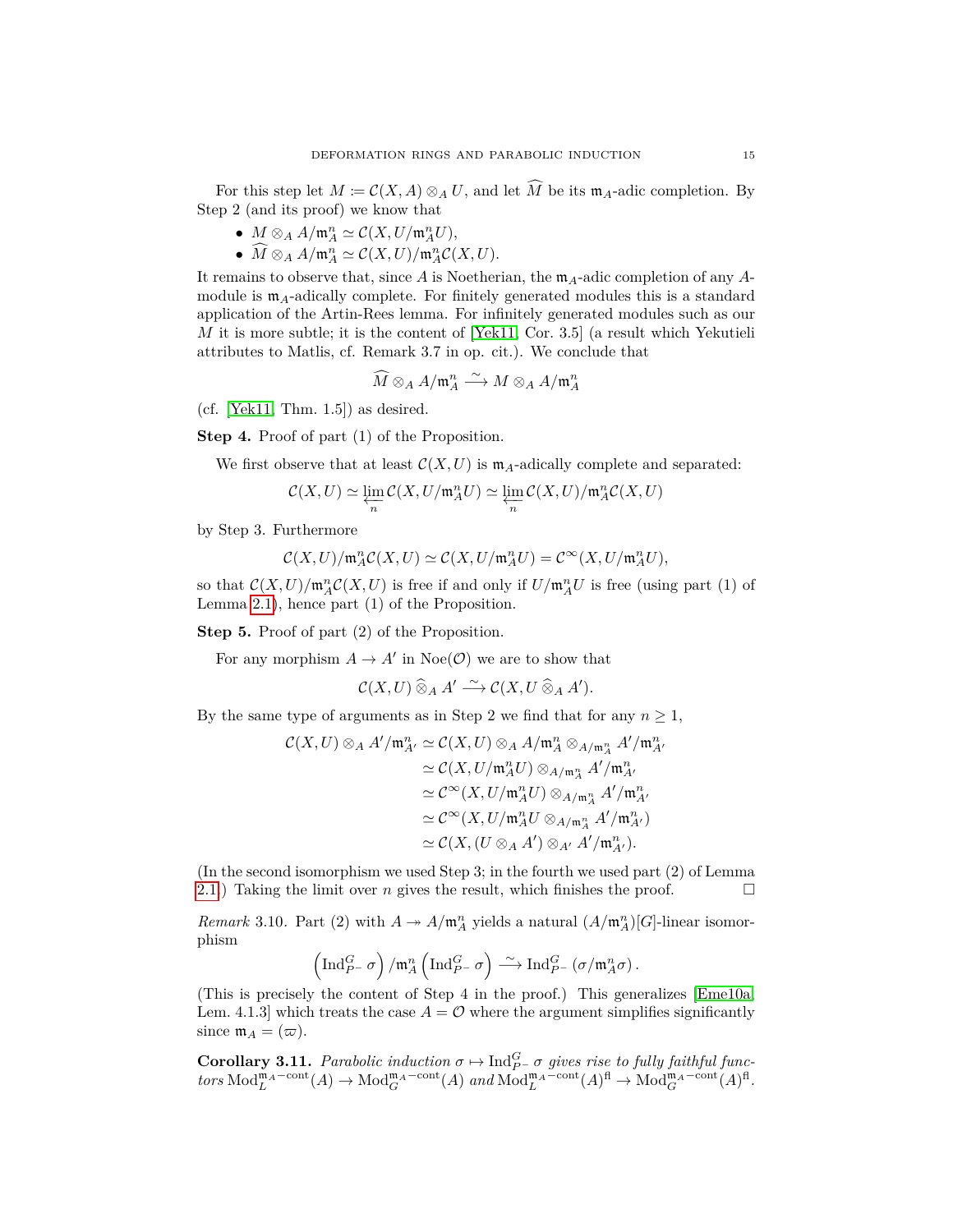*Proof.* Given any  $\mathfrak{m}_A$ -adically continuous  $A[L]$ -modules  $\sigma$  and  $\sigma'$ , we have A-linear isomorphisms

$$
\text{Hom}_{A[G]}\left(\text{Ind}_{P^-}^G \sigma, \text{Ind}_{P^-}^G \sigma'\right) \cong \varprojlim_n \text{Hom}_{A[G]}\left(\text{Ind}_{P^-}^G (\sigma/\mathfrak{m}_A \sigma), \text{Ind}_{P^-}^G (\sigma'/\mathfrak{m}_A \sigma')\right)
$$

$$
\cong \varprojlim_n \text{Hom}_{A[L]}(\sigma/\mathfrak{m}_A \sigma, \sigma'/\mathfrak{m}_A \sigma')
$$

$$
\cong \text{Hom}_{A[L]}(\sigma, \sigma'),
$$

cf. Lemma [3.5](#page-12-1) (together with Remark [3.10\)](#page-14-0) for the first and third ones, and [\[Vig16,](#page-27-3) Thm. 5.3 for the second one.  $\square$ 

*Remark* 3.12*.* We also deduce from Remark [3.10](#page-14-0) with *n* = 1 that parabolic induction respects admissibility (cf. part (2) of Remark [3.6\)](#page-0-0).

<span id="page-15-0"></span>3.3. **Deformation functors extended.** We let  $\bar{\pi}$  be a smooth  $k[G]$ -module. We extend Definition [2.10](#page-8-2) to  $A \in \text{Noe}(\mathcal{O})$ .

<span id="page-15-3"></span>**Definition 3.13.** We define several categories and functors.

- (1) A lift of  $\bar{\pi}$  over  $A \in \text{Noe}(\mathcal{O})$  is a pair  $(\pi, \phi)$  where
	- $\pi$  is an object of  $Mod_G^{\mathfrak{m}_A\text{-cont}}(A)^{\text{fl}}$ ,
	- $\phi : \pi \to \bar{\pi}$  is an *A*[*G*]-linear surjection with kernel  $\mathfrak{m}_A \pi$ , i.e. which induces an *A*[*G*]-linear isomorphism  $\pi \otimes_A k \stackrel{\sim}{\longrightarrow} \bar{\pi}$ .

A morphism  $\iota : (\pi, \phi) \to (\pi', \phi')$  of lifts of  $\bar{\pi}$  over A is an A[*G*]-linear morphism  $\iota : \pi \to \pi'$  such that  $\phi = \phi' \circ \iota$ .

- (2) We define a covariant functor  $\mathrm{Def}_{\bar{\pi}}$  :  $\mathrm{Noe}(\mathcal{O}) \to \mathrm{Cat}$  by letting  $\mathrm{Def}_{\bar{\pi}}(A)$ be the essentially small category of lifts of  $\bar{\pi}$  over *A* for any  $A \in \text{Noe}(\mathcal{O})$ , and  $\overline{\text{Def}}_{\bar{\pi}}(\varphi) : \overline{\text{Def}}_{\bar{\pi}}(A) \to \overline{\text{Def}}_{\bar{\pi}}(A')$  be the base change functor for any morphism  $\varphi : A \to A'$  in Noe( $\mathcal{O}$ ).
- (3) We define the deformation functor  $\text{Def}_{\bar{\pi}} : \text{Noe}(\mathcal{O}) \to \text{Set}$  as the composite  $i \circ \text{Def}_{\bar{x}}$ .

<span id="page-15-1"></span>3.4. **Induced deformations extended.** We let  $\bar{\sigma}$  be a smooth  $k[L]$ -module and we set  $\bar{\pi} := \text{Ind}_{P^-}^G \bar{\sigma}$ . By functoriality and using part (1) of Proposition [3.9,](#page-12-2) we see that

- if  $(\sigma, \phi)$  is a lift of  $\bar{\sigma}$  over  $A \in \text{Noe}(\mathcal{O})$ , then  $(\text{Ind}_{P^-}^G \sigma, \text{Ind}_{P^-}^G \phi)$  is a lift of  $\bar{\pi}$  over *A*,
- and if  $\iota : (\sigma, \phi) \to (\sigma', \phi')$  is a morphism of lifts of  $\bar{\sigma}$  over  $A \in \text{Noe}(\mathcal{O})$ , then  $\text{Ind}_{P^-}^G \iota : (\text{Ind}_{P^-}^G \sigma, \text{Ind}_{P^-}^G \phi) \to (\text{Ind}_{P^-}^G \sigma', \text{Ind}_{P^-}^G \phi')$  is a morphism of lifts of  $\bar{\pi}$  over *A*.

Thus for any  $A \in \text{Noe}(\mathcal{O})$ , we obtain a functor

$$
\text{Ind}_{P^-}^G : \widetilde{\text{Def}}_{\bar{\sigma}}(A) \to \widetilde{\text{Def}}_{\bar{\pi}}(A)
$$

which is functorial in *A* by part (2) of Proposition [3.9,](#page-12-2) i.e. it is induced by a morphism  $\text{Ind}_{P^-}^G : \widetilde{\text{Def}}_{\bar{\sigma}} \to \widetilde{\text{Def}}_{\bar{\pi}}$  between functors  $\text{Noe}(\mathcal{O}) \to \text{Cat}$ . Thus composing the latter with  $i: \mathrm{Cat} \to \mathrm{Set}$  yields a morphism

$$
\text{Ind}_{P^-}^G: \text{Def}_{\bar{\sigma}} \to \text{Def}_{\bar{\pi}}
$$

between functors  $Noe(\mathcal{O}) \rightarrow Set$ .

<span id="page-15-2"></span>**Lemma 3.14.** *Let*  $\bar{\sigma}$  *be a locally*  $Z_L$ *-finite smooth*  $k[L]$ *-module and*  $\bar{\pi} \coloneqq \text{Ind}_{P}^G \bar{\sigma}$ *. Then*  $\text{Ind}_{P^-}^G$  :  $\text{Def}_{\bar{\sigma}}(A) \to \text{Def}_{\bar{\pi}}(A)$  *is injective for any*  $A \in \text{Noe}(\mathcal{O})$ *.*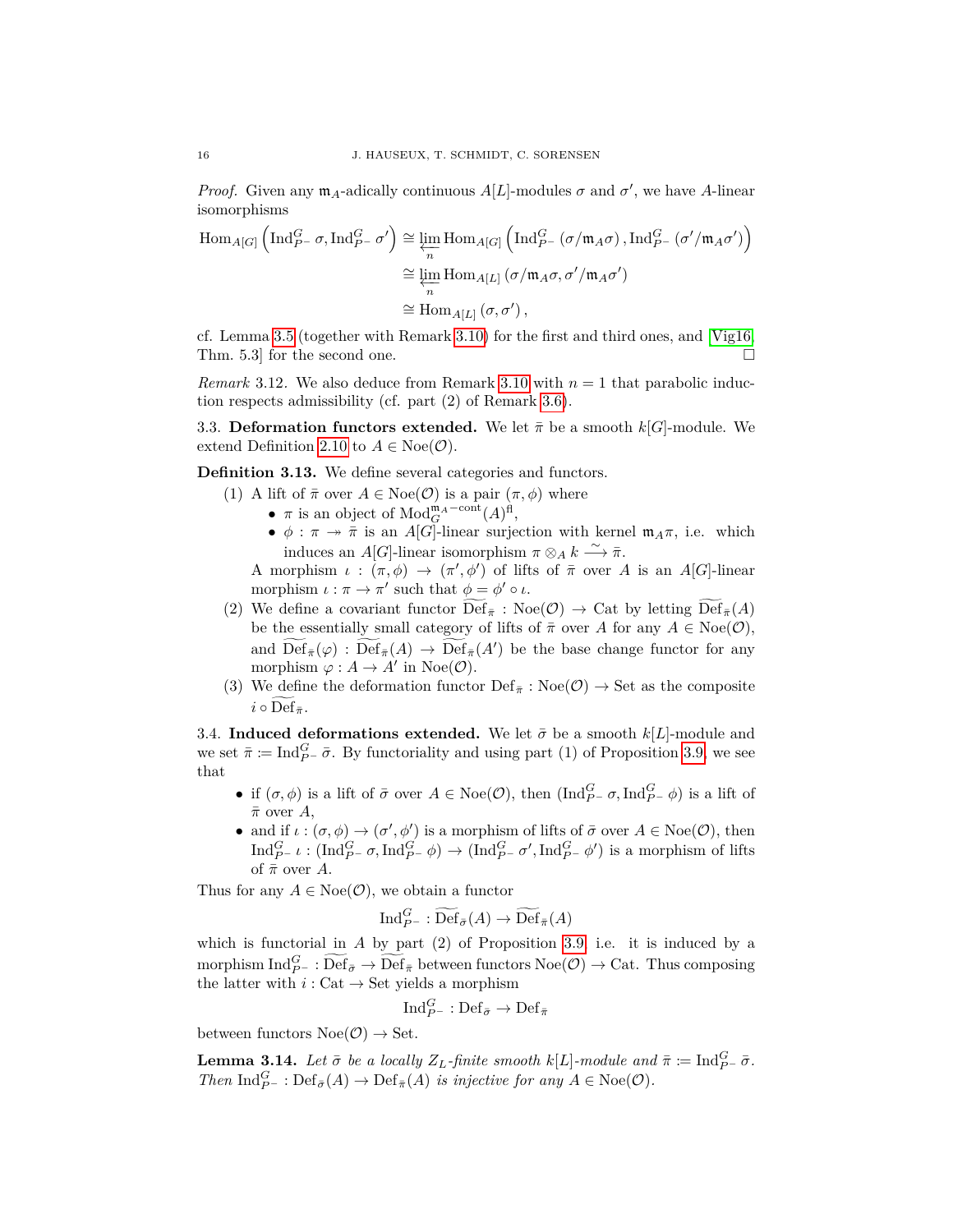*Proof.* Let  $A \in \text{Noe}(\mathcal{O})$ . Let  $(\sigma, \phi)$  and  $(\sigma', \phi')$  be two lifts of  $\bar{\sigma}$  over A. We denote by  $(\pi, \psi)$  and  $(\pi', \psi')$  the corresponding induced lifts of  $\bar{\pi}$  over *A*. Assume that there is an isomorphism  $j : (\pi, \psi) \longrightarrow (\pi', \psi')$  in  $\widetilde{\text{Def}}_{\bar{\pi}}(A)$ . Then for all  $n \geq 1$ , there is an induced isomorphism  $j_n : (\pi/\mathfrak{m}_A^n \pi, \psi_n) \longrightarrow (\pi/\mathfrak{m}_A^n \pi', \psi_n')$  in  $\widetilde{\text{Def}}_{\bar{\pi}}(A/\mathfrak{m}_A^n)$ where  $\psi_n : \pi/\mathfrak{m}_A^n \pi \to \bar{\pi}, \psi_n' : \pi'/\mathfrak{m}_A^n \pi' \to \bar{\pi}$  are induced by  $\psi, \psi'$  respectively, thus  $p_n = \text{Ind}_{P}^G \iota_n$  for a unique isomorphism  $i_n : (\sigma/\mathfrak{m}_A^n \sigma, \phi_n) \stackrel{\sim}{\longrightarrow} (\sigma'/\mathfrak{m}_A^n \sigma', \phi'_n)$  in  $\widetilde{\text{Def}}_{\bar{\sigma}}(A/\mathfrak{m}_A^n)$  by part (1) of Lemma [2.13](#page-9-2) where  $\phi_n : \sigma/\mathfrak{m}_A^n \sigma \to \bar{\sigma}, \phi_n' : \sigma'/\mathfrak{m}_A^n \sigma' \to \bar{\sigma}$ are induced by  $\phi$ ,  $\phi'$  respectively. Taking the projective limit over  $n \geq 1$  yields an isomorphism  $\imath : (\sigma, \phi) \xrightarrow{\sim} (\sigma', \phi')$  in  $\widetilde{\text{Def}}_{\bar{\sigma}}(A)$  such that  $\jmath = \text{Ind}_{P^-}^G \imath$ .

<span id="page-16-2"></span>**Theorem 3.15.** *Let*  $\bar{\sigma}$  *be an admissible smooth*  $k[L]$ *-module and*  $\bar{\pi} \coloneqq \text{Ind}_{P}^G - \bar{\sigma}$ *. If*  $F = \mathbb{Q}_p$ *, then assume that* 

*(a) Hypothesis [2.7](#page-7-2) is satisfied,*

*(b)*  $\text{Hom}_{L}(\bar{\sigma}, \bar{\sigma}^{\alpha} \otimes (\bar{\varepsilon}^{-1} \circ \alpha)) = 0$  *for all*  $\alpha \in \Delta_{L}^{\perp,1}$ .

*Then*  $\text{Ind}_{P^-}^G$  :  $\text{Def}_{\bar{\sigma}} \to \text{Def}_{\bar{\pi}}$  *is an isomorphism.* 

*Proof.* Given Lemma [3.14,](#page-15-2) we only have to prove surjectivity. Let  $A \in \text{Noe}(\mathcal{O})$ . Let  $(\pi, \psi)$  be a lift of  $\bar{\pi}$  over *A*. For all  $n \geq 1$ ,  $(\pi/\mathfrak{m}_A^n\pi, \psi_n)$  where  $\psi_n : \pi/\mathfrak{m}_A^n\pi \to \bar{\pi}$ is induced by  $\psi$  is an object of  $\widetilde{\text{Def}}_{\bar{\pi}}(A/\mathfrak{m}_A^n A)$ , thus by part (1) of Theorem [2.16](#page-9-0) there exists a lift  $(\sigma_n, \phi_n)$  of  $\bar{\sigma}$  over  $A/\mathfrak{m}_A^n$  and an  $A[G]$ -linear isomorphism  $\iota_n$ :  $\pi/m_A^n \pi \longrightarrow \text{Ind}_{P^-}^G \sigma_n$  such that  $\psi_n = \text{Ind}_{P^-}^G \phi_n \circ \iota_n$ . In particular, we get an *A*[*G*]linear surjection  $\varrho_n$ : Ind $_{P^-}^G \sigma_{n+1} \to \text{Ind}_{P^-}^G \sigma_n$  with kernel  $\mathfrak{m}_A^n(\text{Ind}_{P^-}^G \sigma_{n+1})$  and such that  $\text{Ind}_{P^-}^G \phi_{n+1} = (\text{Ind}_{P^-}^G \phi_n) \circ \varrho_n$ . Using  $\text{Ord}_P$ , we see that  $\varrho_n = \text{Ind}_{P^-}^G \rho_n$ where  $\rho_n : \sigma_{n+1} \to \sigma_n$  is an *A*[*L*]-linear surjection with kernel  $\mathfrak{m}_A^n \sigma_{n+1}$  and such that  $\phi_{n+1} = \phi_n \circ \rho_n$ . Taking projective limit over  $n \geq 1$  yields a lift  $(\sigma, \phi)$  of  $\bar{\sigma}$  over *A* and an *A*[*G*]-linear isomorphism  $\iota : \pi \longrightarrow \text{Ind}_{P}^G - \sigma$  such that  $\psi = \text{Ind}_{P}^G - \phi \circ \iota$ . Note that the limit  $\sigma = \varprojlim_n \sigma_n$  is orthonormalizable by part (4) of Lemma [3.1.](#page-11-3)  $\Box$ 

<span id="page-16-0"></span>3.5. **Application to Banach lifts.** We let  $\text{Ban}_G(E)$  denote the category of *E*-Banach representations of *G* (with continuous  $E[G]$ -linear morphisms). Thus its objects are Banach spaces *V* over *E* endowed with a jointly continuous *E*-linear action  $G \times V \to V$ . We say that *V* is unitary if its topology can be defined by a *G*-invariant norm; we write  $\text{Ban}_G(E)$ <sup>unit</sup> for the full subcategory consisting of unitary representations.

Following [\[Sch13,](#page-27-0) § 6.1] we denote by  $\text{Ban}_G(E) \leq 1$  the category whose objects are *E*-Banach representations  $(V, \|\cdot\|)$  of *G* for which  $||V|| \subset |E|$  and  $||gv|| = ||v||$ for all  $g \in G$  and  $v \in V$ ; the morphisms are the *E*[*G*]-linear norm-decreasing maps. Passing to the isogeny category gives an equivalence (cf. [\[Sch13,](#page-27-0) Lem. 6.1] and the pertaining remark)

<span id="page-16-1"></span>
$$
\left(\operatorname{Ban}_G(E)^{\leq 1}\right)_{\mathbb{Q}} \stackrel{\sim}{\longrightarrow} \operatorname{Ban}_G(E)^{\operatorname{unit}}.
$$

Let  $(V, \|\cdot\|)$  be an object of  $\text{Ban}_G(E)^{\leq 1}$ . We use the previous definitions for  $A = \mathcal{O}$  with  $\varpi$  instead of  $\mathfrak{m}_{\mathcal{O}}$  in the notation. Note that a  $\varpi$ -adically complete and separated O-module is orthonormalizable if and only if it is  $\varpi$ -torsion-free. The unit ball  $V^{\circ} := \{v \in V : ||v|| \leq 1\}$  is an object of  $Mod_G^{\varpi-cont}(\mathcal{O})^{\text{fl}}$ . The functor  $V \mapsto V^{\circ}$  yields an equivalence of categories

(3.16) 
$$
\text{Ban}_G(E)^{\leq 1} \xrightarrow{\sim} \text{Mod}_G^{\varpi\text{-cont}}(\mathcal{O})^{\text{fl}}
$$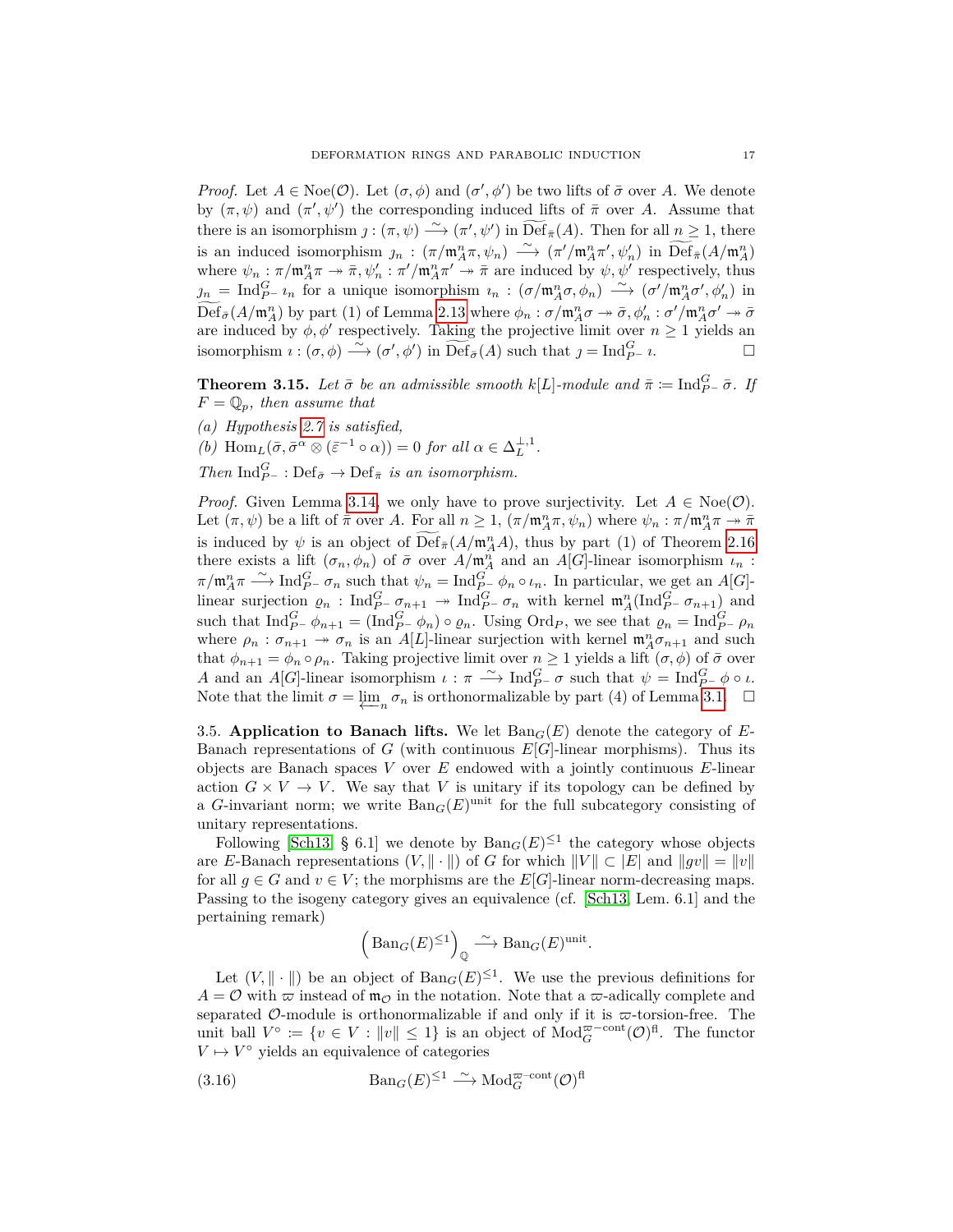(a quasi-inverse is given by  $V^{\circ} \to V \coloneqq V^{\circ}[1/p] = E \otimes_{\mathcal{O}} V^{\circ}$  where *V* is equipped with the gauge norm  $||v||_{V^{\circ}} := q^{-\text{ord}_{V^{\circ}}(v)}$  where  $\text{ord}_{V^{\circ}}(v)$  is the largest integer *n* for which  $v \in \pi^n V^\circ$ ). Finally, the reduction mod  $\pi$  is an object of  $\text{Mod}_{G}^{\infty}(k)$ denoted

$$
\bar{V} \coloneqq V^{\circ}/\varpi V^{\circ}.
$$

Turning the table, given an object  $\bar{\pi}$  of  $\text{Mod}_{G}^{\infty}(k)$ , we consider all the *E*-Banach representations *V* of *G* for which  $\bar{V} \simeq \bar{\pi}$ ; the Banach lifts of  $\bar{\pi}$ . Using [\(3.16\)](#page-16-1), we see that Banach lifts are the same as lifts over  $\mathcal{O}$ .

For any *E*-Banach representation *V* of *L*, we define an *E*-Banach representation by letting *G* act by right translation on the *E*-Banach space

Ind $_{P^-}^G V \coloneqq \{$  continuous  $f : G \to V \mid f(pg) = pf(g)$  for all  $p \in P^-$  and  $g \in G\}$ .

If  $\|\cdot\|$  is an *L*-invariant norm with unit ball  $V^{\circ}$ , then the gauge norm associated to  $\text{Ind}_{P^-}^G V^\circ \subset \text{Ind}_{P^-}^G V$  is *G*-invariant. Thus, we obtain a functor

$$
\text{Ind}_{P^-}^G : \text{Ban}_L(E)^{\leq 1} \to \text{Ban}_G(E)^{\leq 1}
$$

*.*

 $\prime$ 

which corresponds to the continuous parabolic induction functor over  $\mathcal O$  under the equivalences [\(3.16\)](#page-16-1) for *G* and *L*.

We conclude that Theorem [3.15](#page-16-2) with  $A = \mathcal{O}$  can be reformulated as follow.

<span id="page-17-2"></span>**Corollary 3.17.** *With notation and assumptions as in Theorem [3.15](#page-16-2) above, every Banach lift of*  $\bar{\pi}$  *is induced from a unique Banach lift of*  $\bar{\sigma}$  *(up to isomorphism).* 

<span id="page-17-0"></span>4. Parabolic induction and deformations over profinite rings

<span id="page-17-1"></span>4.1. **Augmented representations.** Let  $A \in \text{Pro}(\mathcal{O})$ . We generalize the definitions of [\[Eme10a,](#page-26-11) § 2.1] (which only considers Noetherian *A*). Our definitions coincide with those of [\[Sch13\]](#page-27-0) (in terms of pseudocompact objects) since the residue field *k* is finite.

A profinite (linear-topological) *A*-module *M* is a profinite *A*-module such that there exists a fundamental system of open neighborhoods of 0 consisting of *A*submodules.

For example, the topological direct product  $A<sup>I</sup>$  is profinite for any set *I* (a fundamental system is  $\mathfrak{a}^{I'} \times A^{I \setminus I'}$  for all finite subsets  $I' \subset I$  and open ideals  $\mathfrak{a} \subset A$ ). We say M is topologically free if there is an isomorphism  $M \simeq A^I$ of topological *A*-modules for some set *I*. The subset of *M* corresponding to the standard vectors in  $A<sup>I</sup>$  is then called a pseudobasis.

If *M* is a profinite *A*-module and  $A \to A'$  is a morphism in  $\text{Pro}(\mathcal{O})$ , we define the corresponding base change, a profinite  $A'$ -module, as the completed tensor product

(4.1) 
$$
M \widehat{\otimes}_A A' \coloneqq \varprojlim_{M', \mathfrak{a}'} M/M' \otimes_A A'/\mathfrak{a}
$$

where  $M' \subset M$  run over the open *A*-submodules and  $\mathfrak{a}' \subset A'$  runs over the open ideals. For any set *I*, one has  $\overline{A}^I \widehat{\otimes}_A A' = \varprojlim_{\mathfrak{a}, I', \mathfrak{a}'} (A/\mathfrak{a})^{I'} \otimes_A A'/\mathfrak{a}' = (A')^I$ , hence base change preserves topologically free modules.

For a compact open subgroup  $K \subset G$ , we let  $A[[K]]$  be the completed group algebra with coefficients in  $A \in \text{Pro}(\mathcal{O})$ . That is,

<span id="page-17-3"></span>
$$
A[[K]]=\varprojlim_{K'}A[K/K']
$$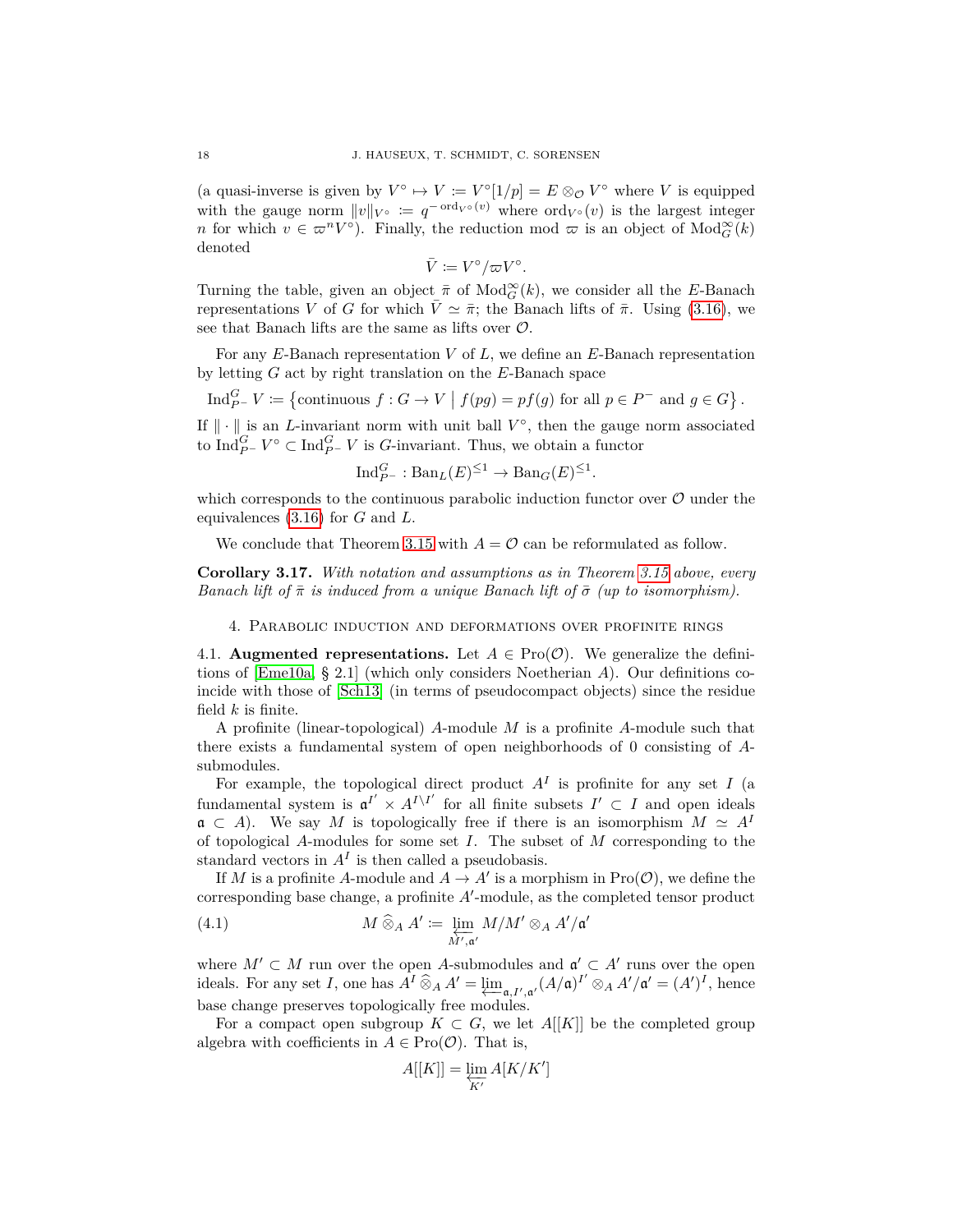where  $K' \subset K$  runs over the open normal subgroups. It is a profinite ring and the actual group algebra  $A[K]$  sits as a dense subring in  $A[[K]]$ .

**Definition 4.2.** A profinite augmented representation of *G* over *A* is a profinite *A*module *M* with an *A*-linear *G*-action such that for some (equivalently any) compact open subgroup  $K \subset G$ , the induced *K*-action extends to a map  $A[[K]] \times M \to M$ which is continuous.

The morphisms between two profinite augmented *G*-representations are the *A*[*G*] linear continuous maps (such a map is automatically *A*[[*K*]]-linear for any compact open subgroup  $K \subset G$ ). This defines a category  $\text{Mod}_G^{\text{pro aus}}(A)$ . We let  $\text{Mod}_{G}^{\text{pro aus}}(A)^{\text{fl}}$  be the full subcategory of objects topologically free over *A*. Given a morphism  $A \to A'$  in  $\text{Pro}(\mathcal{O})$ , we have  $A'[[K]] = A[[K]] \widehat{\otimes}_A A'$  and so  $M \mapsto M \widehat{\otimes}_A A'$ <br>induces a functor  $\text{Mod}_G^{\text{pro aus}}(A)^{\text{fl}} \to \text{Mod}_G^{\text{pro aus}}(A')^{\text{fl}}$ .

As a preliminary observation we note that the continuity of  $A[[K]] \times M \to M$ implies an a priori stronger statement (since *A* and *M* are profinite):

<span id="page-18-1"></span>**Lemma 4.3.** *Any profinite augmented representation M admits a fundamental system of open neighborhoods of* 0 *consisting of A*[[*K*]]*-submodules.*

*Proof.* Let  $M' \subset M$  be an arbitrary open *A*-submodule (thus  $M/M'$  is finite). Suppose we can find a compact open subgroup  $K' \subset K$  such that  $k'M' = M'$  for all  $k' \in K'$ . Then

$$
\tilde{M} \coloneqq \bigcap_{k \in K} kM' = \bigcap_{k \in K/K'} \bigcap_{k' \in K'} kk'M' = \bigcap_{k \in K/K'} kM'
$$

is a finite intersection, hence open, and  $\tilde{M} \subset M'$  is clearly an  $A[[K]]$ -submodule of *M*. It remains to show the existence of such a *K'*. By continuity of  $K \times M \rightarrow M$ at the point  $(e, 0)$  we can at least find a  $K'' \leq K$  (compact open) and  $M'' \subset M'$ (open *A*-submodule) such that  $K'' \times M'' \to M'$ . Now  $M'/M''$  is finite, say

$$
M' = \bigcup_{m \in R} (m + M''), \quad |R| < \infty.
$$

By continuity of  $K \times M \to M$  at the point  $(e, m)$  we find a compact open  $K_m \leq K''$ such that  $K_m \times \{m\} \to m + M''$ . In particular  $K_m m \subset M'$ . We may then take  $K' := \bigcap_{m \in R} K_m$  which is compact and open since *R* is finite.

*Remark* 4.4*.* The preceding observation extends in fact to arbitrary profinite rings [\[Wil98,](#page-27-6) Prop. 7.2.1]. We found it useful to recall the details in our situation.

<span id="page-18-0"></span>4.2. **Duality over Noetherian rings.** We fix  $A \in \text{Noe}(\mathcal{O})$ . We discuss the following duality between the categories  $Mod_G^{\mathfrak{m}_A\text{-cont}}(A)^{\text{fl}}$  and  $Mod_G^{\text{pro aus}}(A)^{\text{fl}}$ :

 $\pi \mapsto \pi^{\vee} := \text{Hom}_{A}(\pi, A)$  with the topology of pointwise convergence,

$$
M \mapsto M^{\vee} \coloneqq \text{Hom}_{A}^{\text{cont}}(M, A) \text{ with the } \mathfrak{m}_A \text{-adic topology.}
$$

<span id="page-18-2"></span>**Lemma 4.5.** *Taking A-linear duals defines an anti-equivalence of categories*

 $(-)^{\vee}$ : Mod $_{G}^{\mathfrak{m}_A-\text{cont}}(A)^{\text{fl}} \xrightarrow{\sim} \text{Mod}_{G}^{\text{pro aus}}(A)^{\text{fl}}$ 

*compatible with base change.*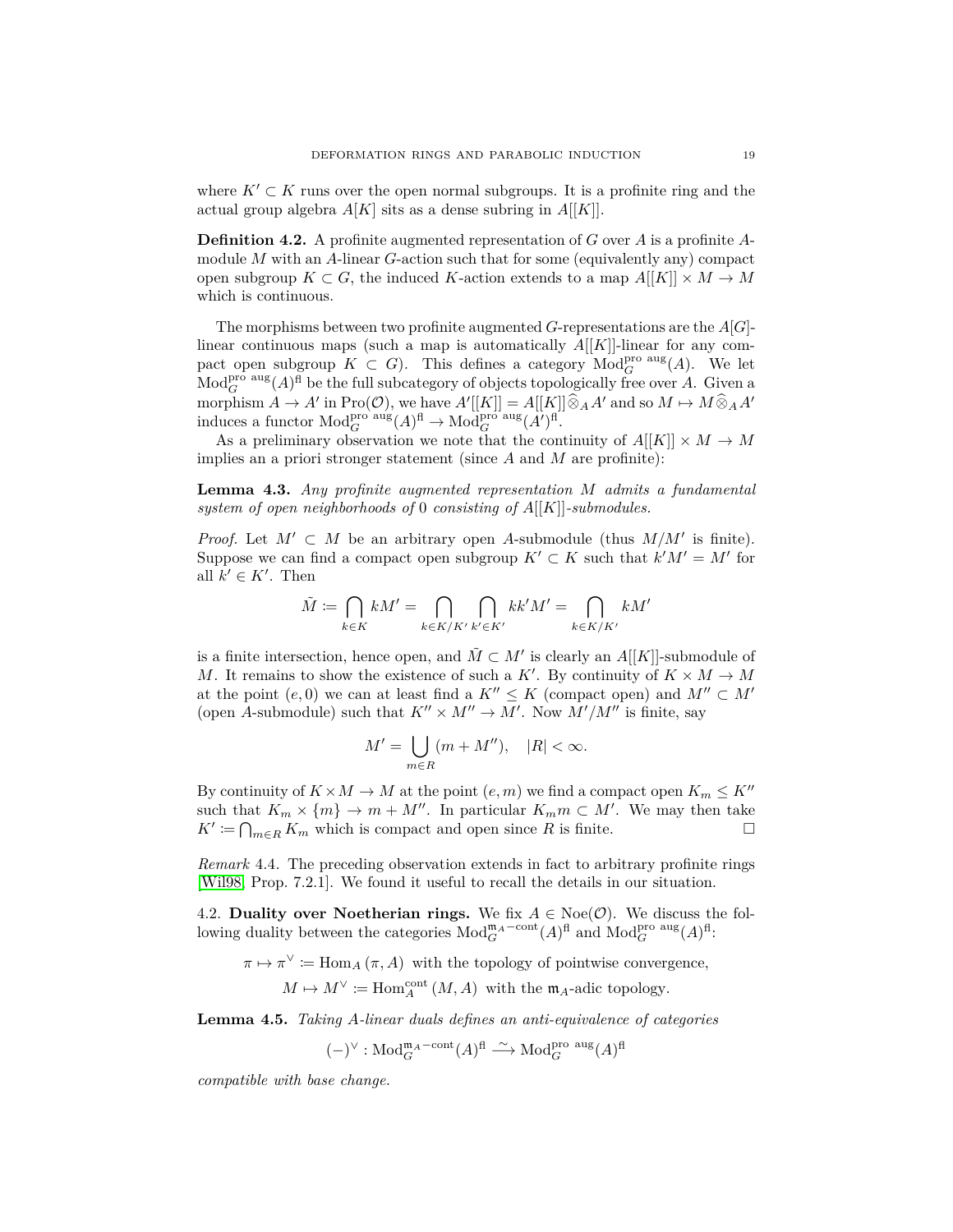*Proof.* We remove the admissibility assumption from the arguments in the proof of [\[Eme11,](#page-26-20) Prop. 3.1.12]. Let  $K \subset G$  be a fixed compact open subgroup. To simplify the notation, we let  $A_n := A/\mathfrak{m}_A^n A$  for all  $n \geq 1$ . According to [\[Eme11,](#page-26-20) Prop. B.11] the functors in question induce an anti-equivalence between the category of orthonormalizable *A*-modules and the category of topologically free profinite *A*modules and there is an isomorphism

<span id="page-19-0"></span>(4.6) 
$$
\text{Hom}_{A}(\pi, A)/\mathfrak{m}_{A}^{n} \text{Hom}_{A}(\pi, A) \xrightarrow{\sim} \text{Hom}_{A_{n}}(\pi/\mathfrak{m}_{A}^{n} \pi, A_{n})
$$

for each  $n \geq 1$ . Suppose  $\pi$  is equipped with an *A*-linear *G*-action and fix *n*. The induced action on  $\pi/\mathfrak{m}_A^n \pi$  is smooth if and only if the contragredient *G*-action on  $Hom_A(\pi, A)$  makes

$$
(\pi/\mathfrak{m}_A^n\pi)^\vee=\mathrm{Hom}_{A_n}(\pi/\mathfrak{m}_A^n\pi,A_n)
$$

a profinite augmented *G*-representation over  $A_n$ . Indeed, suppose the action on *π/***m**<sup>*n*</sup><sub>*A*</sub>*π* is smooth so that  $\pi/\mathfrak{m}_A^n \pi = \cup_{K' \subset K} (\pi/\mathfrak{m}_A^n \pi)^{K'}$  where  $K' \subset K$  runs over the open normal subgroups. Then one obtains a structure of topological  $A_n[[K]] =$  $\varprojlim_{K'} A_n[K/K']$ -module on

$$
\varprojlim_{K'} \text{Hom}_{A_n}((\pi/\mathfrak{m}_A^n \pi)^{K'}, A_n) = (\pi/\mathfrak{m}_A^n \pi)^\vee.
$$

Conversely, suppose the induced *K*-action on  $N \coloneqq (\pi / \mathfrak{m}_A^n \pi)^\vee$  extends to a topological  $A_n[[K]]$ -module structure and let  $f \in Hom_{A_n}^{\text{cont}}(N, A_n) = \pi/\mathfrak{m}_A^n \pi$ . Since N is compact and  $A_n$  discrete the image of *f* is finite and hence ker(*f*) ⊂ *N* is open. By Lemma [4.3](#page-18-1) there is an open  $A_n$ -submodule  $N_0 \subset \text{ker}(f)$  which is *K*-stable and hence the *K*-action factors into a continuous action  $N/N_0 \times K \to N/N_0$ . In particular, for any  $n \in N$  we find an open normal subgroup  $K_n \subset K$  such that *nh* − *n* ∈ *N*<sub>0</sub> for all *h* ∈ *K<sub>n</sub>*. The open normal subgroup  $K' \subset K$  given as the intersection over the finitely many  $K_n$  with  $n \in N/N_0$  satisfies  $nh - n \in N_0$  for all  $n \in N, h \in K'$ . It follows

$$
f(nh) = f(nh - n) + f(n) = f(n)
$$

so that  $f$  is fixed by  $K'$ .

Next we claim that the contragredient *G*-action on  $\text{Hom}_A(\pi, A)$  makes  $(\pi/\mathfrak{m}_A^n \pi)^\vee$ a profinite augmented *G*-representation over  $A_n$  for all *n* if and only if  $\text{Hom}_A(\pi, A)$ is a profinite augmented *G*-representation over *A*. Indeed, suppose the former holds. The source of the isomorphism  $(4.6)$  has its quotient topology, which is profinite since  $\mathfrak{m}_A^n$  Hom<sub>*A*</sub>( $\pi$ , *A*) is closed (if the ideal  $\mathfrak{m}_A^n$  is generated by  $x_1, ..., x_k$ , the continuous map  $Hom_A(\pi, A) \oplus k \to Hom_A(\pi, A), (f_j) \mapsto \sum x_j f_j$  has image  $\mathfrak{m}_A^n$  Hom<sub>*A*</sub>( $\pi$ , *A*)). Since the map [\(4.6\)](#page-19-0) is a continuous bijection, it is a topological isomorphism. So the contragredient action makes  $\text{Hom}_A(\pi, A)/\mathfrak{m}_A^n \text{Hom}_A(\pi, A)$  a topological  $A_n[[K]]$ -module. Lemma [3.5](#page-12-1) in connection with  $(4.6)$  shows that the natural map

$$
\operatorname{Hom}_A(\pi, A) \xrightarrow{\sim} \varprojlim_n \operatorname{Hom}_A(\pi, A)/\mathfrak{m}_A^n \operatorname{Hom}_A(\pi, A)
$$

is a continuous bijection between profinite modules and therefore a topological isomorphism. Now by assumption the right hand side is a topological *A*[[*K*]]-module (being an inverse limit of such) and this shows that  $\text{Hom}_A(\pi, A)$  is indeed a profinite augmented *G*-representation over *A*. The converse is clear. It follows from this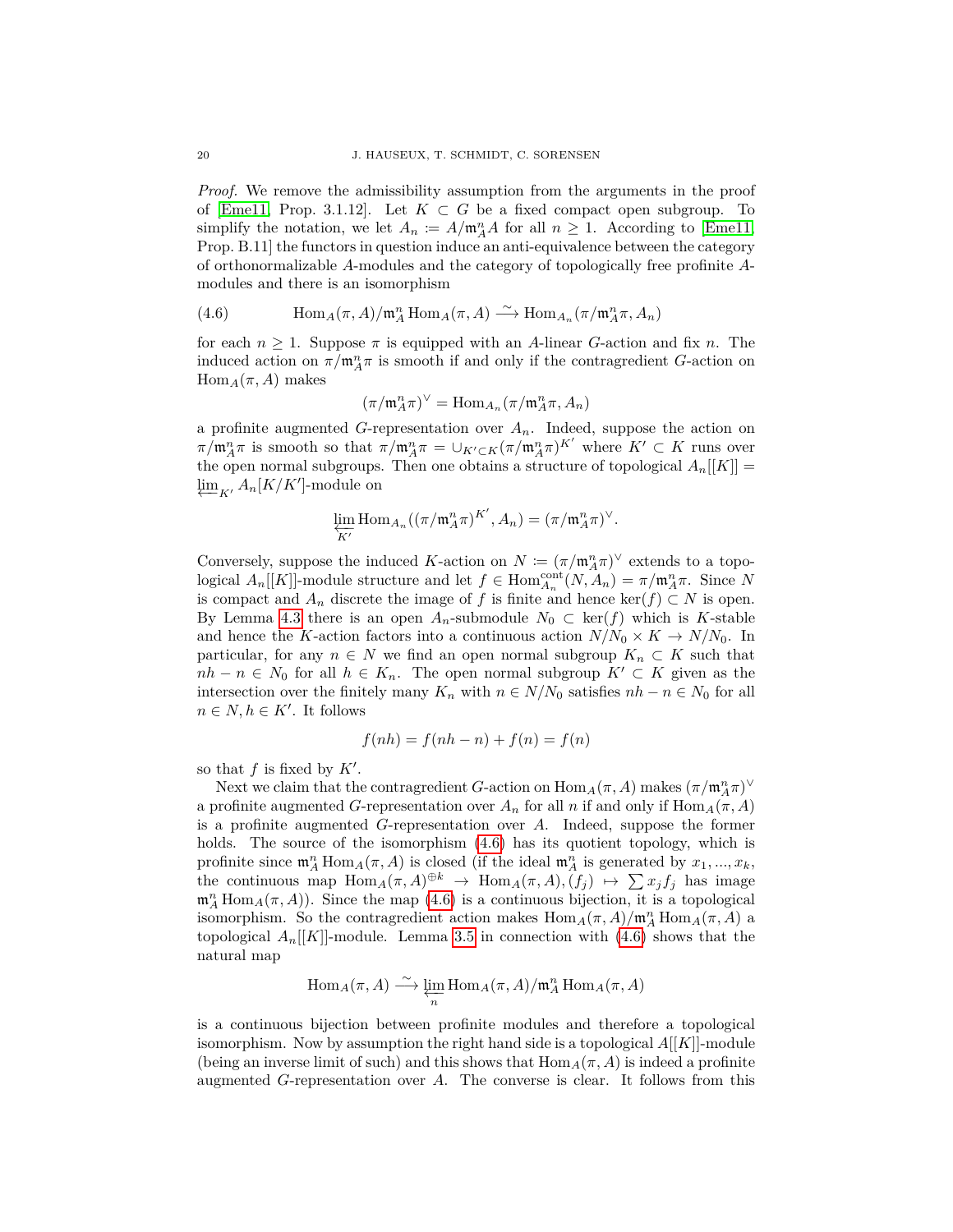discussion that  $\pi$  lies in  $Mod_G^{\mathfrak{m}_A\text{-cont}}(A)^{\text{fl}}$  if and only if  $\pi^{\vee}$  lies in  $Mod_G^{\text{pro aus}}(A)^{\text{fl}}$ , as claimed. Finally, given a morphism  $A \to A'$  in Noe( $\mathcal{O}$ ) we have

$$
\operatorname{Hom}_{A}(\pi, A) \otimes_A A' / \mathfrak{m}_{A'}^n \simeq (\operatorname{Hom}_A(\pi, A) / \mathfrak{m}_A^n \operatorname{Hom}_A(\pi, A)) \otimes_{A_n} A' / \mathfrak{m}_{A'}^n
$$
  
\n
$$
\simeq \operatorname{Hom}_{A_n}(\pi / \mathfrak{m}_A^n \pi, A_n) \otimes_{A_n} A' / \mathfrak{m}_{A'}^n
$$
  
\n
$$
\simeq \operatorname{Hom}_{A' / \mathfrak{m}_{A'}^n}(\pi / \mathfrak{m}_A^n \pi \otimes_{A_n} A' / \mathfrak{m}_{A'}^n, A' / \mathfrak{m}_{A'}^n)
$$
  
\n
$$
\simeq \operatorname{Hom}_{A' / \mathfrak{m}_{A'}^n}(\pi \otimes_A A' / \mathfrak{m}_{A'}^n, A' / \mathfrak{m}_{A'}^n).
$$

where the second equality follows from [\(4.6\)](#page-19-0) and the third equality holds since the  $A_n$ -module  $\pi/\mathfrak{m}_A^n\pi$  is free. Passing to the projective limit and using Lemma [3.5](#page-12-1) yields  $\text{Hom}_A(\pi, \tilde{A}) \widehat{\otimes}_A A' = \text{Hom}_{A'}(\pi \widehat{\otimes}_A A', A')$  as profinite  $A'$ -modules.  $\square$ 

*Remark* 4.7*.* (1) If *A* is Artinian, then Lemma [4.5](#page-18-2) yields an anti-equivalence of categories

$$
(-)^{\vee} : \mathrm{Mod}^{\infty}_G(A)^{\mathrm{fl}} \stackrel{\sim}{\longrightarrow} \mathrm{Mod}^{\mathrm{pro\;aug}}_G(A)^{\mathrm{fl}}.
$$

If furthermore  $A = \mathcal{O}/\varpi^n \mathcal{O}$  for some  $n \geq 1$ , then one recovers Pontrjagin duality (recall that  $\mathcal{O}/\varpi^n\mathcal{O}$  is Gorenstein and hence isomorphic to the injective envelope of the  $\mathcal{O}/\varpi^n\mathcal{O}$ -module *k*).

(2) If  $A = \mathcal{O}$ , then one recovers (a *G*-equivariant version of) Schikhof duality

$$
(-)^{\vee} : \mathrm{Mod}^{\varpi-{\rm cont}}_G(\mathcal{O})^{\mathrm{fl}} \stackrel{\sim}{\longrightarrow} \mathrm{Mod}^{\mathrm{pro\;aug}}_G(\mathcal{O})^{\mathrm{fl}}
$$

(cf. [\[Sch95\]](#page-26-21)).

(3) By [\[Eme11,](#page-26-20) Prop. 3.1.12],  $\pi$  is admissible (cf. part 2 of Remark [3.6\)](#page-0-0) if and only if  $\pi^{\vee}$  is finitely generated over  $A[[K]]$  for some (equivalently any) compact open subgroup  $K \subset G$ .

We now make explicit parabolic induction through this duality. We let  $K \subset G$  be a compact open subgroup such that  $G = P^-K$ . For example *K* could be a special subgroup as in [\[Tit79,](#page-27-7) § 3.3]. Observe that  $P^- \to L$  is an open mapping so  $P^- \cap K$ projects onto a compact open subgroup  $K_L \subset L$ . In particular  $A[[P^- \cap K]]$  acts on any profinite augmented representation *M* of *L* over *A* via  $A[[K_L]]$ . In this situation, the same definition [\(4.1\)](#page-17-3) produces a topological  $A[[K]]$ -module  $A[[K]] \hat{\otimes}_{A[[P^-\cap K]]} M$ .

<span id="page-20-0"></span>**Proposition 4.8.** Let  $\sigma$  be an object of  $Mod_{L}^{m_{A}-cont}(A)^{fl}$ . There is a natural *isomorphism of topological A*[[*K*]]*-modules*

$$
A[[K]] \widehat{\otimes}_{A[[P^-\cap K]]} \sigma^\vee \stackrel{\sim}{\longrightarrow} \left(\mathrm{Ind}_{P^+}^G \sigma\right)^\vee.
$$

*Moreover, the G-action on the dense A-submodule*

$$
A[K] \otimes_{A[P^-\cap K]} \sigma^{\vee} \simeq A[G] \otimes_{A[P^-]} \sigma^{\vee}
$$

*coincides with the natural G-action on the right-hand side.*

*Proof.* As explained in the proof of Lemma [2.1](#page-5-3) the projection pr :  $G \rightarrow P^{-} \backslash G$ admits a continuous section  $s : P^{-} \backslash G \hookrightarrow G$ . We may and will assume that its image  $\Omega := s(P^{-1}\backslash G)$  lies in *K* (as a compact subset). Thus multiplication defines homeomorphisms  $P^{-} \times \Omega \longrightarrow G$  and  $(P^{-} \cap K) \times \Omega \longrightarrow K$ . For technical reasons which will become clear below, we compose the multiplication homeomorphism  $(P^- \cap K) \times \Omega \longrightarrow K$  with inversion on  $P^- \cap K$  and work with that.

We now prove the proposition in several steps.

**Step 1.**  $C(K, A) \simeq C((P^- \cap K) \times \Omega, A) \simeq C(P^- \cap K, A) \widehat{\otimes}_A C(\Omega, A)$ .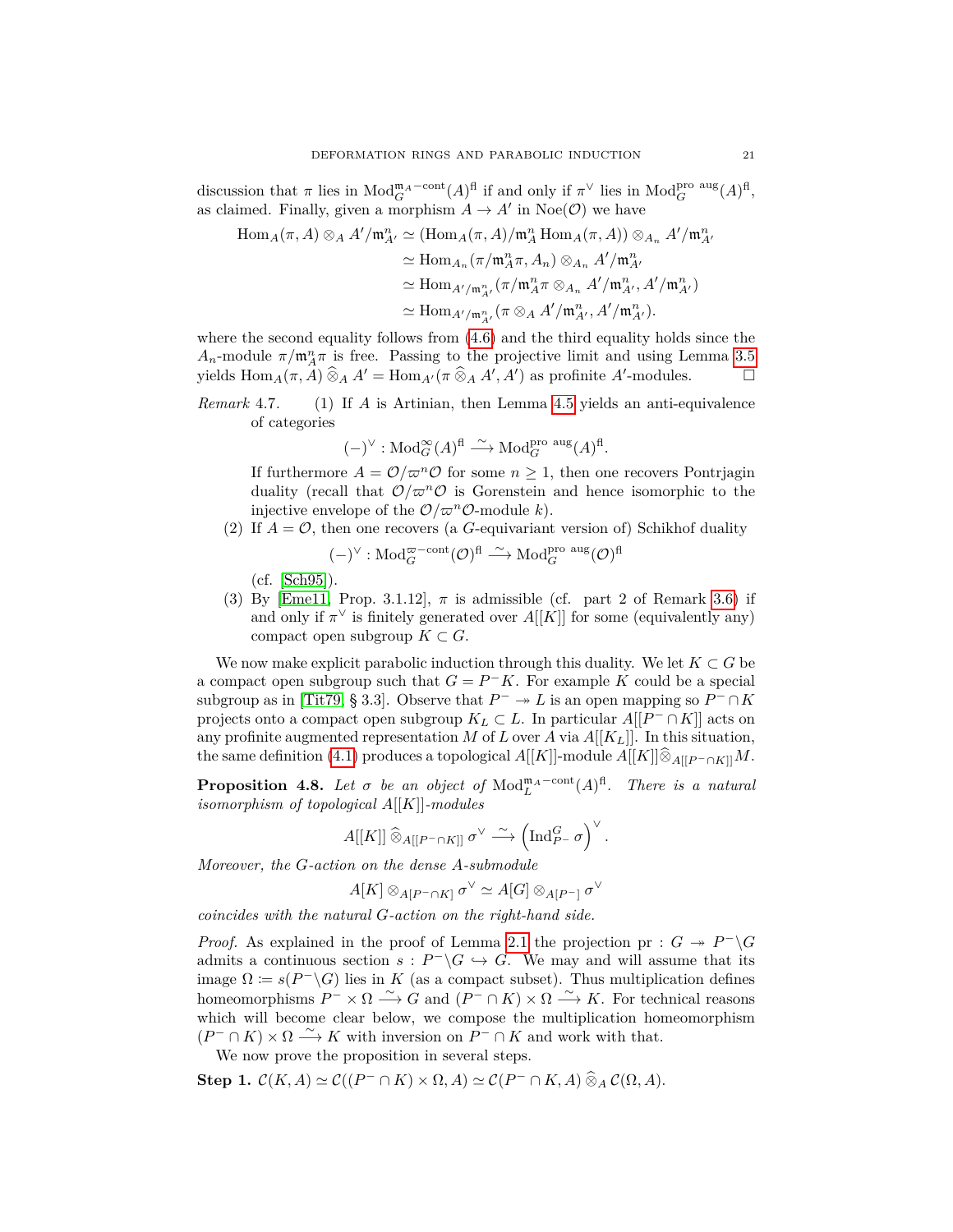The first isomorphism is clear. By Step 2 in the proof of Proposition [3.9](#page-12-2) any of the occuring spaces of continuous functions is  $m_A$ -adically complete and separated. Hence it suffices to prove the second isomorphism modulo  $\mathfrak{m}_A^n$ . By the same lemma we are then reduced to show

$$
\mathcal{C}^\infty((P^-\cap K)\times \Omega,A/\mathfrak{m}_A^n) \simeq \mathcal{C}^\infty(P^-\cap K,A/\mathfrak{m}_A^n) \otimes_{A/\mathfrak{m}_A^n} \mathcal{C}^\infty(\Omega,A/\mathfrak{m}_A^n)
$$

for each *n*. However, this is clear since  $\Omega$  is a compact *p*-adic manifold (and hence strictly paracompact, i.e. any open covering admits a disjoint refinement).

**Step 2.** For a profinite group *H*,  $A[[H]] \simeq C(H, A)^\vee$  as topological  $A[[H]]$ -modules.

If  $H' \subset H$  is an open normal subgroup, the  $A/\mathfrak{m}_A^n$ -module  $(A/\mathfrak{m}_A^n)[H/H']$  is free. It follows that

$$
A[[H]] = \varprojlim_{n,H'} (A/\mathfrak{m}_A^n)[H/H'] = \varprojlim_n (A/\mathfrak{m}_A^n)[[H]].
$$

On the other hand,

$$
(A/\mathfrak{m}_{A}^{n})[[H]]\simeq \mathcal{C}^{\infty}(H,A/\mathfrak{m}_{A}^{n})^{\vee}=\mathcal{C}(H,A/\mathfrak{m}_{A}^{n})^{\vee}
$$

(cf. the argument in [\[Sch11,](#page-27-2) §. 21]) and

$$
\mathcal{C}(H,A/\mathfrak{m}_A^n)^{\vee} = \text{Hom}_{A/\mathfrak{m}_A^n}(\mathcal{C}(H,A)/\mathfrak{m}_A^n \mathcal{C}(H,A), A/\mathfrak{m}_A^n)
$$

according to Step 2 in the proof of Proposition [3.9.](#page-12-2) Passing to the projective limit and using Lemma [3.5](#page-12-1) completes Step 2.

**Step 3.** 
$$
(C(P^- \cap K, A) \widehat{\otimes}_A C(\Omega, A))^{\vee} \simeq C(P^- \cap K, A)^{\vee} \widehat{\otimes}_A C(\Omega, A)^{\vee}.
$$

We let  $A_n := A/\mathfrak{m}_A^n$  and  $P_K^- := P^- \cap K$ . Since  $\mathcal{C}(P_K^-, A)/\mathfrak{m}_A^n \mathcal{C}(P_K^-, A)$  and  $\mathcal{C}(\Omega, A)/\mathfrak{m}_A^n \mathcal{C}(\Omega, A)$  are free  $A_n$ -modules, the  $A_n$ -module

$$
\operatorname{Hom}_{A_n}(\mathcal{C}(P_K^-,A)/\mathfrak{m}_A^n\mathcal{C}(P_K^-,A)\otimes_{A_n}\mathcal{C}(\Omega,A)/\mathfrak{m}_A^n\mathcal{C}(\Omega,A),A_n)
$$

is canonically isomorphic to

$$
\text{Hom}_{A_n}(\mathcal{C}(P_K^-,A)/\mathfrak{m}_A^n\mathcal{C}(P_K^-,A),A_n)\otimes_{A_n}\text{Hom}_{A_n}(\mathcal{C}(\Omega,A)/\mathfrak{m}_A^n\mathcal{C}(\Omega,A),A_n).
$$

In turn, the latter is isomorphic to

$$
{\mathcal C}(P_K^-,A)^\vee/{\mathfrak m}_A^n{\mathcal C}(P_K^-,A)^\vee\otimes_{A_n} {\mathcal C}(\Omega,A)^\vee/{\mathfrak m}_A^n{\mathcal C}(\Omega,A)^\vee
$$

according to [\(4.6\)](#page-19-0). Passing to the projective limit using Lemma [3.5](#page-12-1) yields the claim.

**Step 4.**  $A[[K]] \simeq A[[P^- \cap K]] \widehat{\otimes}_A C(\Omega, A)^\vee$  as topological  $A[[P^- \cap K]]$ -modules.

This follows from Step 1, Step 2 and Step 3.

**Step 5.** *A*[[*K*]]  $\widehat{\otimes}_{A[[P^-\cap K]]} \sigma^{\vee} \simeq C(\Omega, \sigma)^{\vee}$  as topological *A*-modules.

By associativity of the completed tensor product we have as topological *A*modules

$$
A[[K]] \widehat{\otimes}_{A[[P^-\cap K]]} \sigma^{\vee} \simeq (\mathcal{C}(\Omega, A)^{\vee} \widehat{\otimes}_{A} A[[P^-\cap K]]) \widehat{\otimes}_{A[[P^-\cap K]]} \sigma^{\vee}
$$
  
\n
$$
\simeq \mathcal{C}(\Omega, A)^{\vee} \widehat{\otimes}_{A} \sigma^{\vee}
$$
  
\n
$$
\simeq (\mathcal{C}(\Omega, A) \widehat{\otimes}_{A} \sigma)^{\vee}
$$
  
\n
$$
\simeq \mathcal{C}(\Omega, \sigma)^{\vee}.
$$

Here, the third equality follows as in Step 3 and the last equality uses Step 2 in the proof of Proposition [3.9.](#page-12-2)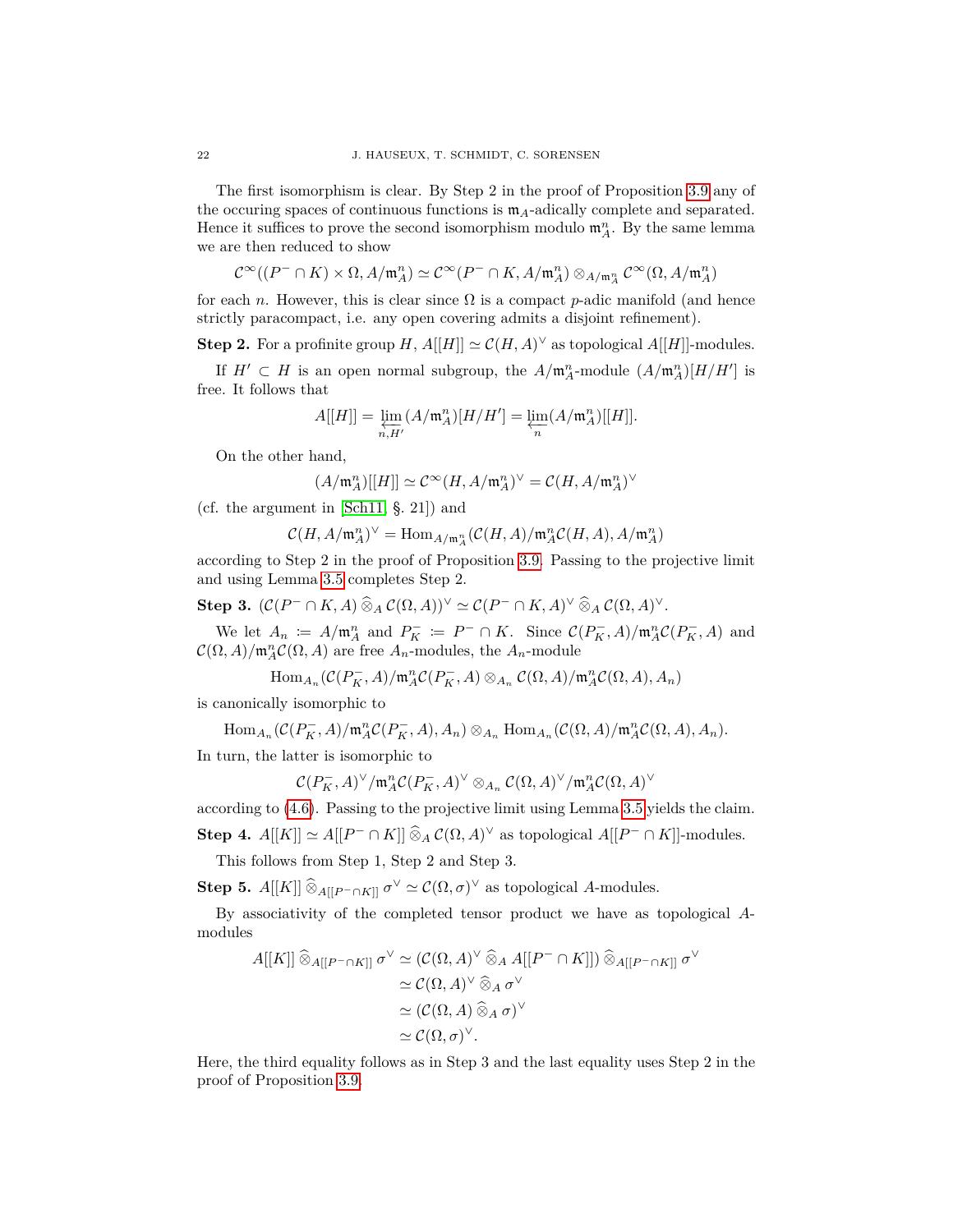The isomorphism takes  $\mu \otimes \lambda$  to the *A*-linear form  $\xi \mapsto \langle \mu, \xi_{\lambda} \rangle$  on  $\mathcal{C}(\Omega, \sigma)$ , where  $\xi_{\lambda}$  is the continuous function on *K* defined as follows:

$$
\xi_{\lambda}(k) = \left( (\mathrm{pr}_{P^-\cap K}(k)^{-1}\lambda) \circ \xi \right) (\mathrm{pr}_{\Omega}(k)).
$$

(note the inverse here which comes from our normalization stated before Step 1).

**Step 6.** Ind<sub>*P*</sub>- $\sigma \xrightarrow{\sim} \mathcal{C}(\Omega, \sigma), f \mapsto f|_{\Omega}$  as *A*-modules.

The restriction map is injective since  $G = P^{-} \Omega$ . Given a function  $f_{\Omega} \in \mathcal{C}(\Omega, \sigma)$ we let  $f(p, x) \coloneqq pf_{\Omega}(x)$  for  $p \in P^-$ ,  $x \in \Omega$  (this is well-defined since  $G \simeq P^- \times \Omega$ ). Since the orbit map  $p \mapsto F(p) := pf_{\Omega}$ .) lies in

$$
\mathcal{C}(P^-, \mathcal{C}(\Omega, \sigma)) \simeq \mathcal{C}(P^- \cap K, A) \widehat{\otimes}_A \mathcal{C}(\Omega, A)
$$

the function *f* is continuous by Step 1 and hence a preimage of  $f_{\Omega}$ .

## **Step 7.** Proof of the lemma.

For a function *f* on *G* let  $f'(g) := f(g^{-1})$ . Consider the continuous *A*-linear map *j* defined by the commutative diagram

$$
A[[K]] \otimes_{A[[P^-\cap K]]} \sigma^{\vee} \xrightarrow{j} (\text{Ind}_{P^-\sigma}^G)^{\vee}
$$

$$
\downarrow \iota \qquad \qquad \downarrow \iota
$$

$$
A[[K]] \widehat{\otimes}_{A[[P^-\cap K]]} \sigma^{\vee} \xrightarrow{\sim} \mathcal{C}(\Omega, \sigma)^{\vee}
$$

where  $\iota$  denotes the canonical (continuous) map into the completion and the isomorphisms as topological *A*-modules come from Step 5 and 6. Our definition of  $\xi_{\lambda}$ implies that *j* sends  $\mu \otimes \lambda$  to the linear form  $f \mapsto \langle \mu, \lambda \circ (f' |_{K}) \rangle$  and so is  $A[[K]]$ linear. Hence *j* extends to an isomorphism of topological *A*[[*K*]]-modules between  $A[[K]] \widehat{\otimes}_{A[[P^-\cap K]]} \sigma^{\vee}$  and  $(\text{Ind}_{P^-\}^G)^\vee$ . The final assertion concerning the *G*-action follows from the definitions.

<span id="page-22-0"></span>4.3. **Deformation functors revisited.** We let *N* be a profinite augmented representation of *G* over *k*. We will study the various lifts of *N* to profinite augmented representations *M* of *G* over  $A \in \text{Pro}(\mathcal{O})$ . In comparison with in section [3.3,](#page-15-0) we allow non-Noetherian coefficients here. Recall the functor  $i:$  Cat  $\rightarrow$  Set defined by  $C \mapsto \mathrm{Ob}(C)/\simeq$ .

<span id="page-22-1"></span>**Definition 4.9.** We define several categories and functors.

- (1) A lift of *N* over  $A \in \text{Pro}(\mathcal{O})$  is a pair  $(M, \phi)$  where
	- *M* is an object of  $\text{Mod}_{G}^{\text{pro aug}}(A)^{\text{fl}}$ ,
	- $\phi: M \to N$  is an *A*[*G*]-linear surjection with kernel  $\mathfrak{m}_A M$ , i.e. which induces an *A*[*G*]-linear isomorphism  $M \otimes_A k \xrightarrow{\sim} N$ .

A morphism  $\iota : (M, \phi) \to (M', \phi')$  of lifts of *N* over *A* is an *A*[*G*]-linear morphism  $\iota : M \to M'$  such that  $\phi = \phi' \circ \iota$ .

- (2) We define a covariant functor  $\mathrm{Def}_N : \mathrm{Pro}(\mathcal{O}) \to \mathrm{Cat}$  by letting  $\mathrm{Def}_N(A)$ be the essentially small category of lifts of *N* over *A* for any  $A \in \text{Pro}(\mathcal{O}),$ and  $\overline{\text{Def}}_N(\varphi) : \overline{\text{Def}}_N(A) \to \overline{\text{Def}}_N(A')$  be the base change functor for any morphism  $\varphi : A \to A'$  in Pro( $\mathcal{O}$ ).
- (3) We define the deformation functor  $\text{Def}_N : \text{Pro}(\mathcal{O}) \to \text{Set}$  as the composite  $i \circ \mathrm{Def}_{N}$ .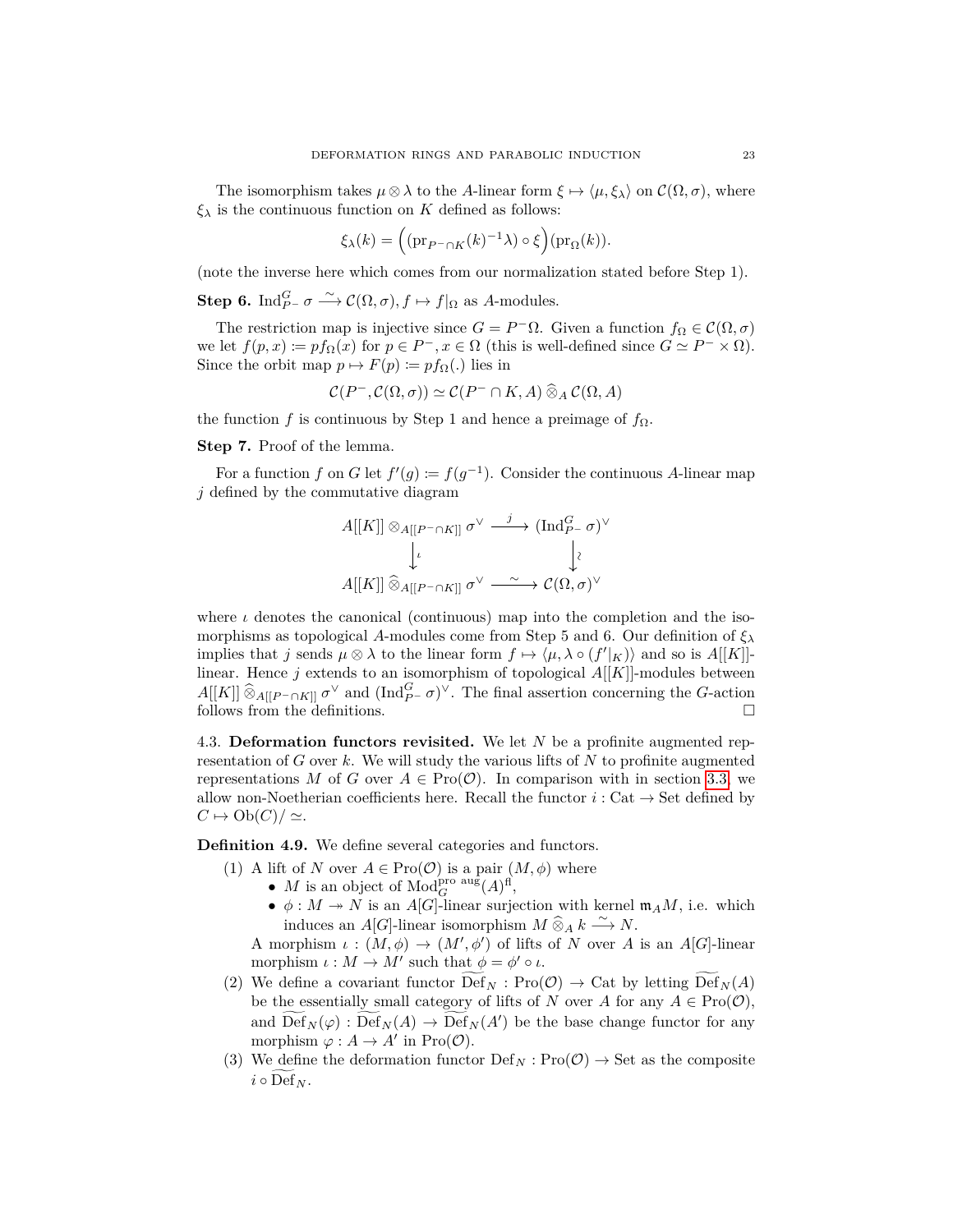The following is one of the main results from [\[Sch13\]](#page-27-0).

<span id="page-23-1"></span>**Theorem 4.10** (T.S.). *Suppose*  $\text{End}_{k[G]}^{\text{cont}}(N) = k$ *. Then:* 

- *(1)* Def<sub>N</sub> *is representable: There exists a universal deformation ring*  $R_N \in$  $\text{Pro}(\mathcal{O})$  along with bijections  $\text{Def}_N(A) \stackrel{\sim}{\longrightarrow} \text{Hom}_{\text{Pro}(\mathcal{O})}(R_N, A)$  functorial in  $A \in \text{Pro}(\mathcal{O})$ .
- $(2)$   $\mathfrak{t}_N := \mathrm{Def}_N(k[\epsilon]) \xrightarrow{\sim} \mathrm{Ext}^1_{\mathrm{Mod}_G^{\mathrm{pro\ aug}}(k)}(N,N)$ , where  $k[\epsilon] = k[x]/(x^2)$ .
- *(3)*  $R_N$  *is Noetherian if and only if*  $d_N := \dim(\mathfrak{t}_N) < \infty$ *, in which case*  $R_N$  *is a quotient of the formal power series ring*  $\mathcal{O}[[x_1, \ldots, x_{d_N}]]$ .

*Proof.* This summarizes Proposition 3.7, Theorem 3.8, and Corollary 3.9 from  $[Sch13]$ .

This gives a universal deformation  $(M_N, \phi_N)$  in Def<sub>N</sub> $(R_N)$  by choosing a representive for the identity map in  $\mathrm{Def}_N(R_N) \simeq \mathrm{Hom}_{\mathrm{Pro}(\mathcal{O})}(R_N, R_N)$ . Any deformation  $(M, \phi)$  over *A* arises then from a unique morphism  $R_N \to A$  in Pro(O) via base change.

Our next result reconciles Definitions [3.13](#page-15-3) and [4.9](#page-22-1) over Noetherian rings.

<span id="page-23-2"></span>**Lemma 4.11.** *Let*  $\bar{\pi}$  *be a smooth*  $k[G]$ *-module with dual*  $\bar{\pi}^{\vee} = \text{Hom}_k(\bar{\pi}, k)$ *. Then* (1)  $(-)^{\vee}$ :  $\overline{\text{Def}}_{\bar{\pi}}(A) \to \overline{\text{Def}}_{\bar{\pi}^{\vee}}(A)$  is an anti-equivalence for any  $A \in \text{Noe}(\mathcal{O}),$ <br>(2)  $(-)^{\vee}$ :  $\text{Def}_{\bar{\pi}}(A) \to \text{Def}_{\bar{\pi}^{\vee}}(A)$  is a bijection for any  $A \in \text{Noe}(\mathcal{O}).$ 

*Proof.* Let us first make the duality functor in (1) a bit more precise. An object  $(\pi, \phi)$  of  $\overline{\text{Def}}_{\bar{\pi}}(A)$  is sent to an object  $(M, \psi)$  of  $\overline{\text{Def}}_{\bar{\pi}}(A)$  by taking  $M := \pi^{\vee}$ Hom<sub>*A*</sub>( $\pi$ , *A*) and  $\psi$ : Hom<sub>*A*</sub>( $\pi$ , *A*)  $\rightarrow$  Hom<sub>*k*</sub>( $\bar{\pi}$ , *k*) to be the reduction mod m<sub>*A*</sub>. Clearly  $\psi$  is a continuous  $A[G]$ -linear morphism which factors through

$$
\psi: M\mathbin{\widehat{\otimes}}_A k = M/\overline{\mathfrak{m}_A M} \longrightarrow \overline{\pi}^{\vee}.
$$

To see this is an isomorphism it suffices to check that a pseudobasis is sent to a pseudobasis: Suppose  $(e_i)_{i \in I}$  is a basis for  $\pi$  (over *A*). The dual  $(e_i^{\vee})_{i \in I}$  is then a pseudobasis for  $M = \pi^{\vee}$ , and a fortiori  $(e_i^{\vee} \otimes 1)_{i \in I}$  is a pseudobasis for  $M \widehat{\otimes}_A k$ . On the other hand  $(\phi(e_i \otimes 1))_{i \in I}$  is a basis for  $\bar{\pi}$ . It remains to verify that

$$
\psi(e_i^{\vee} \otimes 1) = \phi(e_i \otimes 1)^{\vee}
$$

which follows straight from the definition of  $\psi$ . We conclude that  $(M, \psi)$  is indeed an object of  $\widetilde{\text{Def}}_{\bar{\pi}} \vee (A)$ . Morphisms are dualized: If  $\iota : \pi \to \pi'$  is compatible with  $(\phi, \phi')$  then  $\iota^{\vee} : \pi^{\vee} \to \pi^{\vee}$  is compatible with  $(\psi', \psi)$ . The same construction works in the opposite direction, and this sets up an anti-equivalence by Lemma [4.5,](#page-18-2) which is furthermore compatible with base change. Thus taking isomorphism classes yields  $(2)$ .

<span id="page-23-0"></span>4.4. **Induced deformations revisited.** We let  $\bar{\sigma}$  be a smooth  $k[L]$ -module with  $\text{End}_{k[L]}(\bar{\sigma}) = k$  and  $\bar{\pi} := \text{Ind}_{P^-}^G \bar{\sigma}$  (note that  $\text{End}_{k[G]}(\bar{\pi}) = k$  by Theorem [2.3\)](#page-6-0). By part (1) of Theorem [4.10,](#page-23-1) both deformation functors  $\text{Def}_{\bar{\sigma}}\vee$  and  $\text{Def}_{\bar{\pi}}\vee$  are representable. In particular, they are continuous in the sense that they commute with limits. Since  $\text{Pro}(\mathcal{O})$  is equivalent to the category of pro-objects of  $\text{Art}(\mathcal{O})$ , we deduce from Lemmas [2.13](#page-9-2) and [4.11](#page-23-2) an injective morphism

$$
\mathrm{I}_{P^-}^G : \mathrm{Def}_{\bar{\sigma}^\vee} \hookrightarrow \mathrm{Def}_{\bar{\pi}^\vee}
$$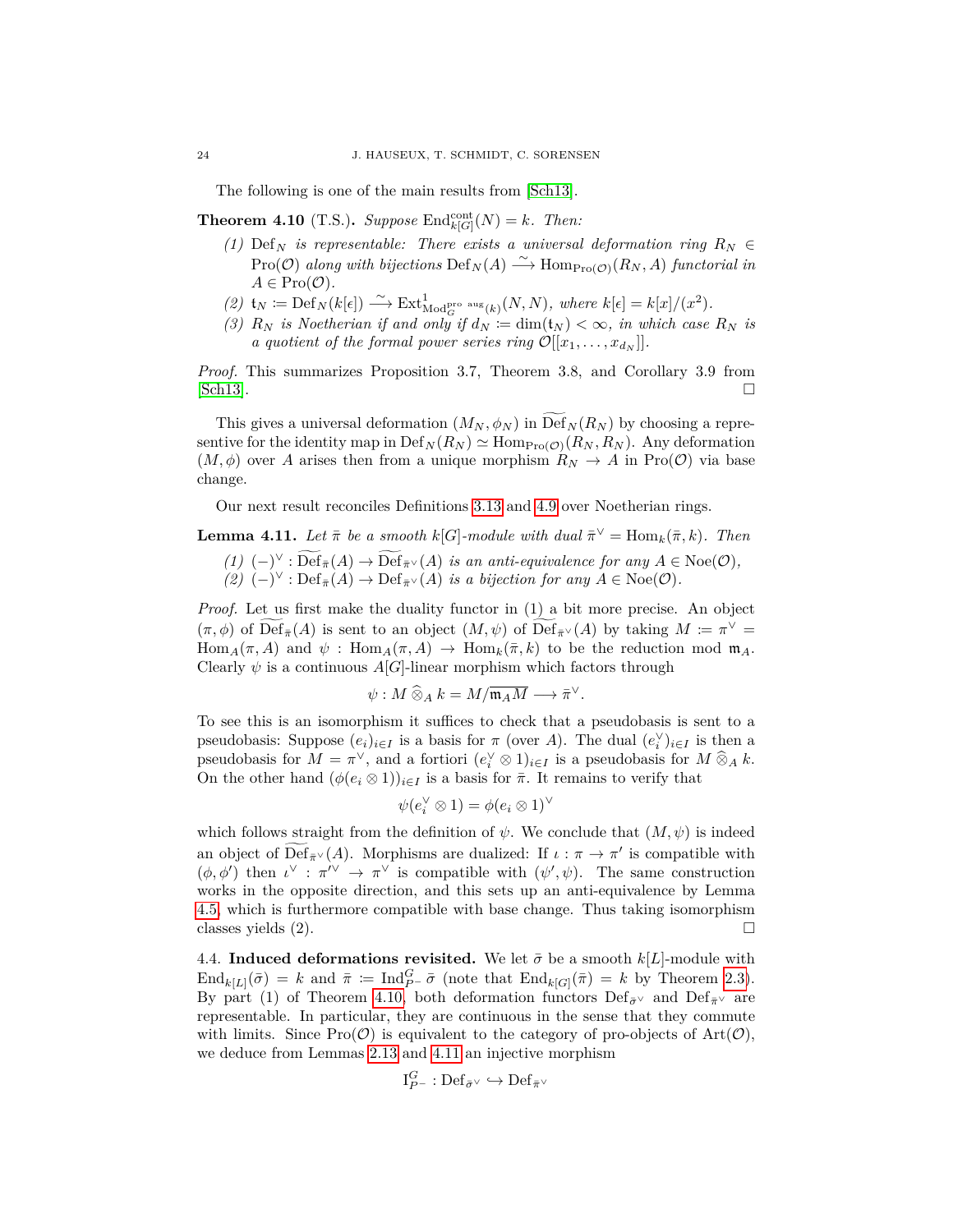between functors  $\text{Pro}(\mathcal{O}) \to \text{Set}$ . More precisely for any  $A \in \text{Pro}(\mathcal{O})$  which we write  $A = \underleftarrow{\lim}_{\mathfrak{a}} A/\mathfrak{a}$  where  $\mathfrak{a} \subset A$  runs through the open ideals,  $I_{P^-}^G$  is the composite

<span id="page-24-3"></span>(4.12)  
\n
$$
\operatorname{Def}_{\bar{\sigma}^{\vee}}(A) \xrightarrow{\sim} \varprojlim_{\mathfrak{a}} \operatorname{Def}_{\bar{\sigma}^{\vee}}(A/\mathfrak{a})
$$
\n
$$
\xrightarrow{\sim} \varprojlim_{\mathfrak{a}} \operatorname{Def}_{\bar{\sigma}}(A/\mathfrak{a})
$$
\n
$$
\xrightarrow{\sim} \varprojlim_{\mathfrak{a}} \operatorname{Def}_{\bar{\pi}}(A/\mathfrak{a})
$$
\n
$$
\xrightarrow{\sim} \varprojlim_{\mathfrak{a}} \operatorname{Def}_{\bar{\pi}^{\vee}}(A/\mathfrak{a})
$$
\n
$$
\xrightarrow{\sim} \operatorname{Def}_{\bar{\pi}^{\vee}}(A)
$$

where the second and the fourth isomorphisms are given by part (2) of Lemma [4.11](#page-23-2) and the injection is given by part (2) of Lemma [2.13.](#page-9-2)

The following is our main result.

<span id="page-24-4"></span>**Theorem 4.13.** Let  $\bar{\sigma}$  be an admissible smooth  $k[L]$ -module with  $\text{End}_{k[L]}(\bar{\sigma}) = k$  $and \bar{\pi} := \text{Ind}_{P^-}^G \bar{\sigma}$ *. If*  $F = \mathbb{Q}_p$ *, then assume that* 

- *(a) Hypothesis [2.7](#page-7-2) is satisfied,*
- *(b)*  $\text{Hom}_{L}(\bar{\sigma}, \bar{\sigma}^{\alpha} \otimes (\bar{\varepsilon}^{-1} \circ \alpha)) = 0$  *for all*  $\alpha \in \Delta_{L}^{\perp,1}$ .
- *Then*  $I_{P^-}^G$  : Def<sub> $\bar{\sigma}^\vee$ </sub>  $\rightarrow$  Def $_{\bar{\pi}^\vee}$  *is an isomorphism.*

*Proof.* This follows from part (2) of Theorem [2.16,](#page-9-0) which shows that [\(4.12\)](#page-24-3) is onto.

Using the representability of the deformation functors, we reformulate Theorem [4.13](#page-24-4) in terms of universal deformation rings and universal deformations.

<span id="page-24-1"></span>**Corollary 4.14.** *With notation and assumptions as in Theorem [4.13](#page-24-4) above, there*  $\overline{R}_{\overline{n}} \times \overline{R}_{\overline{p}} \times \overline{R}_{\overline{p}} \times \overline{R}_{\overline{p}} \times \overline{R}_{\overline{p}} \times \overline{R}_{\overline{p}} \times \overline{R}_{\overline{p}} \times \overline{R}_{\overline{p}} \times \overline{R}_{\overline{p}} \times \overline{R}_{\overline{p}} \times \overline{R}_{\overline{p}} \times \overline{R}_{\overline{p}} \times \overline{R}_{\overline{p}} \times \overline{R}_{\overline{p}} \times \overline{R}_{\overline{p}} \times \overline{R}_{\overline{p$ 

Finally, under a finiteness assumption, we can express the universal deformation as the dual of a continuous parabolic induction.

<span id="page-24-2"></span>**Corollary 4.15.** *With notation and assumptions as in Theorem [4.13](#page-24-4) above, if*  $furthermore \dim_k \text{Ext}^1_L(\bar{\sigma}, \bar{\sigma}) < \infty$ , then  $R_{\bar{\pi}} \vee \simeq R_{\bar{\sigma}} \vee$  *is Noetherian and there is an*  $R_{\bar{\pi}} \vee [G]$ *-linear isomorphism*  $M_{\bar{\pi}}^{\vee} \simeq \text{Ind}_{P^-}^G M_{\bar{\sigma}}^{\vee}$ .

*Proof.* This follows from parts (2) and (3) of Theorem [4.10,](#page-23-1) together with Propo-sition [4.8.](#page-20-0)

<span id="page-24-0"></span>4.5. **The case of principal series.** In this section we fix a *p*-adic torus *T* (the *F*-points of an algebraic torus *T* defined over *F*) and consider lifts of a given smooth character  $\bar{\chi}: T \to k^{\times}$  over  $A \in \text{Pro}(\mathcal{O})$ . That is, continuous characters  $\chi: T \to$ *A*<sup>×</sup> whose reduction mod  $1 + \mathfrak{m}_A$  equals *χ*. They comprise a set  $\mathrm{Def}_{\bar{X}}(A)$  and the resulting functor  $\text{Def}_{\bar{\chi}}$  :  $\text{Pro}(\mathcal{O}) \to \text{Set}$  is representable. We give a precise description of the universal deformation. This is standard but we find it instructive to include the details for completeness.

Let  $T^{(p)} := \underleftarrow{\lim}_{j} T / T^{p^j}$  denote the *p*-adic completion of *T*; a pro-*p* group. Each  $T^{p^j}$  is an open subgroup, but they may not form a fundamental system of neighborhoods: If  $T = F^{\times}$  the intersection  $\bigcap_{j=1}^{\infty} T^{p^j} = \mu'_p \otimes (F)$  consists of the prime-to-*p*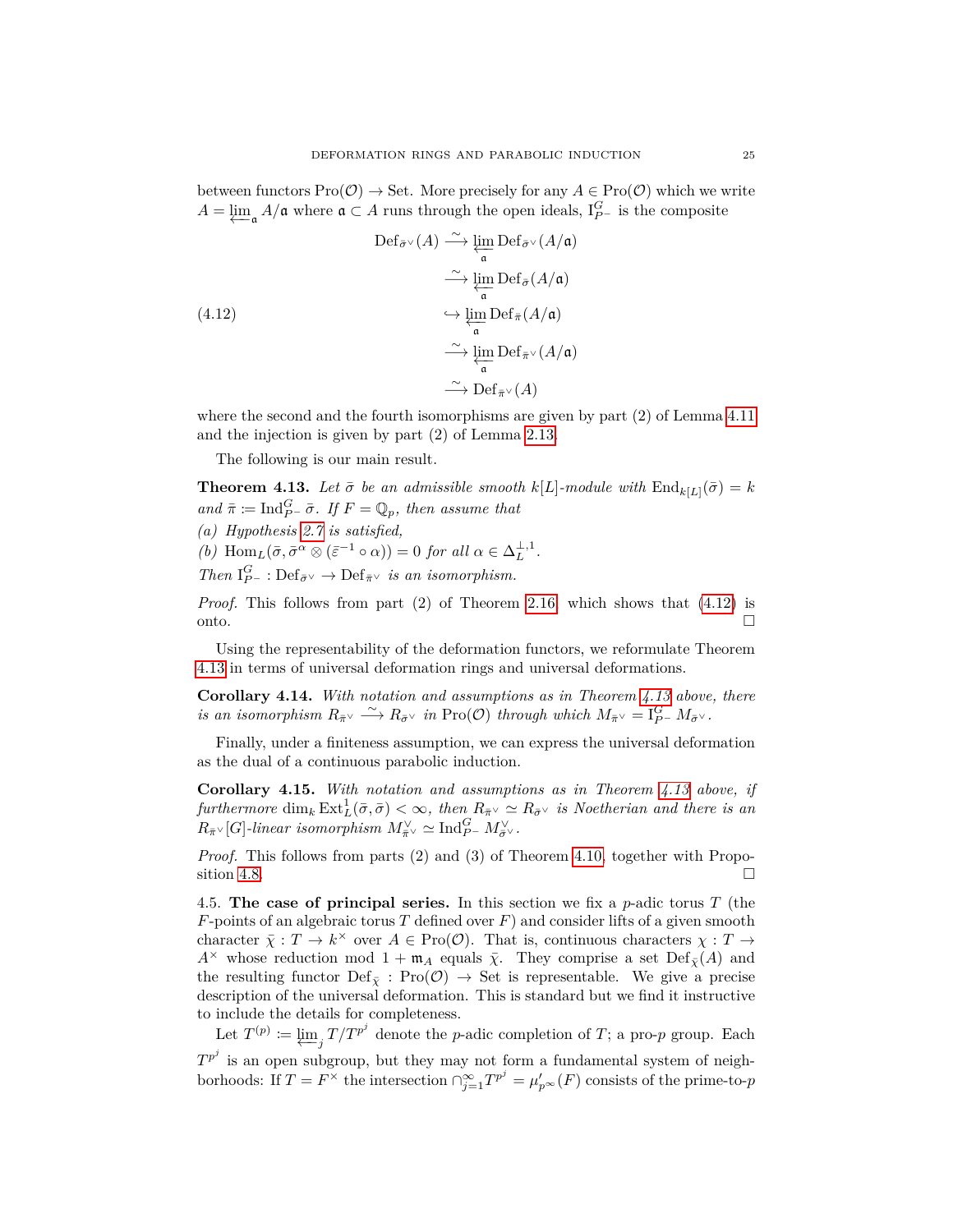roots of unity in *F*. The natural projection map  $T \to T^{(p)}$  has dense image and is denoted  $t \mapsto t^{(p)}$ .

The Iwasawa algebra  $\Lambda \coloneqq \mathcal{O}[[T^{(p)}]] = \varprojlim_j \mathcal{O}[T/T^{p^j}]$  is a complete local (since  $T^{(p)}$  is pro-*p*, cf. [\[Sch11,](#page-27-2) § 19.7]) Noetherian  $\mathcal{O}$ -algebra with residue field *k*. Its maximal ideal  $m_A$  is the kernel of the reduced augmentation map  $\Lambda \to \mathcal{O} \to k$ . The natural map  $T \to T^{(p)} \to \Lambda^{\times}$  is denoted by a bracket  $t \mapsto [t]$ ; it takes values in  $1 + \mathfrak{m}_{\Lambda}$  and is therefore continuous (as  $T^{p^j}$  is then mapped into  $1 + \mathfrak{m}_{\Lambda}^{j+1}$ ).

<span id="page-25-0"></span>*Example* 4.16. If  $T \simeq (F^{\times})^n$  is a split torus  $\Lambda$  can be made quite explicit. As is well-known, by Lie theory  $\mathcal{O}_F^{\times} \simeq \mu_{\infty}(F) \times \mathbb{Z}_p^{[F:\mathbb{Q}_p]}$ . Therefore

$$
\Lambda \simeq \mathcal{O}[\mu_{p^{\infty}}(F)^{n}][[X_1,\ldots,X_d]]
$$

where  $d = (F : \mathbb{Q}_p] + 1)n$ . Note that  $\mu_{p^{\infty}}(F)$  is trivial if  $\zeta_p \notin F$ . For example if  $F/\mathbb{Q}_p$  is unramified (*p* odd); or just having ramification index  $e < p - 1$ .

The universal deformation of  $\bar{\chi}$  is given as follows.

<span id="page-25-1"></span>**Proposition 4.17.** *Define a character*  $\chi^{\text{univ}}$  :  $T \to \Lambda^{\times}$  *by the formula*  $\chi^{\text{univ}}(t)$  :=  $\hat{\vec{\chi}}(t)[t]$  where the hat denotes the Teichmüller lift  $k^{\times} \hookrightarrow \mathcal{O}^{\times}$ . Then there are bijec*tions*

 $\mathrm{Def}_{\bar{\chi}}(A) \stackrel{\sim}{\longrightarrow} \mathrm{Hom}_{\mathrm{Pro}(\mathcal{O})}(\Lambda, A),$ 

*functorial in*  $A \in \text{Pro}(\mathcal{O})$ ; the inverse takes  $\psi : \Lambda \to A$  to  $\chi = \psi \circ \chi^{\text{univ}}$ .

*Proof.* Clearly  $\chi^{\text{univ}}$  is continuous (since  $t \mapsto [t]$  is) and it is a lift of  $\bar{\chi}$  since  $\chi^{\text{univ}}(t) \equiv \hat{\overline{\chi}}(t) \pmod{1 + \mathfrak{m}_{\Lambda}}$ . The function  $\psi \mapsto \psi \circ \chi^{\text{univ}}$  is clearly injective since the  $\psi$ 's are continuous and  $\mathcal{O}[T] \to \Lambda$  has dense image. Now let  $\chi : T \to A^{\times}$  be an arbitrary lift of  $\bar{\chi}$  and consider  $\delta: T \to A^{\times}$  defined by  $\delta(t) := \chi(t)\hat{\bar{\chi}}(t)^{-1}$  which obviously takes values in  $1 + \mathfrak{m}_A$  (since  $\chi$  and  $\hat{\overline{\chi}}$  are both lifts of  $\overline{\chi}$ ). Thus  $\delta(T^{p^j}) \subset$  $1 + \mathfrak{m}_{A}^{j+1}$ . In particular, if *A* is Artinian (say  $\mathfrak{m}_{A}^{i+1} = 0$ ) then *δ* factors through  $T/T^{p^i}$  which results in a map  $\Lambda \to \mathcal{O}[T/T^{p^i}] \to A$  with the required property. In general write  $A = \lim_{\Delta A} A/\mathfrak{a}$  and look at the Artinian lifts  $\chi_{\mathfrak{a}} : T \to (A/\mathfrak{a})^{\times}$  obtained ←−a from *χ*. By what we have just observed  $\chi_{\mathfrak{a}} = \psi_{\mathfrak{a}} \circ \chi^{\text{univ}}$  for a unique morphism  $\psi_{\mathfrak{a}} : \Lambda \to A/\mathfrak{a}$  in Pro( $\mathcal{O}$ ). The uniqueness guarantees they are compatible as  $\mathfrak{a}$ varies, and their limit  $\psi = \varprojlim_{\mathfrak{a}} \psi_{\mathfrak{a}}$  is the desired morphism  $\Lambda \to A$ .

Note that a continuous character  $\chi : T \to A^{\times}$  is the same as an augmented *T*-representation on the *A*-module  $M = A$ . Indeed, if  $K \subset T$  is a compact open subgroup, a continuous character  $K \to A^{\times}$  extends uniquely to a continuous homomorphism  $A[[K]] \to A$  (cf. [\[Sch11,](#page-27-2) § 19.3]). Therefore, if we take  $N = \overline{\chi}^{-1}$  in Definition [4.9,](#page-22-1) the functor  $\mathrm{Def}_N$  there coincides with our  $\mathrm{Def}_{\bar{\chi}}$  above, and in the notation of Theorem [4.10](#page-23-1) we have  $R_{\bar{x}} \simeq \Lambda$ .

Moreover, by [\[Hau16a,](#page-26-13) Prop. 5.1.4], when  $T \simeq (F^{\times})^n$  the tangent space of  $R_{\bar{X}}$ has dimension

$$
d_{\bar{\chi}} = \dim_k \operatorname{Ext}^1_T(\bar{\chi}, \bar{\chi}) = \begin{cases} ([F : \mathbb{Q}_p] + 1)n & \text{if } \zeta_p \notin F \\ ([F : \mathbb{Q}_p] + 2)n & \text{if } \zeta_p \in F \end{cases}
$$

which is perfectly coherent with the number of variables in [\(4.16\)](#page-25-0), cf. part (3) of Theorem [4.10.](#page-23-1)

Now assume *G* is quasi-split and specialize to the case where  $P = B$  is a Borel subgroup. Then the Levi factor  $L = T$  is a *p*-adic torus.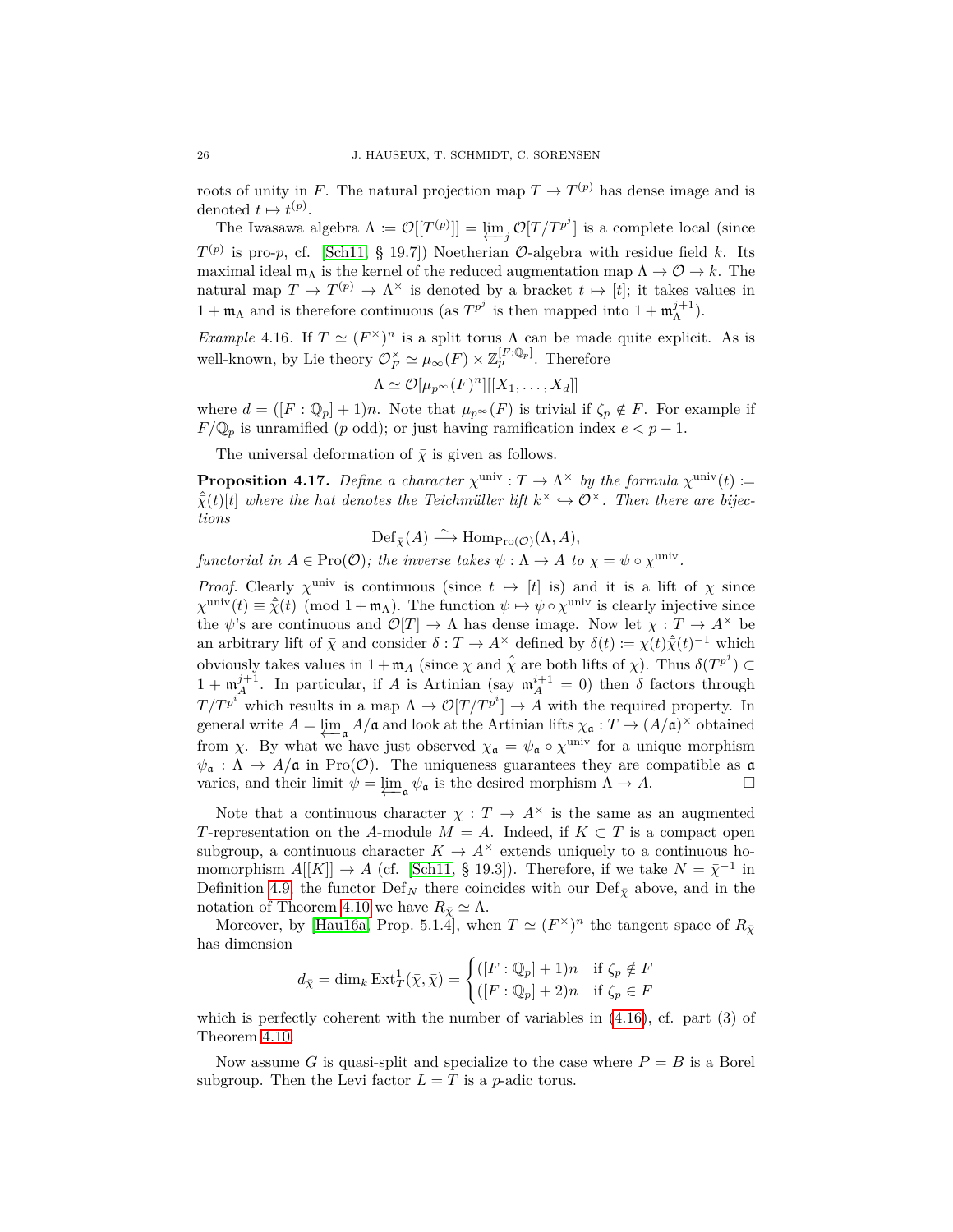**Corollary 4.18.** *Let*  $\bar{\chi}: T \to k^{\times}$  *be a smooth character and*  $\bar{\pi} := \text{Ind}_{B^{-}}^{G} \bar{\chi}$ *. If*  $F = \mathbb{Q}_p$ , then assume that  $s_\alpha(\bar{\chi}) \cdot (\bar{\varepsilon}^{-1} \circ \alpha) \neq \bar{\chi}$  for all  $\alpha \in \Delta^1$ . Then  $R_{\bar{\pi}} \sim \Delta \chi$  is *Noetherian and*  $M_{\bar{\pi}}^{\vee} \simeq \text{Ind}_{B^-}^G \chi^{\text{univ}}$ .

*Proof.* This follows immediately from Corollary [4.15](#page-24-2) applied to  $\bar{\sigma} = \bar{\chi}$ . Condition (a) in Theorem [4.13](#page-24-4) is vacuous, and condition (b) is our assumption. By Proposition [4.17](#page-25-1) we know that  $R_{\bar{X}} \sim \Delta$  and  $M_{\bar{X}} \sim$  is the lift  $(\chi^{\text{univ}})^{\vee}$  which shows the corollary. 'n

<span id="page-26-0"></span>**Acknowledgments.** C.S. would like to thank M. Emerton for helpful correspondence in the early stages of this project, and P. Schneider for his suggestions for improvement of the first version of [\[Sor15\]](#page-27-1).

### <span id="page-26-1"></span>**REFERENCES**

- <span id="page-26-6"></span>[Abe13] N. Abe, *On a classification of irreducible admissible modulo p representations of a p-adic split reductive group*. Compos. Math. **149** (2013), no. 12, 2139–2168.
- <span id="page-26-2"></span>[AHHV17] N. Abe, G. Henniart, F. Herzig, and M.-F. Vignéras, *A classification of irreducible admissible mod p representations of p-adic reductive groups*. J. Amer. Math. Soc. **30** (2017), no. 2, 495–559.
- <span id="page-26-17"></span>[AHV17] N. Abe, G. Henniart, and M.-F. Vignéras, *Modulo p representations of reductive padic groups: functorial properties*. Preprint [arXiv:1703.05599v2,](https://arxiv.org/abs/1703.05599v2) 2017.
- <span id="page-26-4"></span>[BL94] L. Barthel and R. Livné, *Irreducible modular representations of* GL<sup>2</sup> *of a local field*. Duke Math. J. **75** (1994), no. 2, 261–292.
- <span id="page-26-3"></span>[BZ77] I. N. Bernstein and A. V. Zelevinsky, *Induced representations of reductive* p*-adic groups. I*. Ann. Sci. Éc. Norm. Sup. (4) **10** (1977), no. 4, 441–472.
- <span id="page-26-7"></span>[Bre10] C. Breuil, *The emerging p-adic Langlands programme*. In *Proceedings of the International Congress of Mathematicians*, vol. II, 203–230. Hindustan Book Agency, New Delhi, 2010.
- <span id="page-26-8"></span>[Col10] P. Colmez, *Représentations de* GL2(Q*p*) *and* (*ϕ,* Γ)*-modules*. Astérisque **330** (2010), 281–509.
- <span id="page-26-11"></span>[Eme10a] M. Emerton, *Ordinary parts of admissible representations of p-adic reductive groups I. Definition and first properties*. Astérisque **331** (2010), 355–402.
- <span id="page-26-19"></span>[Eme10b] M. Emerton, *Ordinary parts of admissible representations of p-adic reductive groups II. Derived functors*. Astérisque **331** (2010), 403–459.
- <span id="page-26-20"></span> $[Eme11]$  M. Emerton, *Local-global compatibility in the p-adic Langlands programme for*  $GL_2/\mathbb{Q}$ . Draft dated March 23, 2011.
- <span id="page-26-13"></span>[Hau16a] J. Hauseux, *Extensions entre séries principales p-adiques et modulo p de G*(*F*). J. Inst. Math. Jussieu **15** (2016), no. 2, 225–270.
- <span id="page-26-14"></span>[Hau16b] J. Hauseux, *Parabolic induction and extensions*. Preprint [arXiv:1607.02031v2,](https://arxiv.org/abs/1607.02031v2) 2016. To appear in *Algebra & Number Theory*.
- <span id="page-26-15"></span>[Hau17] J. Hauseux, *On the exactness of ordinary parts over a local field of characteristic p*. Preprint [arXiv:1705.02638,](https://arxiv.org/abs/1705.02638) 2017.
- <span id="page-26-5"></span>[Her11] F. Herzig, *The classification of irreducible admissible mod p representations of a padic* GL*n*. Invent. math. **186** (2011), no. 2, 373–434.
- <span id="page-26-16"></span>[HSS17] J. Hauseux, T. Schmidt, and C. Sorensen, *Functorial properties of generalised Steinberg representations*. Preprint [arXiv:1707.06187,](https://arxiv.org/abs/1707.06187) 2017.
- <span id="page-26-18"></span>[KS06] M. Kashiwara and P. Schapira, *Categories and sheaves*. Grundlehren der Mathematischen Wissenschaften 332. Springer-Verlag, Berlin, 2006.
- <span id="page-26-9"></span>[Kis10] M. Kisin, *Deformations of*  $G_{\mathbb{Q}_p}$  and  $GL_2(\mathbb{Q}_p)$  *representations*. Astérisque **330** (2010), 511–528.
- <span id="page-26-12"></span>[Pas10] V. Paškūnas, *Extensions for supersingular representations of*  $GL_2(\mathbb{Q}_p)$ . Astérisque **331** (2010), 317–353.
- <span id="page-26-10"></span>[Pas13] V. Paškūnas, *The image of Colmez's Montreal functor*. Publ. Math. Inst. Hautes Études Sci. **118** (2013), 1–191.
- <span id="page-26-21"></span>[Sch95] W. H. Schikhof, *A perfect duality between p-adic Banach spaces and compactoids*. Indag. Math. (N.S.) **6** (1995), no. 3, 325–339.